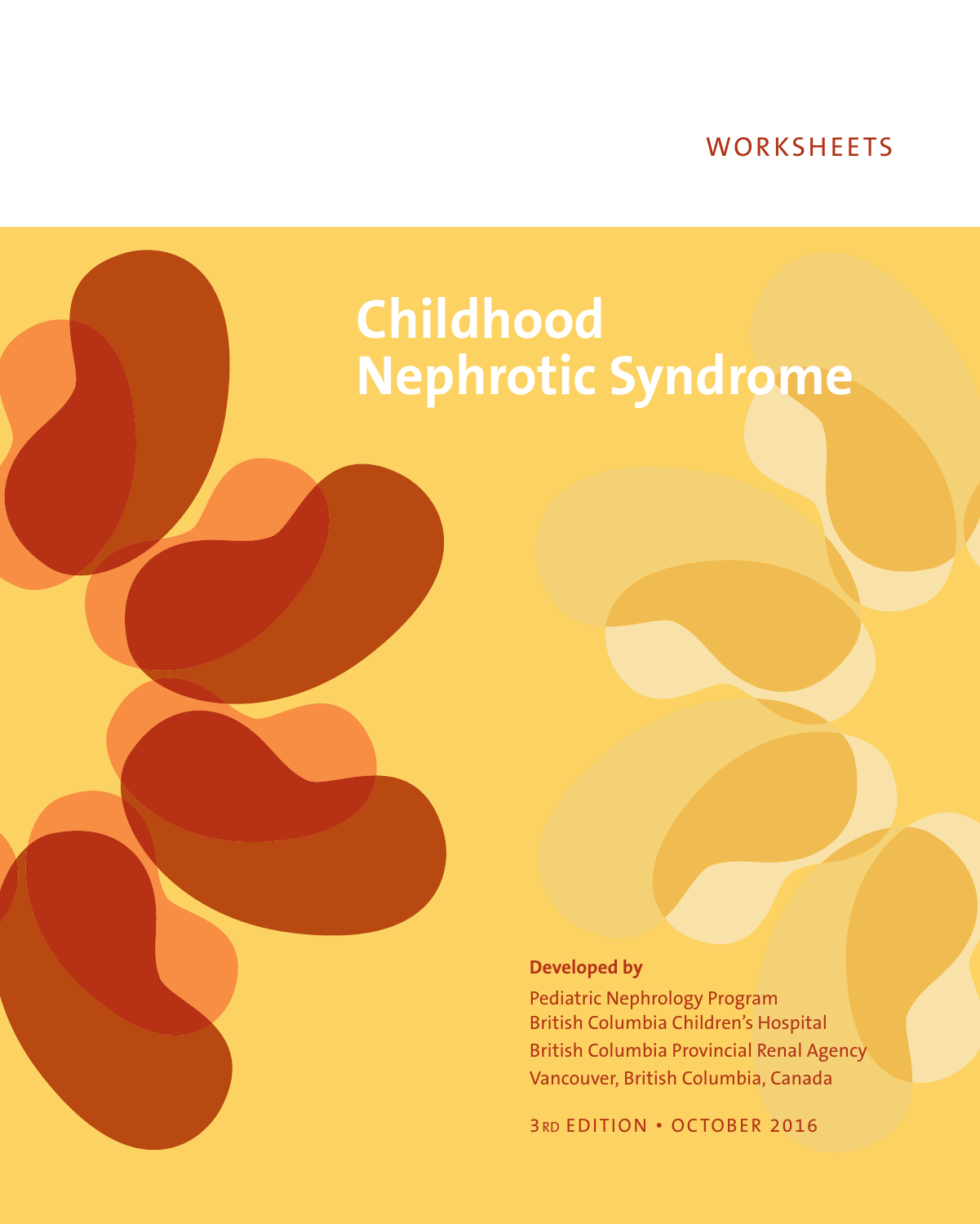#### **When and how to contact us**

If you think your child needs to be seen or if they are having problems we recommend that you first try to contact your family doctor or pediatrician. If you are not able to reach your doctor, you can contact the Renal Program at BC Children's Hospital.

During business hours, please call **604 875 2272** and we will connect you with one of the team members.

Outside business hours, please call the hospital switchboard at **604 875 2345** and ask for the kidney doctor (nephrologist) on call.

#### **Table of Contents**

| 4-week clinic visit food intake record 35   |
|---------------------------------------------|
| 12-month clinic visit food intake record 38 |
|                                             |
|                                             |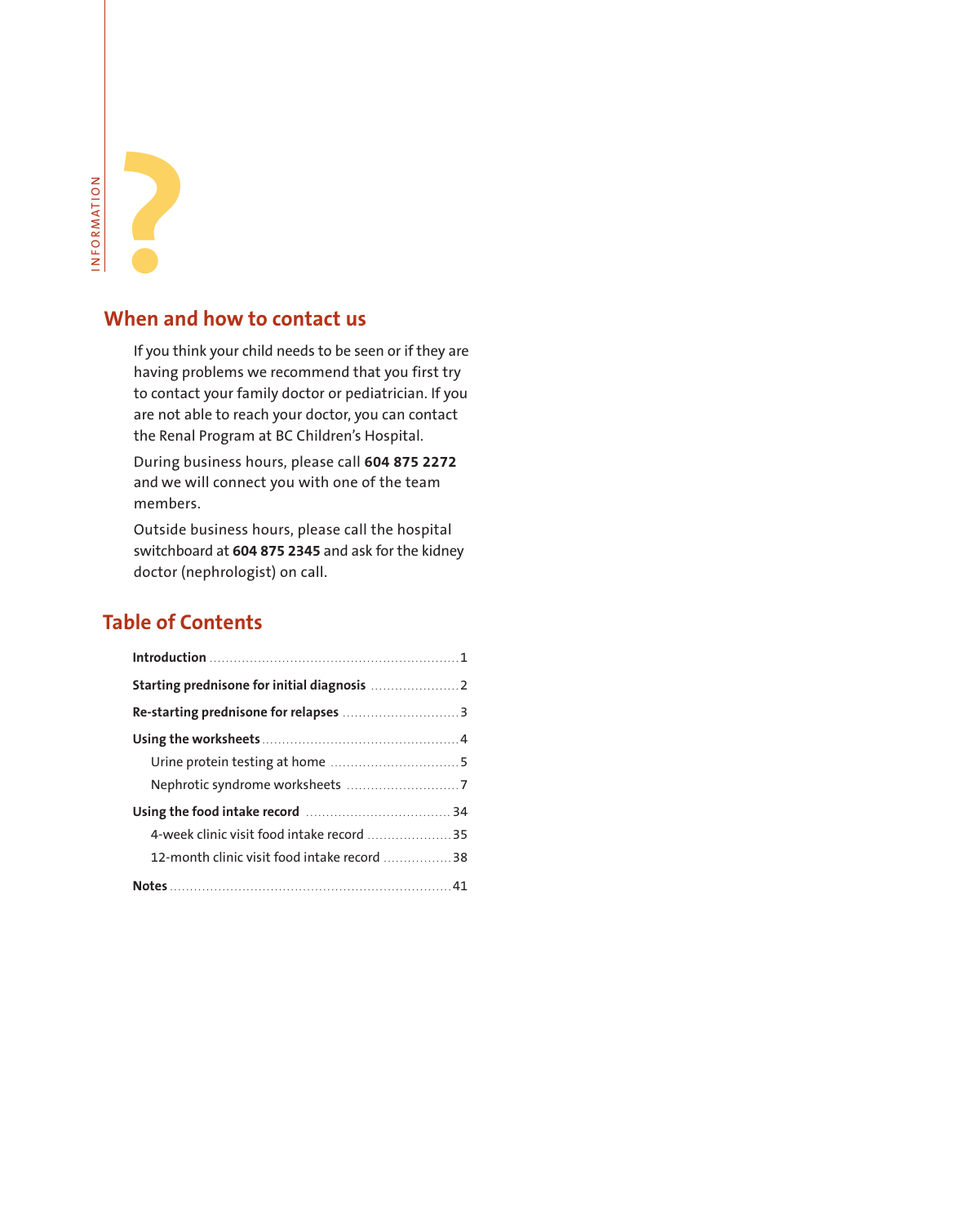

#### **Introduction**

Children with nephrotic syndrome require shared and ongoing care. Families, family doctors, pediatricians, and kidney specialists play an equally important role. Managing this condition goes beyond doctors'offices and hospital clinics. In fact, most of the day-to-day monitoring and treatment is done right at home.

To help families of a child with nephrotic syndrome we have developed the *Childhood Nephrotic Syndrome Parent Handbook* and accompanying *Worksheets.* The handbook provides general information about the condition and its treatments. The worksheets are practical, easy-to-use, and can be filled in at home. The nephrotic syndrome worksheets are used to keep track of prednisone dosing, urine dipstick results, relapses, and possible side effects or complications. The food intake records will be completed at 4-weeks and 12-months after diagnosis to assess your child's usual intake of sodium, calcium, and vitamin D.

You should update your child's *Worksheets* regularly and bring it to every clinic visit. Doing this will give your doctors a better picture of your child's course. It will also help them to decide on the best treatment.



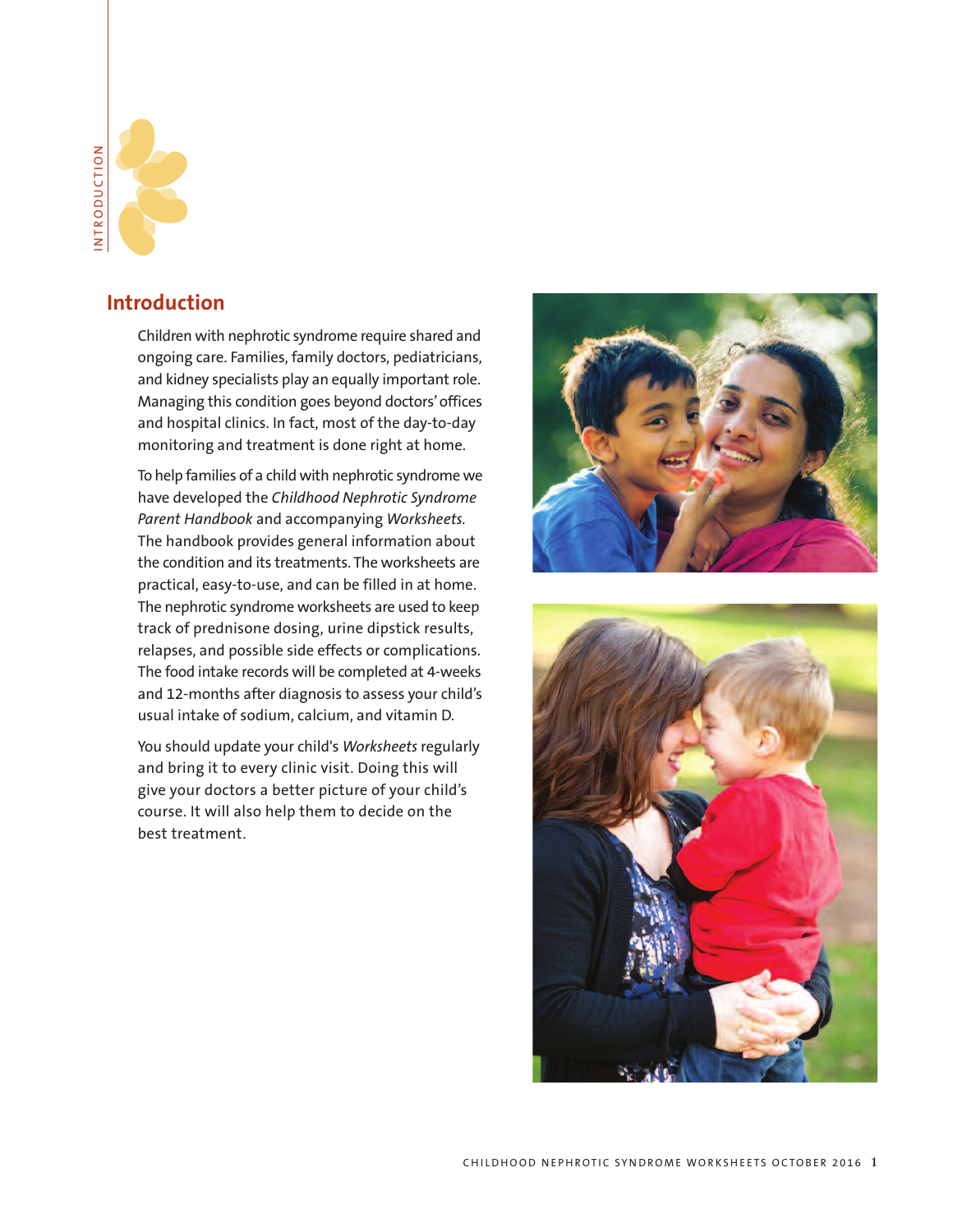#### **Starting prednisone for initial diagnosis**

Once your child is diagnosed with nephrotic syndrome, they will need to start prednisone. You will get a prednisone schedule for initial presentation to help you manage your child's prednisone dosing at home *(Figure 1)*.

#### **Your prednisone schedule will outline:**

- **1.** How much prednisone to give for each dose
- **2.** When to start and stop each dose
- **3.** How many pills (or milliliters [mL] of liquid) to take for each dose
- **4.** How much sodium your child can have while they are on prednisone
- **5.** How much fluid your child can have until they are in remission
- **6.** When you should see your doctor for a followup visit over the next year

|                                                                                               |                                                          |                      | <b>BC Children's Hospital</b><br>Division of Pediatric Nephrology |                     |           |                    |                 |  |
|-----------------------------------------------------------------------------------------------|----------------------------------------------------------|----------------------|-------------------------------------------------------------------|---------------------|-----------|--------------------|-----------------|--|
|                                                                                               |                                                          |                      | NEPHROTIC SYNDROME PREDNISONE SCHEDULE<br>(INITIAL PRESENTATION)  |                     |           |                    |                 |  |
|                                                                                               | Date* (25Dec2015): (*Please enter exactly as shown)      |                      |                                                                   |                     |           |                    |                 |  |
|                                                                                               |                                                          | Gender: ____________ |                                                                   |                     |           |                    |                 |  |
|                                                                                               | Weight $(kg)$ :                                          |                      |                                                                   |                     |           |                    |                 |  |
|                                                                                               |                                                          |                      |                                                                   |                     |           |                    |                 |  |
|                                                                                               |                                                          |                      |                                                                   |                     |           |                    |                 |  |
|                                                                                               | Formulation:                                             |                      |                                                                   |                     |           |                    |                 |  |
| <b>ROUNDED DOSE</b>                                                                           | DURATION # of PILLS # of PILLS                           |                      |                                                                   | # of mLs            | # of mLs  | <b>START DATE*</b> | <b>END DATE</b> |  |
| (mg)                                                                                          | (weeks)                                                  | (50mg)               | (5mg)                                                             | $(5 \text{ mg/mL})$ | (1 mg/mL) | (25Dec2015)        | (25Dec2015)     |  |
| daily                                                                                         | 6 weeks                                                  |                      |                                                                   |                     |           |                    |                 |  |
|                                                                                               | alternate day<br>6 weeks                                 |                      |                                                                   |                     |           |                    |                 |  |
|                                                                                               |                                                          |                      |                                                                   |                     |           |                    |                 |  |
|                                                                                               |                                                          |                      | <b>STOP</b>                                                       |                     |           |                    |                 |  |
|                                                                                               |                                                          |                      |                                                                   |                     |           |                    |                 |  |
|                                                                                               | Sodium (mg): ________________(daily while on prednisone) |                      |                                                                   |                     |           |                    |                 |  |
|                                                                                               |                                                          |                      | Fluid (ml): ______________(daily until remission)                 |                     |           |                    |                 |  |
|                                                                                               |                                                          |                      |                                                                   |                     |           |                    |                 |  |
|                                                                                               |                                                          |                      | 1 week: 6 month: 6 month:                                         |                     |           |                    |                 |  |
| Recommended maximum sodium and fluid intake<br>Target follow-up dates (during the first year) |                                                          |                      |                                                                   |                     |           |                    |                 |  |
|                                                                                               |                                                          |                      | 12 week: 12 month:                                                |                     |           |                    |                 |  |
|                                                                                               |                                                          |                      |                                                                   |                     |           |                    |                 |  |
|                                                                                               |                                                          |                      |                                                                   |                     |           |                    |                 |  |
|                                                                                               |                                                          |                      |                                                                   |                     |           |                    |                 |  |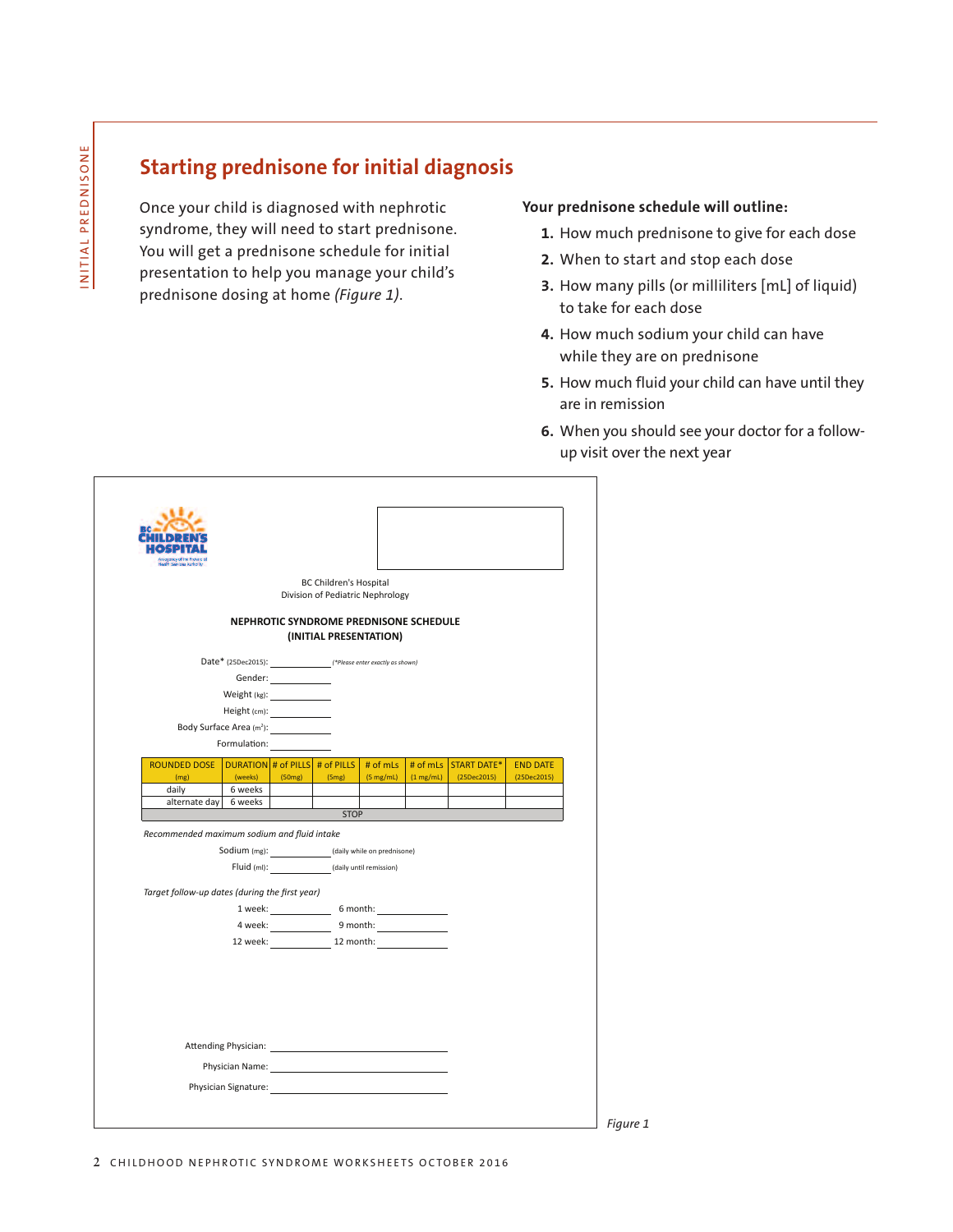#### **Re-starting prednisone for relapses**

When your child has a relapse, they will usually need to re-start prednisone treatment. You may get a prednisone schedule for relapse to help you manage your child's relapse prednisone dosing at home *(Figure 2)*. The prednisone schedule for relapse is very similar to the one for initial presentation, except shorter. This is because the treatment of relapses is shorter than the initial treatment.

| <b>BC Children's Hospital</b><br>Division of Pediatric Nephrology<br>NEPHROTIC SYNDROME PREDNISONE SCHEDULE<br>(RELAPSE)<br>$\textsf{Date*}\text{ (25Dec2015):}\underbrace{\text{ (*Please enter exactly as shown)}}$<br>Gender: ______________<br>$Weight (kg): \underline{\hspace{2cm}}$<br>Height (cm):<br>Formulation: The control of the control of the control of the control of the control of the control of the control of the control of the control of the control of the control of the control of the control of the control of<br><b>DURATION</b><br># of PILLS $ $ # of PILLS<br># of mLs $ $ # of mLs $ $ START DATE*<br><b>END DATE*</b><br>(mg)<br>(weeks)<br>(50mg)<br>(5mg)<br>(5 mg/mL)<br>(1 mg/mL)<br>(25Dec2015)<br>(25Dec2015)<br>daily<br>Until remission<br>alternate day<br>2 weeks<br><b>STOP</b><br>Recommended maximum sodium and fluid intake<br>Sodium (mg): ______________(daily while on prednisone)<br>Fluid (ml): _______________(daily until remission) |                     |  |  |  |  |  |  |  |  |
|-----------------------------------------------------------------------------------------------------------------------------------------------------------------------------------------------------------------------------------------------------------------------------------------------------------------------------------------------------------------------------------------------------------------------------------------------------------------------------------------------------------------------------------------------------------------------------------------------------------------------------------------------------------------------------------------------------------------------------------------------------------------------------------------------------------------------------------------------------------------------------------------------------------------------------------------------------------------------------------------------|---------------------|--|--|--|--|--|--|--|--|
|                                                                                                                                                                                                                                                                                                                                                                                                                                                                                                                                                                                                                                                                                                                                                                                                                                                                                                                                                                                               |                     |  |  |  |  |  |  |  |  |
|                                                                                                                                                                                                                                                                                                                                                                                                                                                                                                                                                                                                                                                                                                                                                                                                                                                                                                                                                                                               |                     |  |  |  |  |  |  |  |  |
|                                                                                                                                                                                                                                                                                                                                                                                                                                                                                                                                                                                                                                                                                                                                                                                                                                                                                                                                                                                               |                     |  |  |  |  |  |  |  |  |
|                                                                                                                                                                                                                                                                                                                                                                                                                                                                                                                                                                                                                                                                                                                                                                                                                                                                                                                                                                                               |                     |  |  |  |  |  |  |  |  |
|                                                                                                                                                                                                                                                                                                                                                                                                                                                                                                                                                                                                                                                                                                                                                                                                                                                                                                                                                                                               |                     |  |  |  |  |  |  |  |  |
|                                                                                                                                                                                                                                                                                                                                                                                                                                                                                                                                                                                                                                                                                                                                                                                                                                                                                                                                                                                               |                     |  |  |  |  |  |  |  |  |
|                                                                                                                                                                                                                                                                                                                                                                                                                                                                                                                                                                                                                                                                                                                                                                                                                                                                                                                                                                                               |                     |  |  |  |  |  |  |  |  |
|                                                                                                                                                                                                                                                                                                                                                                                                                                                                                                                                                                                                                                                                                                                                                                                                                                                                                                                                                                                               |                     |  |  |  |  |  |  |  |  |
|                                                                                                                                                                                                                                                                                                                                                                                                                                                                                                                                                                                                                                                                                                                                                                                                                                                                                                                                                                                               |                     |  |  |  |  |  |  |  |  |
|                                                                                                                                                                                                                                                                                                                                                                                                                                                                                                                                                                                                                                                                                                                                                                                                                                                                                                                                                                                               | <b>ROUNDED DOSE</b> |  |  |  |  |  |  |  |  |
|                                                                                                                                                                                                                                                                                                                                                                                                                                                                                                                                                                                                                                                                                                                                                                                                                                                                                                                                                                                               |                     |  |  |  |  |  |  |  |  |
|                                                                                                                                                                                                                                                                                                                                                                                                                                                                                                                                                                                                                                                                                                                                                                                                                                                                                                                                                                                               |                     |  |  |  |  |  |  |  |  |
|                                                                                                                                                                                                                                                                                                                                                                                                                                                                                                                                                                                                                                                                                                                                                                                                                                                                                                                                                                                               |                     |  |  |  |  |  |  |  |  |
|                                                                                                                                                                                                                                                                                                                                                                                                                                                                                                                                                                                                                                                                                                                                                                                                                                                                                                                                                                                               |                     |  |  |  |  |  |  |  |  |
|                                                                                                                                                                                                                                                                                                                                                                                                                                                                                                                                                                                                                                                                                                                                                                                                                                                                                                                                                                                               |                     |  |  |  |  |  |  |  |  |
|                                                                                                                                                                                                                                                                                                                                                                                                                                                                                                                                                                                                                                                                                                                                                                                                                                                                                                                                                                                               |                     |  |  |  |  |  |  |  |  |
|                                                                                                                                                                                                                                                                                                                                                                                                                                                                                                                                                                                                                                                                                                                                                                                                                                                                                                                                                                                               |                     |  |  |  |  |  |  |  |  |
|                                                                                                                                                                                                                                                                                                                                                                                                                                                                                                                                                                                                                                                                                                                                                                                                                                                                                                                                                                                               |                     |  |  |  |  |  |  |  |  |
|                                                                                                                                                                                                                                                                                                                                                                                                                                                                                                                                                                                                                                                                                                                                                                                                                                                                                                                                                                                               |                     |  |  |  |  |  |  |  |  |
|                                                                                                                                                                                                                                                                                                                                                                                                                                                                                                                                                                                                                                                                                                                                                                                                                                                                                                                                                                                               |                     |  |  |  |  |  |  |  |  |
|                                                                                                                                                                                                                                                                                                                                                                                                                                                                                                                                                                                                                                                                                                                                                                                                                                                                                                                                                                                               |                     |  |  |  |  |  |  |  |  |
|                                                                                                                                                                                                                                                                                                                                                                                                                                                                                                                                                                                                                                                                                                                                                                                                                                                                                                                                                                                               |                     |  |  |  |  |  |  |  |  |
|                                                                                                                                                                                                                                                                                                                                                                                                                                                                                                                                                                                                                                                                                                                                                                                                                                                                                                                                                                                               |                     |  |  |  |  |  |  |  |  |
|                                                                                                                                                                                                                                                                                                                                                                                                                                                                                                                                                                                                                                                                                                                                                                                                                                                                                                                                                                                               |                     |  |  |  |  |  |  |  |  |
|                                                                                                                                                                                                                                                                                                                                                                                                                                                                                                                                                                                                                                                                                                                                                                                                                                                                                                                                                                                               |                     |  |  |  |  |  |  |  |  |
|                                                                                                                                                                                                                                                                                                                                                                                                                                                                                                                                                                                                                                                                                                                                                                                                                                                                                                                                                                                               |                     |  |  |  |  |  |  |  |  |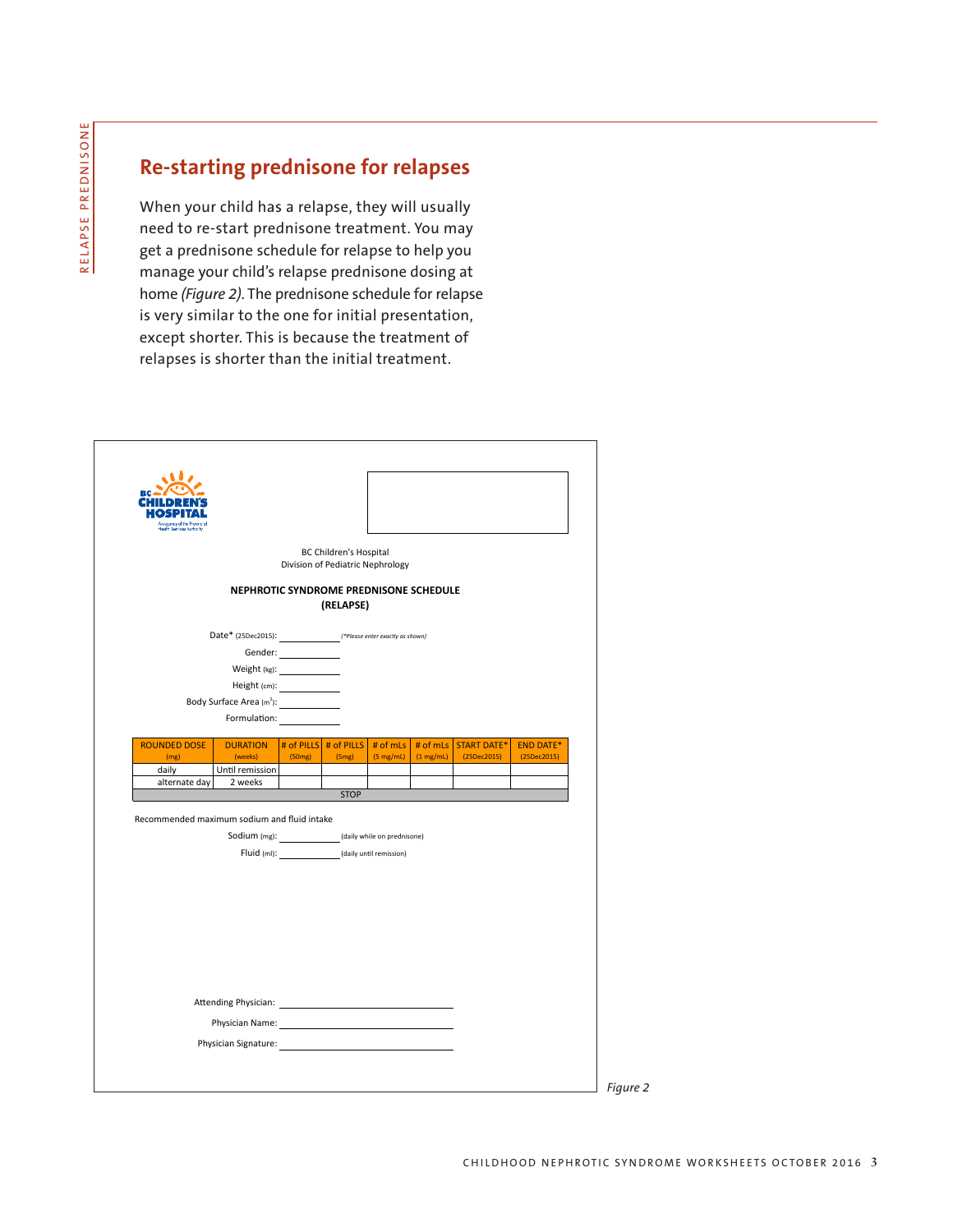#### **Using the worksheets**

Once your child has started prednisone treatment, please keep a daily record of all their urine dipstick results, prednisone doses, weight, and any other health information, such as new illnesses (colds, diarrhea, flu), side effects (heartburn, stomach pain), or other medications.

#### **Prednisone dose**

Write down how much your child is taking in milligrams (mg). This should be done:

- Every day you give it to your child
- Whenever you change the dose

#### **Weight**

Write down how much your child weighs in kilograms (kg) or pounds (lb). Make sure you specify whether you are measuring in kilograms or pounds. This should be done:

- First thing in the morning
- Every day until remission
- Once a month otherwise

| <b>MONTH/YEAR</b><br><b>April 2016</b> | <b>URINE</b><br><b>RESULTS</b> | <b>PREDNISONE</b><br><b>DOSE</b> | <b>WEIGHT</b> | <b>COMMENTS</b>                                                                             |
|----------------------------------------|--------------------------------|----------------------------------|---------------|---------------------------------------------------------------------------------------------|
| 1                                      | $4+$                           | 60 <sub>mg</sub>                 | <b>50kg</b>   | Using 5mg tablet; a little swollen; started<br>taking 1,000 IU vitamin D and 500 mg calcium |
| $\overline{2}$                         | $3+$                           | 60 <sub>mg</sub>                 | <b>50kg</b>   | Using 5mg tablet                                                                            |
| 3                                      | $2+$                           | 60 <sub>mg</sub>                 | <b>50kg</b>   |                                                                                             |
| 4                                      | $2+$                           | 60 <sub>mg</sub>                 | <b>50kg</b>   | Difficulty swallowing tablet. Called doctor.                                                |
| 5                                      | $1+$                           | 60 <sub>mg</sub>                 | <b>50kg</b>   | Started 5mg/mL prednisone liquid (per Doctor)                                               |
| 6                                      | <b>Trace</b>                   | <b>60mg</b>                      | 49kg          |                                                                                             |
| $\overline{7}$                         | negative                       | 60 <sub>mg</sub>                 | 49kg          |                                                                                             |
| 8                                      | negative                       | 60 <sub>mg</sub>                 | 48kg          | Swelling improving. Started on Zantac for heartburn.                                        |
|                                        |                                |                                  |               |                                                                                             |
|                                        |                                |                                  |               |                                                                                             |

*Worksheet 1 sample*

#### **Urine results**

Write down the results from your child's first morning urine dipstick test.

Make sure that your child's urine dipstick results are recorded as: negative, trace, 1+, 2+, 3+, or 4+. DO NOT record the g/L or mg/dL number values on the dipstick container itself (see *Figure 3* on next page).

#### **Comments**

Write down any other health information about your child. (Such as, other medications or supplements, side effects and any new illnesses.)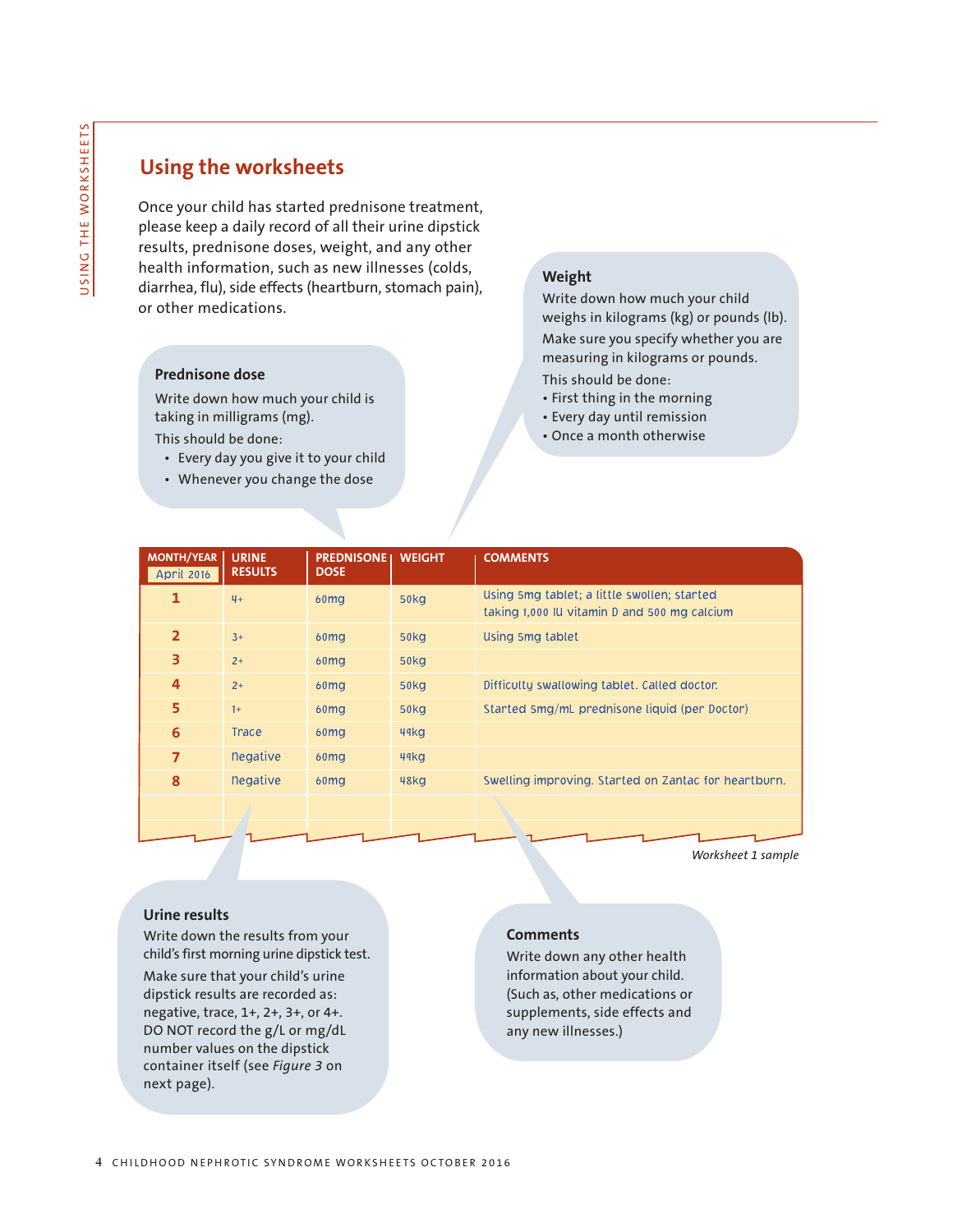#### **Urine protein testing at home**

#### *What is a urine dipstick?*

A urine dipstick is a valuable tool for diagnosing and monitoring various types of kidney conditions including nephrotic syndrome.

There are many different brands of dipsticks available. Different brands measure different things in the urine, such as protein, blood, glucose, or white blood cells. For children with nephrotic syndrome, we are only interested in how much protein is in the urine. Albustix® measures only protein and are therefore recommended for home use.

#### *How does a urine dipstick work?*

Dipsticks work by measuring how much protein is in the urine. Dipping the test strips into a freshly collected urine sample causes the color of the strip to change. The more protein present, the more the color changes.

#### *How do I use a urine dipstick?*

- **1.** Check the expiry date of the test strips on the bottle label. Do not use expired strips.
- **2.** Make sure they are stored as directed. Tightly close the bottle cap after each use. Keep the bottle at room temperature and away from sunlight.



*Figure 3.* This is an example of a urine dipstick test. The dipstick at the bottom of the picture has turned a shade of green after 60 seconds. The green shade in this picture would be recorded in your child's Nephrotic SyndromeWorksheet as 4+, NOT ≥2000 or ≥20 as indicated on the bottle. The + indicators (1+ to 4+) do not actually appear on the bottle**.**

- **3.** First morning urine is best. Always test fresh urine collected in a clean dry container or by squeezing cotton balls from a wet diaper for children who are not toilet trained.
- **4.** Dip the whole test area and remove the strip immediately.
- **5.** Remove excess urine by running the edge of the strip against the rim of the urine container.
- **6.** After 60 seconds compare the test area closely with the color chart on the bottle label (see *Figure 3*).
- **7.** Record the results in your worksheets as negative, trace, 1+, 2+, 3+, 4+ and not the number values on the dipstick container recorded in g/L or mg/dL.

Write down the protein results from your child's first morning urine dipstick test in your worksheets. Urine dipstick testing should be done:

- Every day while your child is on daily prednisone
- On the same day that your child takes their alternate day prednisone
- Every day while your child is having a relapse and waiting to respond to treatment
- Every day whenever your child is unwell or looking swollen

Record this green shade as 4+ in your child's worksheet. (Note: The 1+, 2+, 3+, 4+ indicators in this photo are not on the actual label.)

Dipstick turned green after 60 seconds.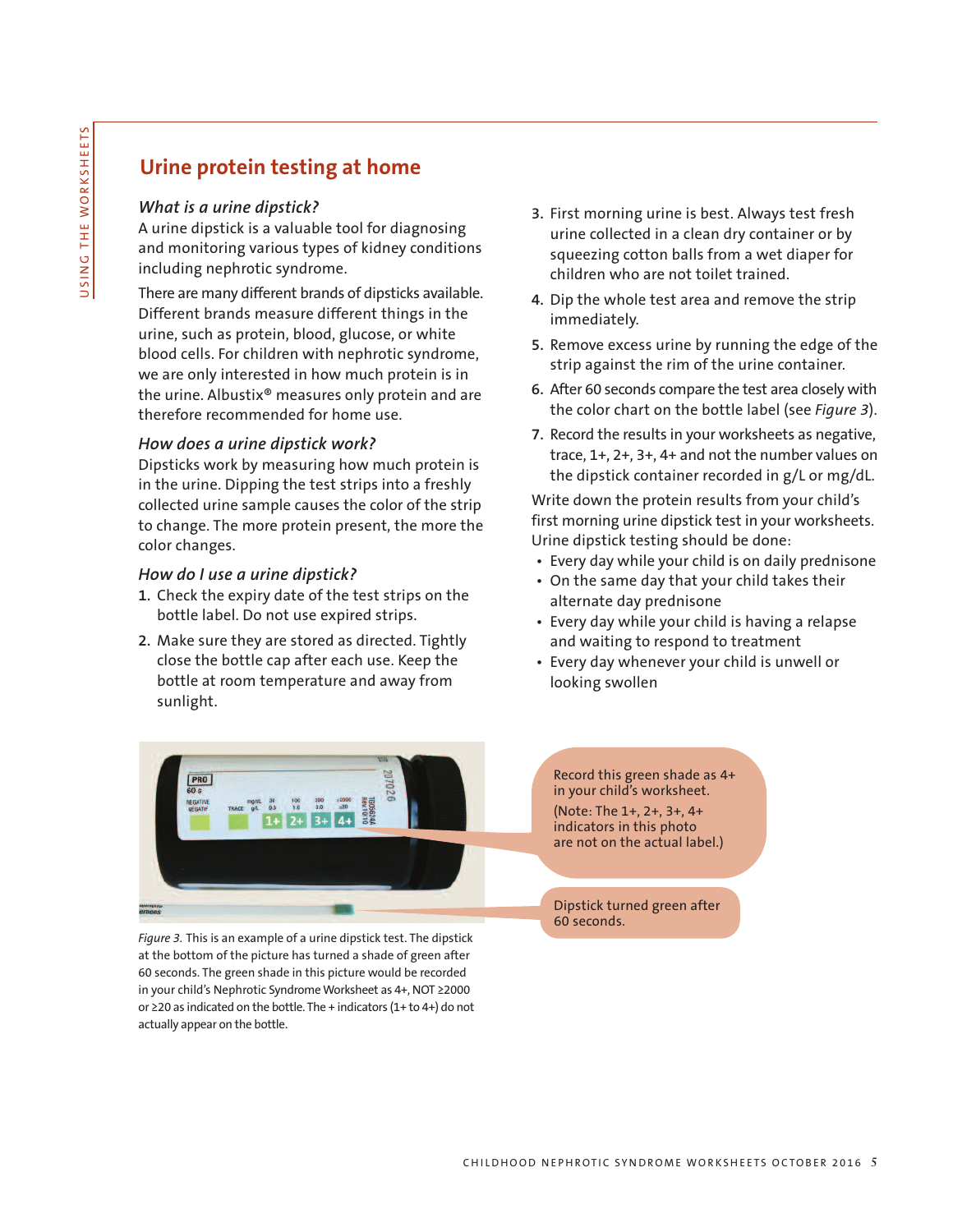#### **Urine protein testing at home (continued)**

#### **Helpful hints**

- **1. Write down EVERYTHING:** Small details help. The more you can tell your doctor the better.
- **2. Do it right away:** Don't depend on your memory at the end of the day. Record doses and urine results as they are taken during the day. Keeping the worksheets up-to-date will enable your doctors to better track your child's course and treatment response.
- **3. Be specific:** More details help ensure accuracy. Make sure you record urine dipstick results as: negative, trace, 1+, 2+, 3+, or 4+. DO NOT record the g/L or mg/dL number values on the dipstick container itself. Also, make sure you record whether you are taking your child's weight in pounds or kilograms.
- **4. Bring them to clinic:** Your doctor will review these worksheets every time you come to clinic. Even if you have not been using your worksheets regularly, it is still important that you bring you them to each visit. A little bit of information is still better than none.
- **5. Ask questions:** If you have any questions about how to fill in these worksheets, just ask. Your doctors are always there to help!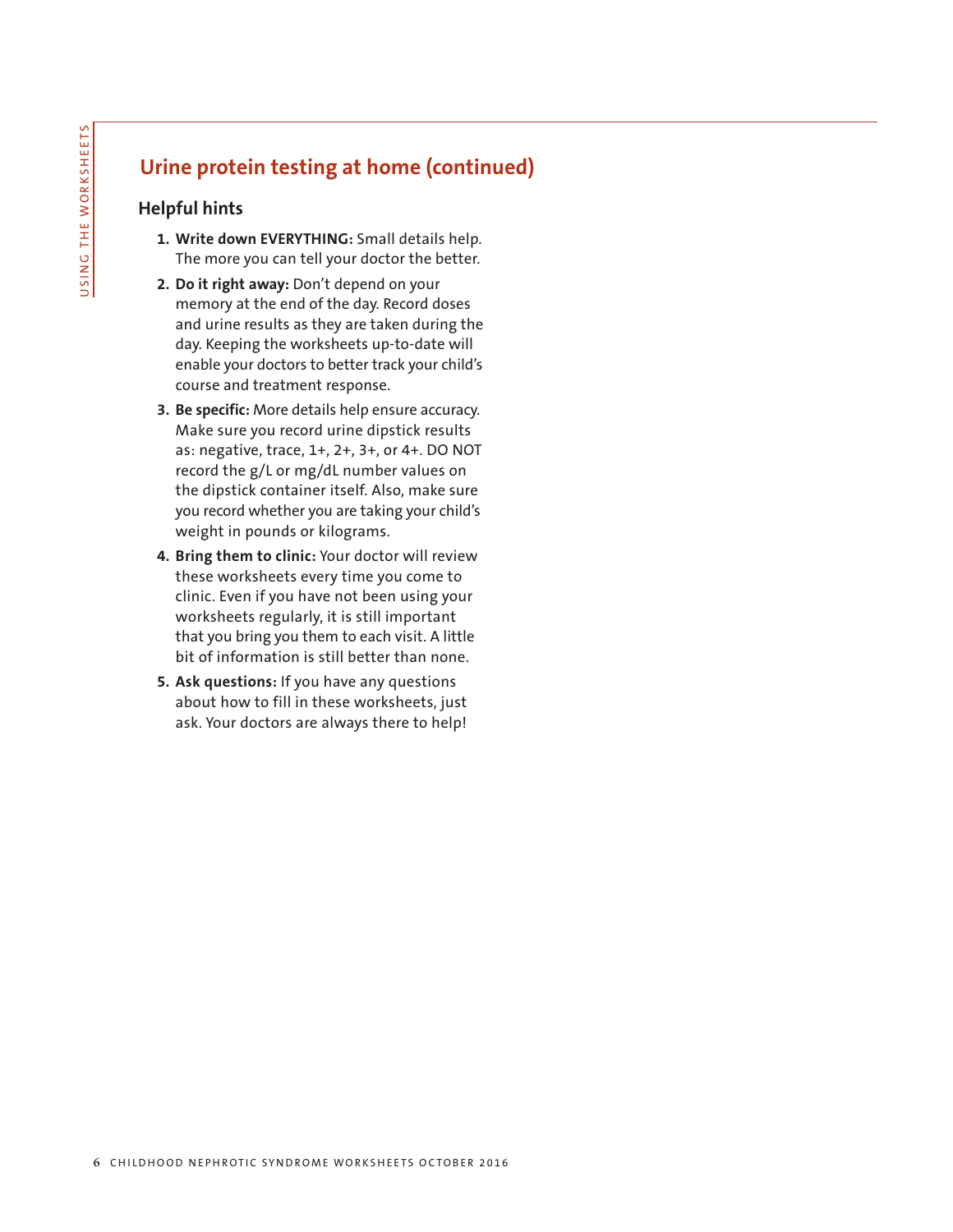| MONTH/YEAR              | URINE<br><b>RESULTS</b> | <b>PREDNISONE</b><br><b>DOSE</b> | <b>WEIGHT</b> | <b>COMMENTS</b> |
|-------------------------|-------------------------|----------------------------------|---------------|-----------------|
| $\mathbf{1}$            |                         |                                  |               |                 |
| $\overline{\mathbf{2}}$ |                         |                                  |               |                 |
| $\overline{\mathbf{3}}$ |                         |                                  |               |                 |
| 4                       |                         |                                  |               |                 |
| 5                       |                         |                                  |               |                 |
| $\boldsymbol{6}$        |                         |                                  |               |                 |
| $\overline{7}$          |                         |                                  |               |                 |
| 8                       |                         |                                  |               |                 |
| $\overline{9}$          |                         |                                  |               |                 |
| 10                      |                         |                                  |               |                 |
| 11                      |                         |                                  |               |                 |
| 12                      |                         |                                  |               |                 |
| 13                      |                         |                                  |               |                 |
| 14                      |                         |                                  |               |                 |
| 15                      |                         |                                  |               |                 |
| 16                      |                         |                                  |               |                 |
| 17                      |                         |                                  |               |                 |
| 18                      |                         |                                  |               |                 |
| 19                      |                         |                                  |               |                 |
| 20                      |                         |                                  |               |                 |
| 21                      |                         |                                  |               |                 |
| 22                      |                         |                                  |               |                 |
| 23                      |                         |                                  |               |                 |
| 24                      |                         |                                  |               |                 |
| 25                      |                         |                                  |               |                 |
| 26                      |                         |                                  |               |                 |
| 27                      |                         |                                  |               |                 |
| 28                      |                         |                                  |               |                 |
| 29                      |                         |                                  |               |                 |
| 30                      |                         |                                  |               |                 |
| 31                      |                         |                                  |               |                 |

When your child has finished 1 month of prednisone, remember to complete a 4 week food record and bring your *Worksheets* to your next clinic visit for your doctor to review.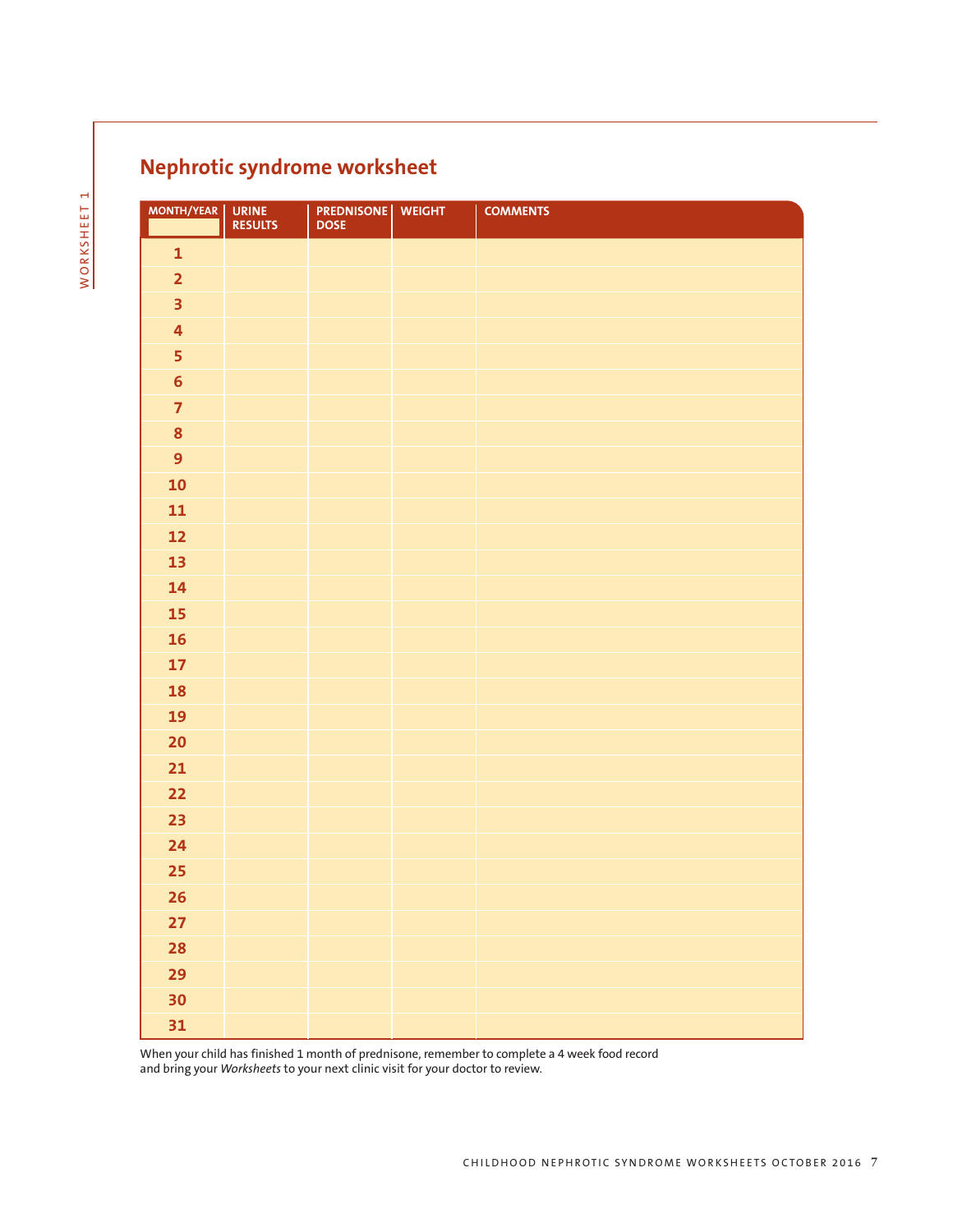| <b>MONTH/YEAR</b>       | <b>URINE</b><br><b>RESULTS</b> | PREDNISONE   WEIGHT<br><b>DOSE</b> | <b>COMMENTS</b> |
|-------------------------|--------------------------------|------------------------------------|-----------------|
| $\mathbf{1}$            |                                |                                    |                 |
| $\overline{\mathbf{2}}$ |                                |                                    |                 |
| 3                       |                                |                                    |                 |
| 4                       |                                |                                    |                 |
| 5                       |                                |                                    |                 |
| $\boldsymbol{6}$        |                                |                                    |                 |
| $\overline{7}$          |                                |                                    |                 |
| 8                       |                                |                                    |                 |
| 9                       |                                |                                    |                 |
| 10                      |                                |                                    |                 |
| 11                      |                                |                                    |                 |
| 12                      |                                |                                    |                 |
| 13                      |                                |                                    |                 |
| 14                      |                                |                                    |                 |
| 15                      |                                |                                    |                 |
| 16                      |                                |                                    |                 |
| 17                      |                                |                                    |                 |
| <b>18</b>               |                                |                                    |                 |
| 19                      |                                |                                    |                 |
| 20                      |                                |                                    |                 |
| 21                      |                                |                                    |                 |
| 22                      |                                |                                    |                 |
| 23                      |                                |                                    |                 |
| 24                      |                                |                                    |                 |
| 25                      |                                |                                    |                 |
| 26                      |                                |                                    |                 |
| 27                      |                                |                                    |                 |
| 28                      |                                |                                    |                 |
| 29                      |                                |                                    |                 |
| 30 <sub>o</sub>         |                                |                                    |                 |
| 31                      |                                |                                    |                 |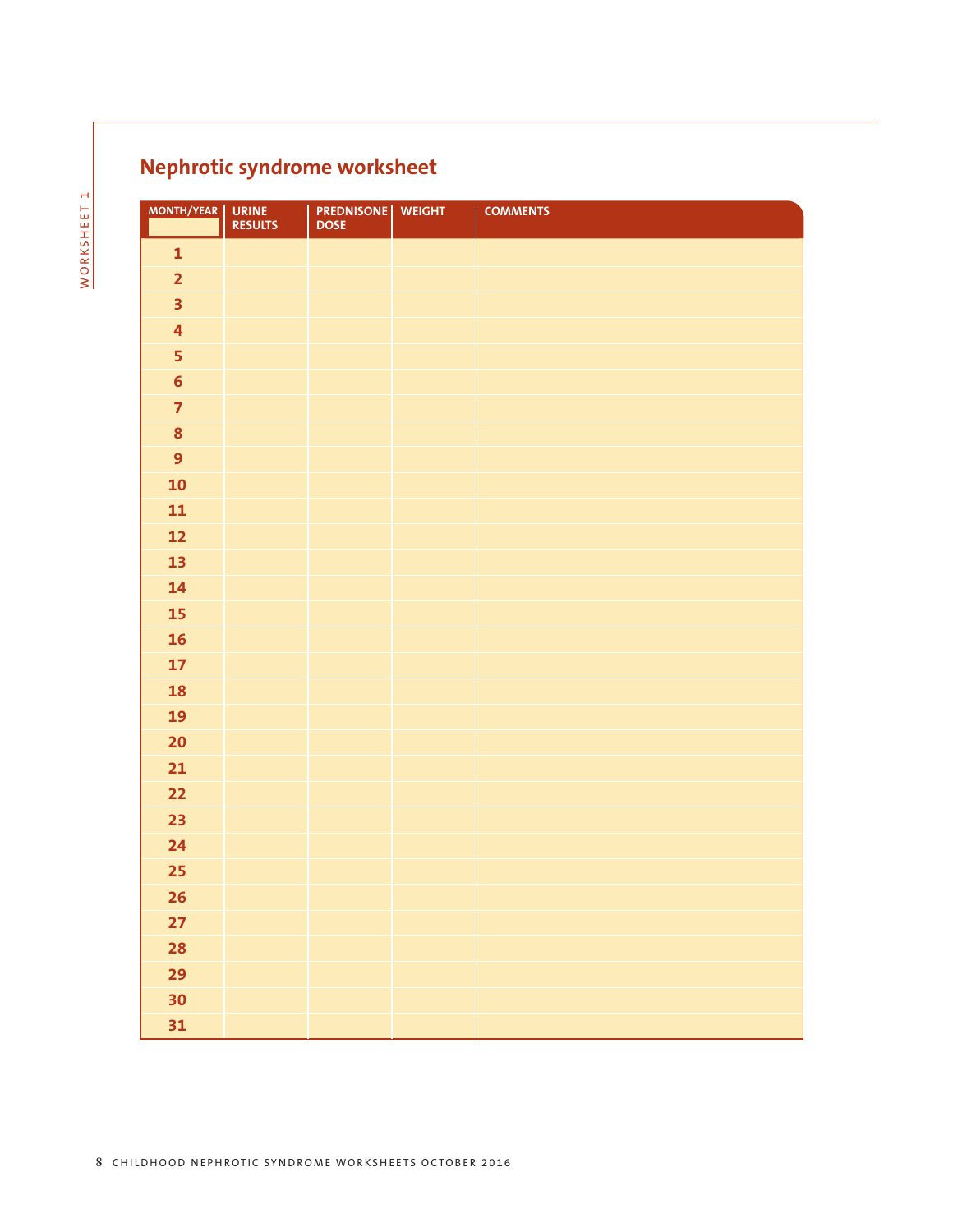| MONTH/YEAR              | URINE<br><b>RESULTS</b> | <b>PREDNISONE</b><br><b>DOSE</b> | <b>WEIGHT</b> | <b>COMMENTS</b> |
|-------------------------|-------------------------|----------------------------------|---------------|-----------------|
| $\mathbf{1}$            |                         |                                  |               |                 |
| $\overline{\mathbf{2}}$ |                         |                                  |               |                 |
| 3                       |                         |                                  |               |                 |
| 4                       |                         |                                  |               |                 |
| 5                       |                         |                                  |               |                 |
| $\boldsymbol{6}$        |                         |                                  |               |                 |
| $\overline{7}$          |                         |                                  |               |                 |
| 8                       |                         |                                  |               |                 |
| $\overline{9}$          |                         |                                  |               |                 |
| 10                      |                         |                                  |               |                 |
| 11                      |                         |                                  |               |                 |
| 12                      |                         |                                  |               |                 |
| 13                      |                         |                                  |               |                 |
| 14                      |                         |                                  |               |                 |
| 15                      |                         |                                  |               |                 |
| 16                      |                         |                                  |               |                 |
| 17                      |                         |                                  |               |                 |
| 18                      |                         |                                  |               |                 |
| 19                      |                         |                                  |               |                 |
| 20                      |                         |                                  |               |                 |
| 21                      |                         |                                  |               |                 |
| 22                      |                         |                                  |               |                 |
| 23                      |                         |                                  |               |                 |
| 24                      |                         |                                  |               |                 |
| 25                      |                         |                                  |               |                 |
| 26                      |                         |                                  |               |                 |
| 27                      |                         |                                  |               |                 |
| 28                      |                         |                                  |               |                 |
| 29                      |                         |                                  |               |                 |
| 30                      |                         |                                  |               |                 |
| 31                      |                         |                                  |               |                 |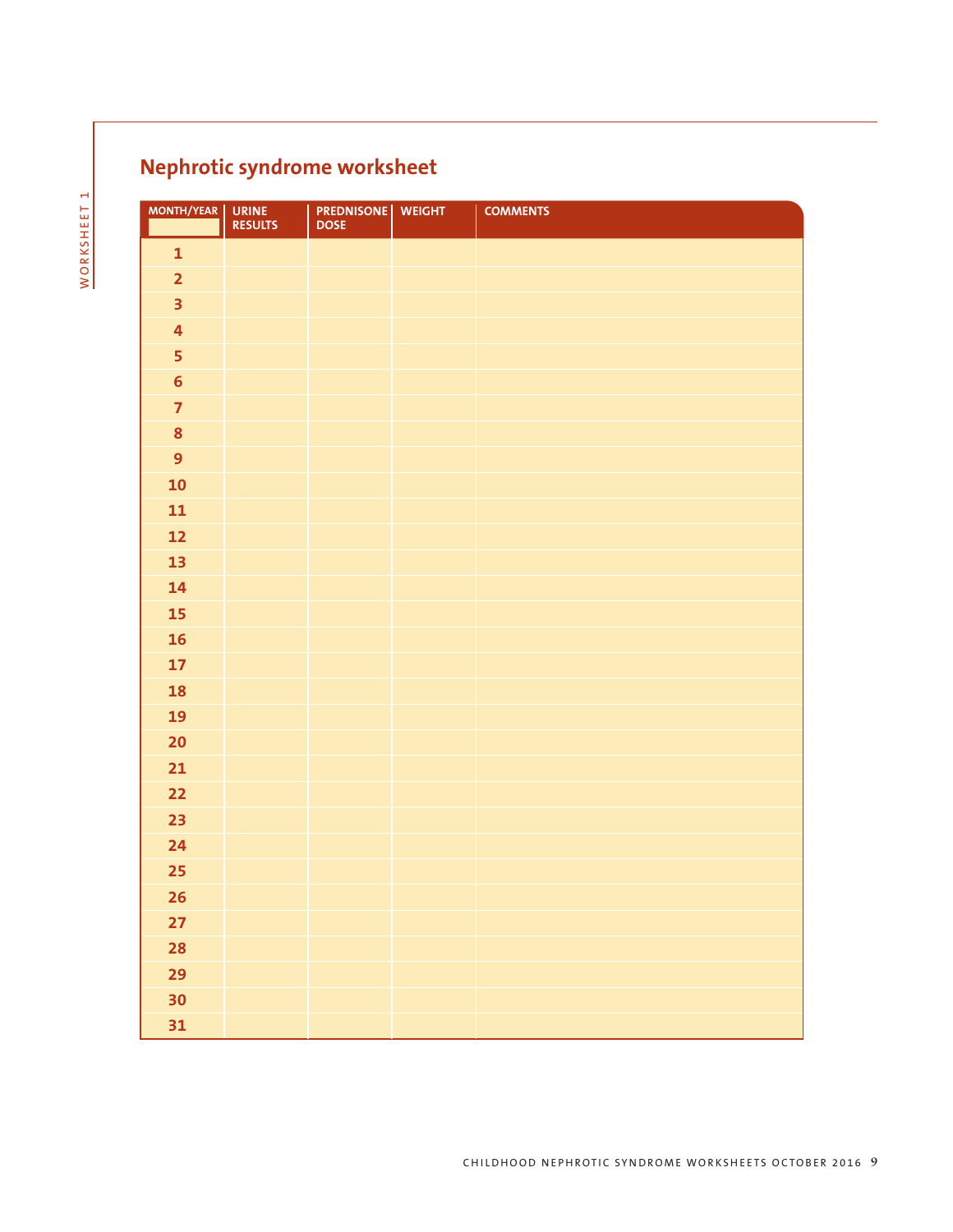| MONTH/YEAR              | URINE<br><b>RESULTS</b> | <b>PREDNISONE</b><br><b>DOSE</b> | <b>WEIGHT</b> | <b>COMMENTS</b> |
|-------------------------|-------------------------|----------------------------------|---------------|-----------------|
| $\mathbf{1}$            |                         |                                  |               |                 |
| $\overline{\mathbf{2}}$ |                         |                                  |               |                 |
| 3                       |                         |                                  |               |                 |
| 4                       |                         |                                  |               |                 |
| 5                       |                         |                                  |               |                 |
| $\boldsymbol{6}$        |                         |                                  |               |                 |
| $\overline{7}$          |                         |                                  |               |                 |
| 8                       |                         |                                  |               |                 |
| $\overline{9}$          |                         |                                  |               |                 |
| 10                      |                         |                                  |               |                 |
| 11                      |                         |                                  |               |                 |
| 12                      |                         |                                  |               |                 |
| 13                      |                         |                                  |               |                 |
| 14                      |                         |                                  |               |                 |
| 15                      |                         |                                  |               |                 |
| 16                      |                         |                                  |               |                 |
| 17                      |                         |                                  |               |                 |
| <b>18</b>               |                         |                                  |               |                 |
| 19                      |                         |                                  |               |                 |
| 20                      |                         |                                  |               |                 |
| 21                      |                         |                                  |               |                 |
| 22                      |                         |                                  |               |                 |
| 23                      |                         |                                  |               |                 |
| 24                      |                         |                                  |               |                 |
| 25                      |                         |                                  |               |                 |
| 26                      |                         |                                  |               |                 |
| 27                      |                         |                                  |               |                 |
| 28                      |                         |                                  |               |                 |
| 29                      |                         |                                  |               |                 |
| 30                      |                         |                                  |               |                 |
| 31                      |                         |                                  |               |                 |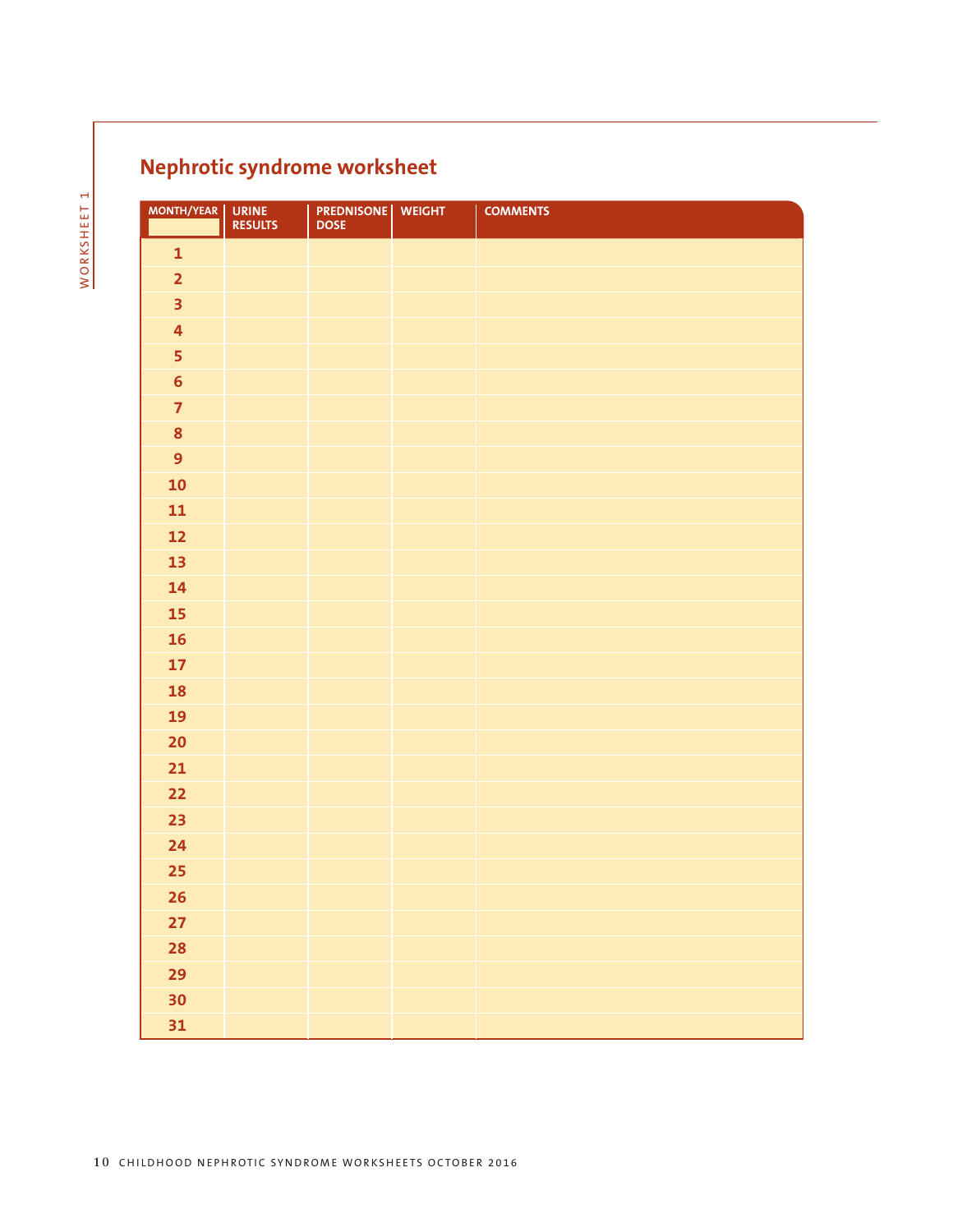| MONTH/YEAR              | <b>URINE</b><br><b>RESULTS</b> | PREDNISONE   WEIGHT<br><b>DOSE</b> | <b>COMMENTS</b> |
|-------------------------|--------------------------------|------------------------------------|-----------------|
| $\mathbf{1}$            |                                |                                    |                 |
| $\overline{\mathbf{2}}$ |                                |                                    |                 |
| 3                       |                                |                                    |                 |
| 4                       |                                |                                    |                 |
| 5                       |                                |                                    |                 |
| $\boldsymbol{6}$        |                                |                                    |                 |
| $\overline{7}$          |                                |                                    |                 |
| 8                       |                                |                                    |                 |
| $\overline{9}$          |                                |                                    |                 |
| 10                      |                                |                                    |                 |
| 11                      |                                |                                    |                 |
| 12                      |                                |                                    |                 |
| 13                      |                                |                                    |                 |
| 14                      |                                |                                    |                 |
| 15                      |                                |                                    |                 |
| 16                      |                                |                                    |                 |
| 17                      |                                |                                    |                 |
| 18                      |                                |                                    |                 |
| 19                      |                                |                                    |                 |
| 20                      |                                |                                    |                 |
| 21                      |                                |                                    |                 |
| 22                      |                                |                                    |                 |
| 23                      |                                |                                    |                 |
| 24                      |                                |                                    |                 |
| 25                      |                                |                                    |                 |
| 26                      |                                |                                    |                 |
| 27                      |                                |                                    |                 |
| 28                      |                                |                                    |                 |
| 29                      |                                |                                    |                 |
| 30                      |                                |                                    |                 |
| 31                      |                                |                                    |                 |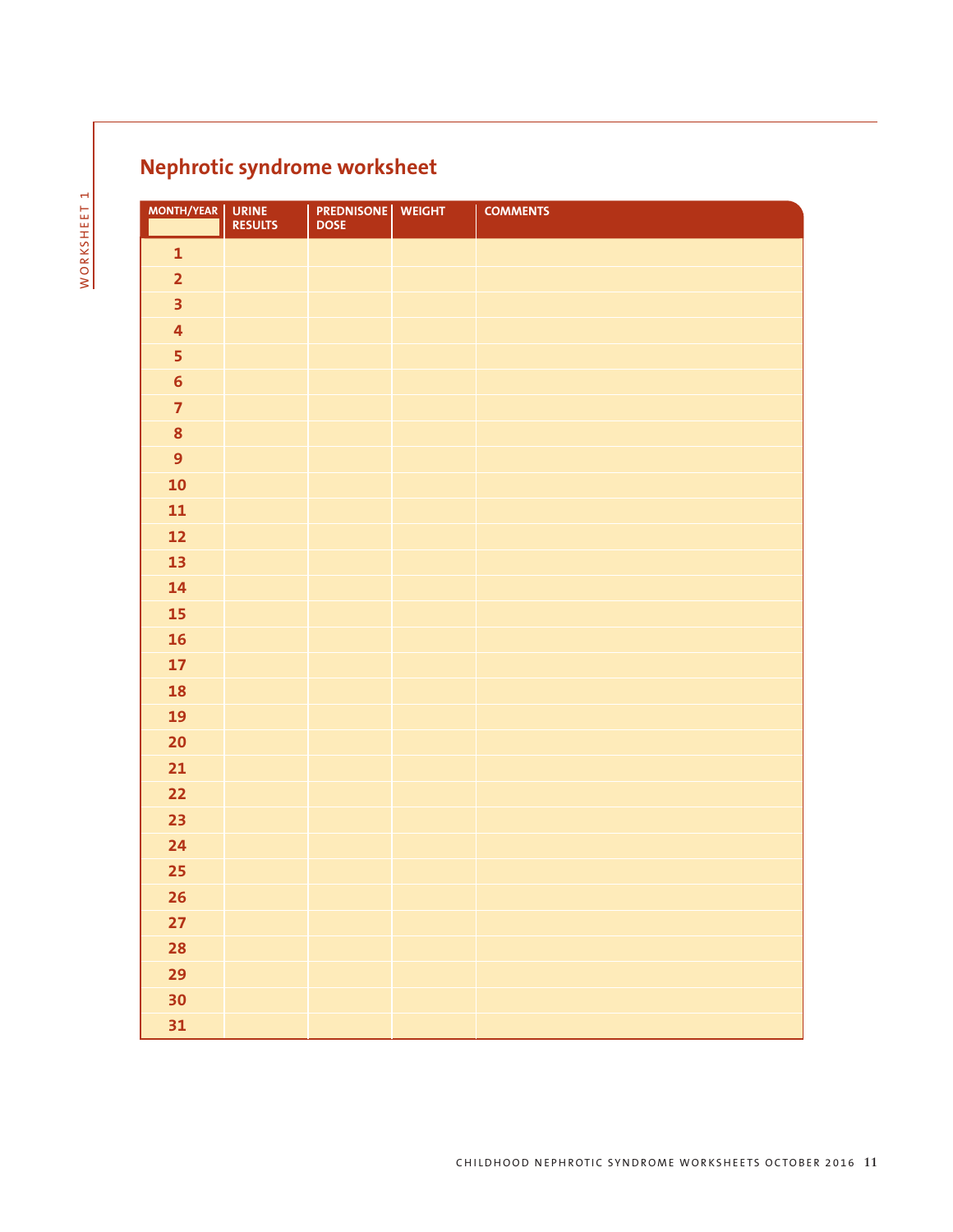| <b>MONTH/YEAR</b>       | <b>URINE</b><br><b>RESULTS</b> | PREDNISONE   WEIGHT<br><b>DOSE</b> | <b>COMMENTS</b> |
|-------------------------|--------------------------------|------------------------------------|-----------------|
| $\mathbf{1}$            |                                |                                    |                 |
| $\overline{\mathbf{2}}$ |                                |                                    |                 |
| 3                       |                                |                                    |                 |
| 4                       |                                |                                    |                 |
| 5                       |                                |                                    |                 |
| $\boldsymbol{6}$        |                                |                                    |                 |
| $\overline{7}$          |                                |                                    |                 |
| 8                       |                                |                                    |                 |
| 9                       |                                |                                    |                 |
| 10                      |                                |                                    |                 |
| 11                      |                                |                                    |                 |
| 12                      |                                |                                    |                 |
| 13                      |                                |                                    |                 |
| 14                      |                                |                                    |                 |
| 15                      |                                |                                    |                 |
| 16                      |                                |                                    |                 |
| 17                      |                                |                                    |                 |
| <b>18</b>               |                                |                                    |                 |
| 19                      |                                |                                    |                 |
| 20                      |                                |                                    |                 |
| 21                      |                                |                                    |                 |
| 22                      |                                |                                    |                 |
| 23                      |                                |                                    |                 |
| 24                      |                                |                                    |                 |
| 25                      |                                |                                    |                 |
| 26                      |                                |                                    |                 |
| 27                      |                                |                                    |                 |
| 28                      |                                |                                    |                 |
| 29                      |                                |                                    |                 |
| 30 <sub>o</sub>         |                                |                                    |                 |
| 31                      |                                |                                    |                 |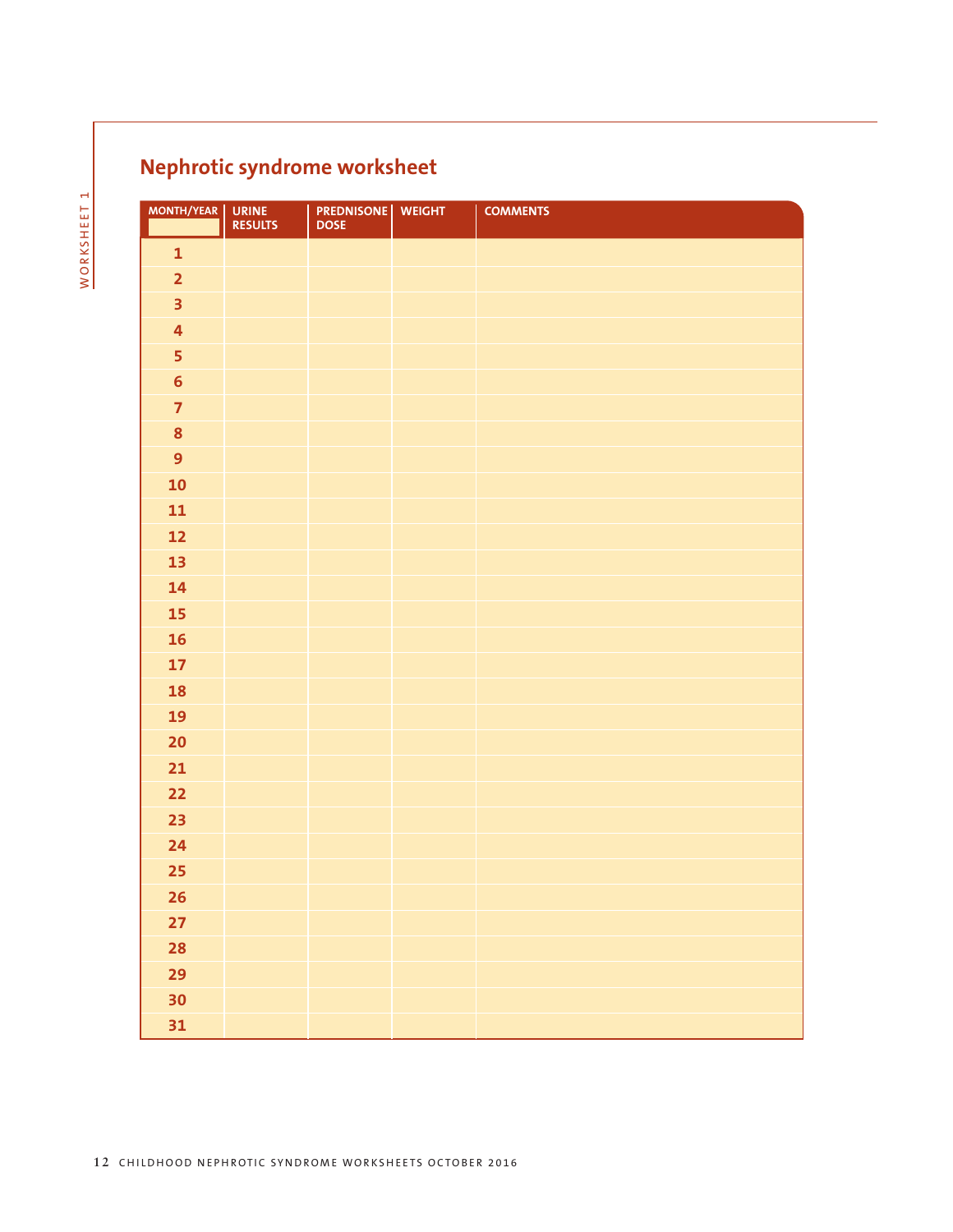| MONTH/YEAR              | URINE<br><b>RESULTS</b> | <b>PREDNISONE</b><br><b>DOSE</b> | <b>WEIGHT</b> | <b>COMMENTS</b> |
|-------------------------|-------------------------|----------------------------------|---------------|-----------------|
| $\mathbf{1}$            |                         |                                  |               |                 |
| $\overline{\mathbf{2}}$ |                         |                                  |               |                 |
| 3                       |                         |                                  |               |                 |
| $\overline{\mathbf{4}}$ |                         |                                  |               |                 |
| 5                       |                         |                                  |               |                 |
| $\boldsymbol{6}$        |                         |                                  |               |                 |
| $\overline{7}$          |                         |                                  |               |                 |
| 8                       |                         |                                  |               |                 |
| $\overline{9}$          |                         |                                  |               |                 |
| 10                      |                         |                                  |               |                 |
| 11                      |                         |                                  |               |                 |
| 12                      |                         |                                  |               |                 |
| 13                      |                         |                                  |               |                 |
| 14                      |                         |                                  |               |                 |
| 15                      |                         |                                  |               |                 |
| 16                      |                         |                                  |               |                 |
| 17                      |                         |                                  |               |                 |
| 18                      |                         |                                  |               |                 |
| 19                      |                         |                                  |               |                 |
| 20                      |                         |                                  |               |                 |
| 21                      |                         |                                  |               |                 |
| 22                      |                         |                                  |               |                 |
| 23                      |                         |                                  |               |                 |
| 24                      |                         |                                  |               |                 |
| 25                      |                         |                                  |               |                 |
| 26                      |                         |                                  |               |                 |
| 27                      |                         |                                  |               |                 |
| 28                      |                         |                                  |               |                 |
| 29                      |                         |                                  |               |                 |
| 30                      |                         |                                  |               |                 |
| 31                      |                         |                                  |               |                 |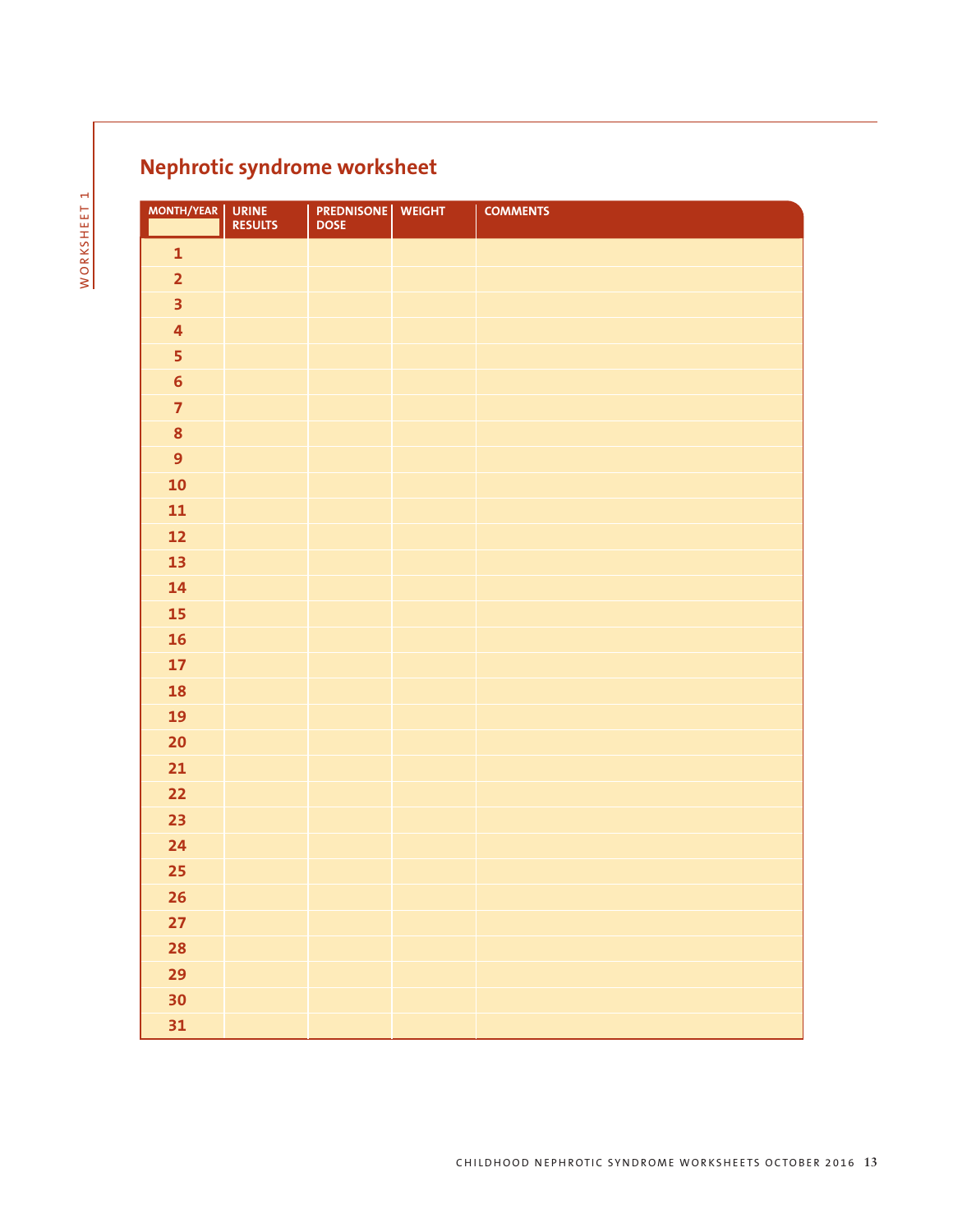| MONTH/YEAR              | <b>URINE</b><br><b>RESULTS</b> | PREDNISONE   WEIGHT<br><b>DOSE</b> | <b>COMMENTS</b> |
|-------------------------|--------------------------------|------------------------------------|-----------------|
| $\mathbf{1}$            |                                |                                    |                 |
| $\overline{\mathbf{2}}$ |                                |                                    |                 |
| 3                       |                                |                                    |                 |
| 4                       |                                |                                    |                 |
| 5                       |                                |                                    |                 |
| $\boldsymbol{6}$        |                                |                                    |                 |
| $\overline{7}$          |                                |                                    |                 |
| 8                       |                                |                                    |                 |
| $\overline{9}$          |                                |                                    |                 |
| 10                      |                                |                                    |                 |
| 11                      |                                |                                    |                 |
| 12                      |                                |                                    |                 |
| 13                      |                                |                                    |                 |
| 14                      |                                |                                    |                 |
| 15                      |                                |                                    |                 |
| 16                      |                                |                                    |                 |
| 17                      |                                |                                    |                 |
| 18                      |                                |                                    |                 |
| 19                      |                                |                                    |                 |
| 20                      |                                |                                    |                 |
| 21                      |                                |                                    |                 |
| 22                      |                                |                                    |                 |
| 23                      |                                |                                    |                 |
| 24                      |                                |                                    |                 |
| 25                      |                                |                                    |                 |
| <b>26</b>               |                                |                                    |                 |
| 27                      |                                |                                    |                 |
| 28                      |                                |                                    |                 |
| 29                      |                                |                                    |                 |
| 30 <sub>o</sub>         |                                |                                    |                 |
| 31                      |                                |                                    |                 |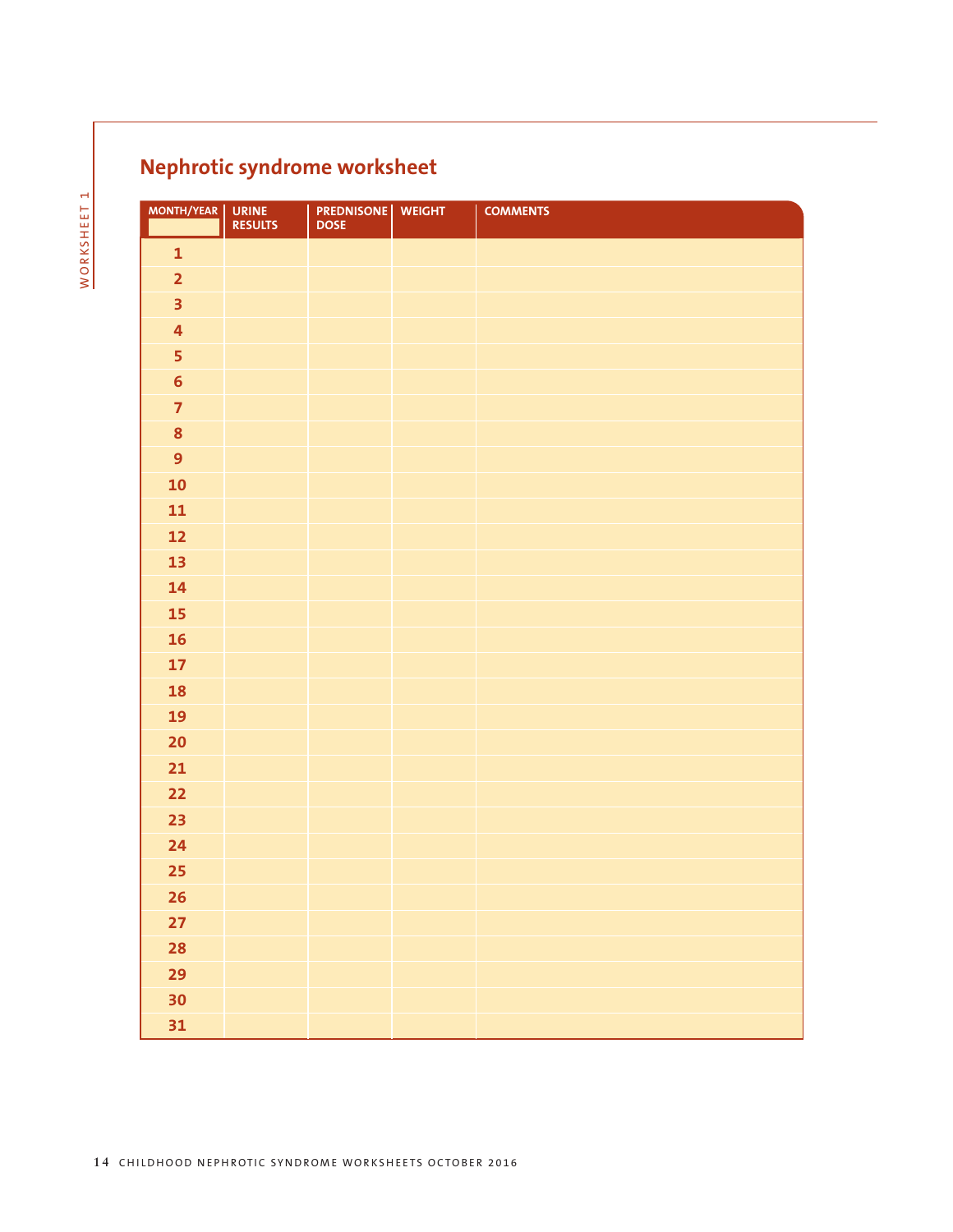| MONTH/YEAR              | URINE<br><b>RESULTS</b> | <b>PREDNISONE</b><br><b>DOSE</b> | <b>WEIGHT</b> | <b>COMMENTS</b> |
|-------------------------|-------------------------|----------------------------------|---------------|-----------------|
| $\mathbf{1}$            |                         |                                  |               |                 |
| $\overline{\mathbf{2}}$ |                         |                                  |               |                 |
| 3                       |                         |                                  |               |                 |
| 4                       |                         |                                  |               |                 |
| 5                       |                         |                                  |               |                 |
| $\boldsymbol{6}$        |                         |                                  |               |                 |
| $\overline{7}$          |                         |                                  |               |                 |
| 8                       |                         |                                  |               |                 |
| $\overline{9}$          |                         |                                  |               |                 |
| 10                      |                         |                                  |               |                 |
| 11                      |                         |                                  |               |                 |
| 12                      |                         |                                  |               |                 |
| 13                      |                         |                                  |               |                 |
| 14                      |                         |                                  |               |                 |
| 15                      |                         |                                  |               |                 |
| 16                      |                         |                                  |               |                 |
| 17                      |                         |                                  |               |                 |
| 18                      |                         |                                  |               |                 |
| 19                      |                         |                                  |               |                 |
| 20                      |                         |                                  |               |                 |
| 21                      |                         |                                  |               |                 |
| 22                      |                         |                                  |               |                 |
| 23                      |                         |                                  |               |                 |
| 24                      |                         |                                  |               |                 |
| 25                      |                         |                                  |               |                 |
| 26                      |                         |                                  |               |                 |
| 27                      |                         |                                  |               |                 |
| 28                      |                         |                                  |               |                 |
| 29                      |                         |                                  |               |                 |
| 30                      |                         |                                  |               |                 |
| 31                      |                         |                                  |               |                 |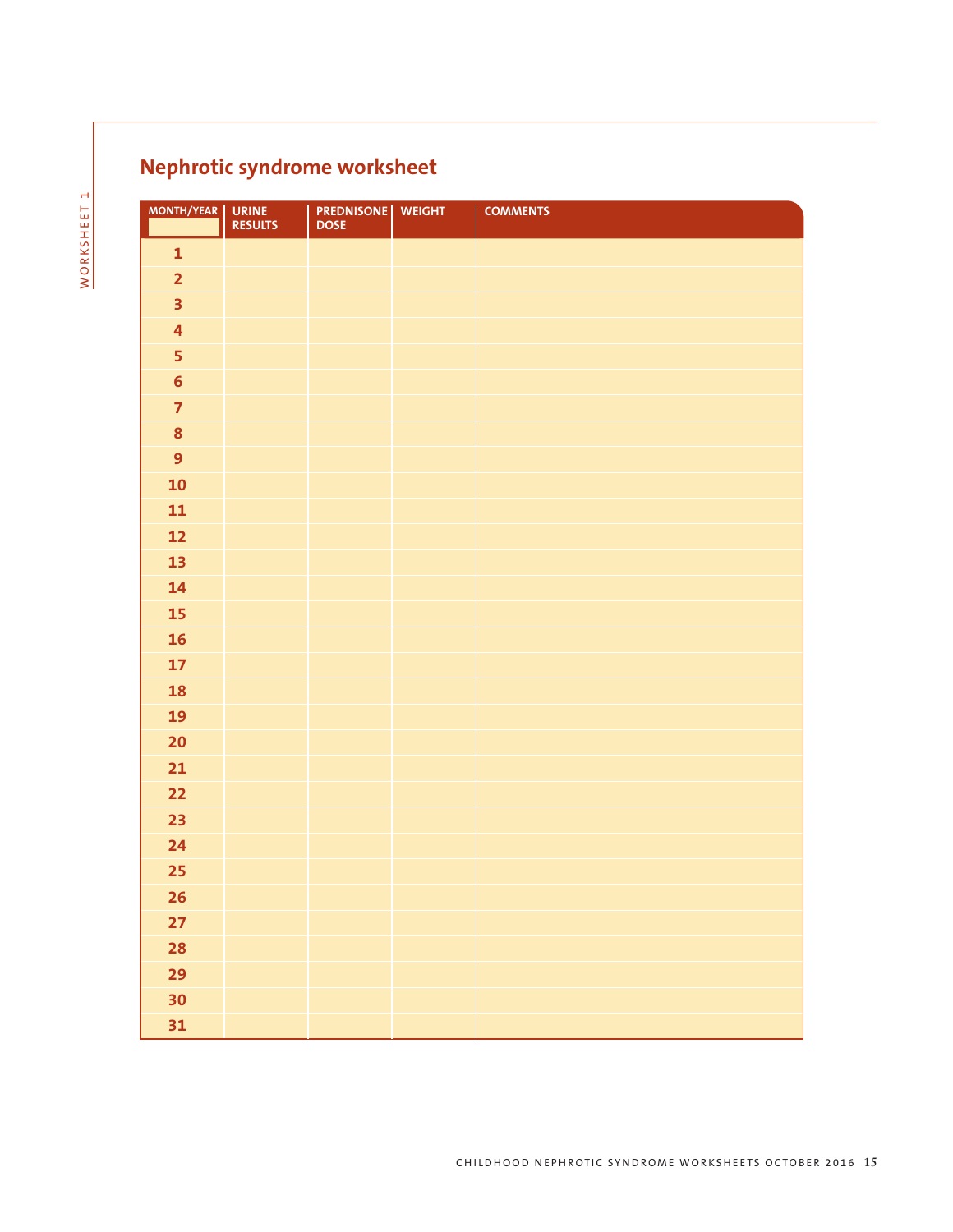| MONTH/YEAR              | <b>URINE</b><br><b>RESULTS</b> | PREDNISONE   WEIGHT<br><b>DOSE</b> | <b>COMMENTS</b> |
|-------------------------|--------------------------------|------------------------------------|-----------------|
| $\mathbf{1}$            |                                |                                    |                 |
| $\overline{\mathbf{2}}$ |                                |                                    |                 |
| 3                       |                                |                                    |                 |
| 4                       |                                |                                    |                 |
| 5                       |                                |                                    |                 |
| $\boldsymbol{6}$        |                                |                                    |                 |
| $\overline{7}$          |                                |                                    |                 |
| 8                       |                                |                                    |                 |
| $\overline{9}$          |                                |                                    |                 |
| 10                      |                                |                                    |                 |
| 11                      |                                |                                    |                 |
| 12                      |                                |                                    |                 |
| 13                      |                                |                                    |                 |
| 14                      |                                |                                    |                 |
| 15                      |                                |                                    |                 |
| 16                      |                                |                                    |                 |
| 17                      |                                |                                    |                 |
| 18                      |                                |                                    |                 |
| 19                      |                                |                                    |                 |
| 20                      |                                |                                    |                 |
| 21                      |                                |                                    |                 |
| 22                      |                                |                                    |                 |
| 23                      |                                |                                    |                 |
| 24                      |                                |                                    |                 |
| 25                      |                                |                                    |                 |
| <b>26</b>               |                                |                                    |                 |
| 27                      |                                |                                    |                 |
| 28                      |                                |                                    |                 |
| 29                      |                                |                                    |                 |
| 30 <sub>o</sub>         |                                |                                    |                 |
| 31                      |                                |                                    |                 |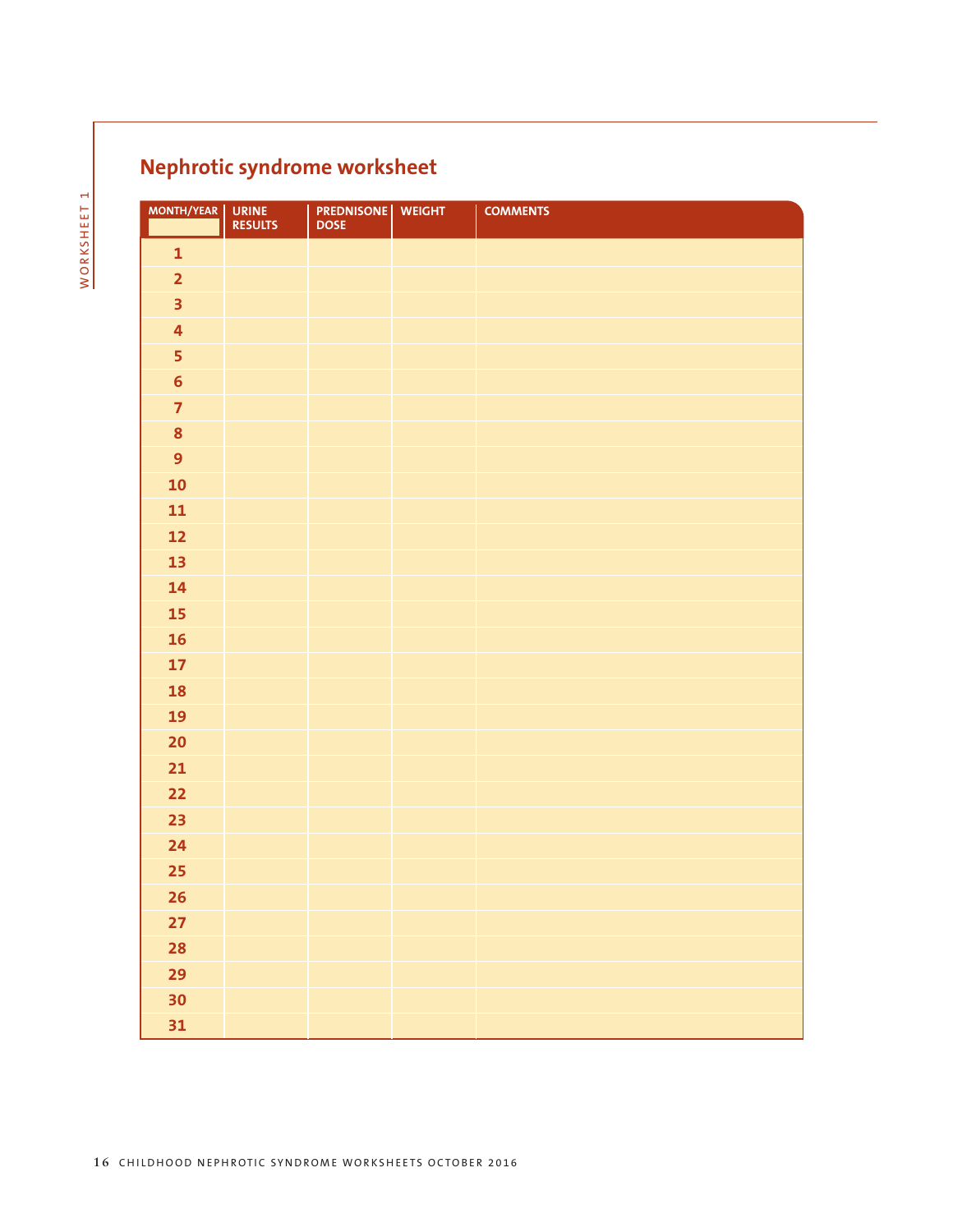| MONTH/YEAR              | URINE<br><b>RESULTS</b> | <b>PREDNISONE</b><br><b>DOSE</b> | <b>WEIGHT</b> | <b>COMMENTS</b> |
|-------------------------|-------------------------|----------------------------------|---------------|-----------------|
| $\mathbf{1}$            |                         |                                  |               |                 |
| $\overline{\mathbf{2}}$ |                         |                                  |               |                 |
| 3                       |                         |                                  |               |                 |
| 4                       |                         |                                  |               |                 |
| 5                       |                         |                                  |               |                 |
| $\boldsymbol{6}$        |                         |                                  |               |                 |
| $\overline{7}$          |                         |                                  |               |                 |
| 8                       |                         |                                  |               |                 |
| $\overline{9}$          |                         |                                  |               |                 |
| 10                      |                         |                                  |               |                 |
| 11                      |                         |                                  |               |                 |
| 12                      |                         |                                  |               |                 |
| 13                      |                         |                                  |               |                 |
| 14                      |                         |                                  |               |                 |
| 15                      |                         |                                  |               |                 |
| 16                      |                         |                                  |               |                 |
| 17                      |                         |                                  |               |                 |
| 18                      |                         |                                  |               |                 |
| 19                      |                         |                                  |               |                 |
| 20                      |                         |                                  |               |                 |
| 21                      |                         |                                  |               |                 |
| 22                      |                         |                                  |               |                 |
| 23                      |                         |                                  |               |                 |
| 24                      |                         |                                  |               |                 |
| 25                      |                         |                                  |               |                 |
| 26                      |                         |                                  |               |                 |
| 27                      |                         |                                  |               |                 |
| 28                      |                         |                                  |               |                 |
| 29                      |                         |                                  |               |                 |
| 30                      |                         |                                  |               |                 |
| 31                      |                         |                                  |               |                 |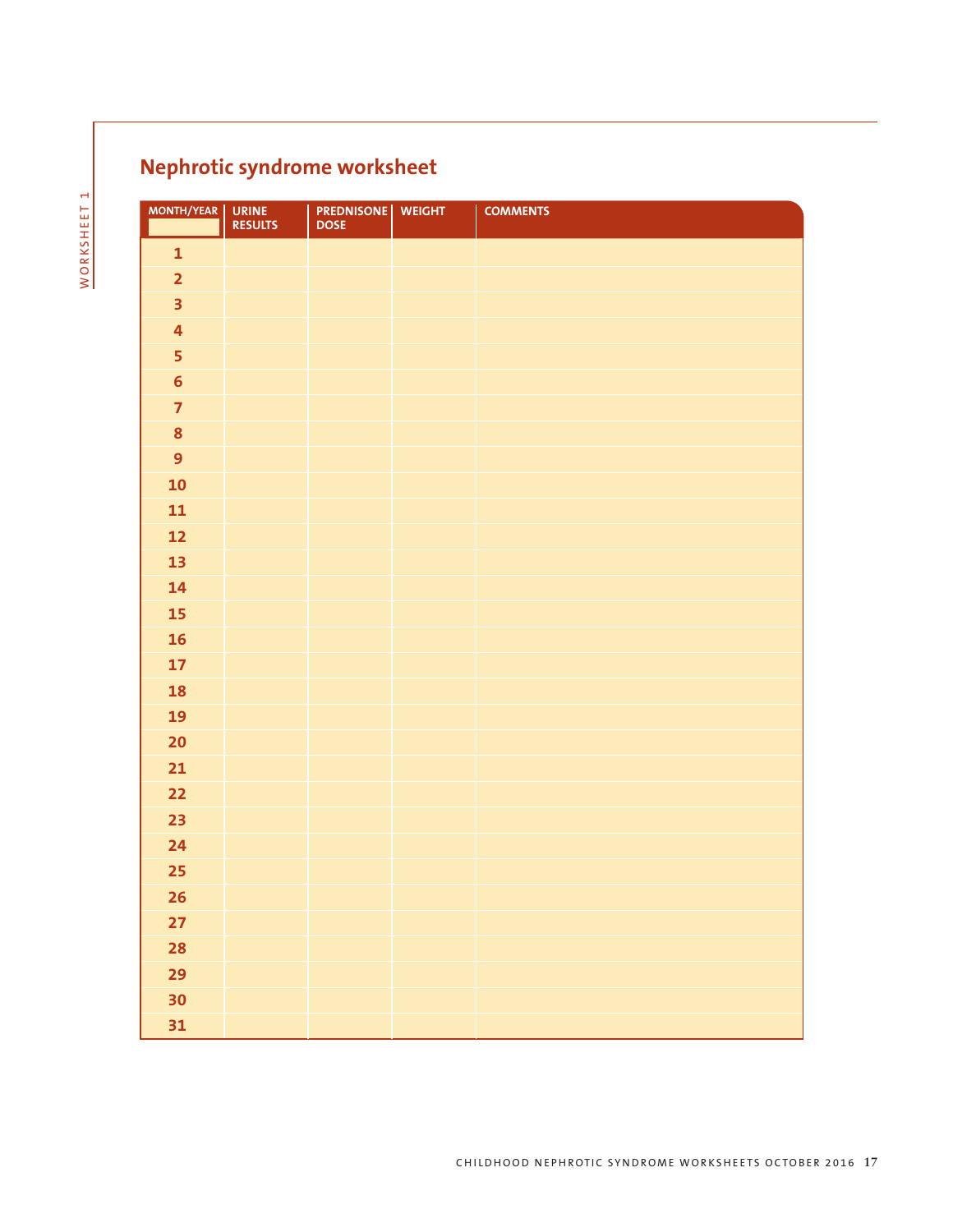| <b>MONTH/YEAR</b>       | <b>URINE</b><br><b>RESULTS</b> | PREDNISONE   WEIGHT<br><b>DOSE</b> | <b>COMMENTS</b> |
|-------------------------|--------------------------------|------------------------------------|-----------------|
| $\mathbf{1}$            |                                |                                    |                 |
| $\overline{\mathbf{2}}$ |                                |                                    |                 |
| 3                       |                                |                                    |                 |
| 4                       |                                |                                    |                 |
| 5                       |                                |                                    |                 |
| $\boldsymbol{6}$        |                                |                                    |                 |
| $\overline{7}$          |                                |                                    |                 |
| 8                       |                                |                                    |                 |
| 9                       |                                |                                    |                 |
| 10                      |                                |                                    |                 |
| 11                      |                                |                                    |                 |
| 12                      |                                |                                    |                 |
| 13                      |                                |                                    |                 |
| 14                      |                                |                                    |                 |
| 15                      |                                |                                    |                 |
| 16                      |                                |                                    |                 |
| 17                      |                                |                                    |                 |
| <b>18</b>               |                                |                                    |                 |
| 19                      |                                |                                    |                 |
| 20                      |                                |                                    |                 |
| 21                      |                                |                                    |                 |
| 22                      |                                |                                    |                 |
| 23                      |                                |                                    |                 |
| 24                      |                                |                                    |                 |
| 25                      |                                |                                    |                 |
| 26                      |                                |                                    |                 |
| 27                      |                                |                                    |                 |
| 28                      |                                |                                    |                 |
| 29                      |                                |                                    |                 |
| 30 <sub>o</sub>         |                                |                                    |                 |
| 31                      |                                |                                    |                 |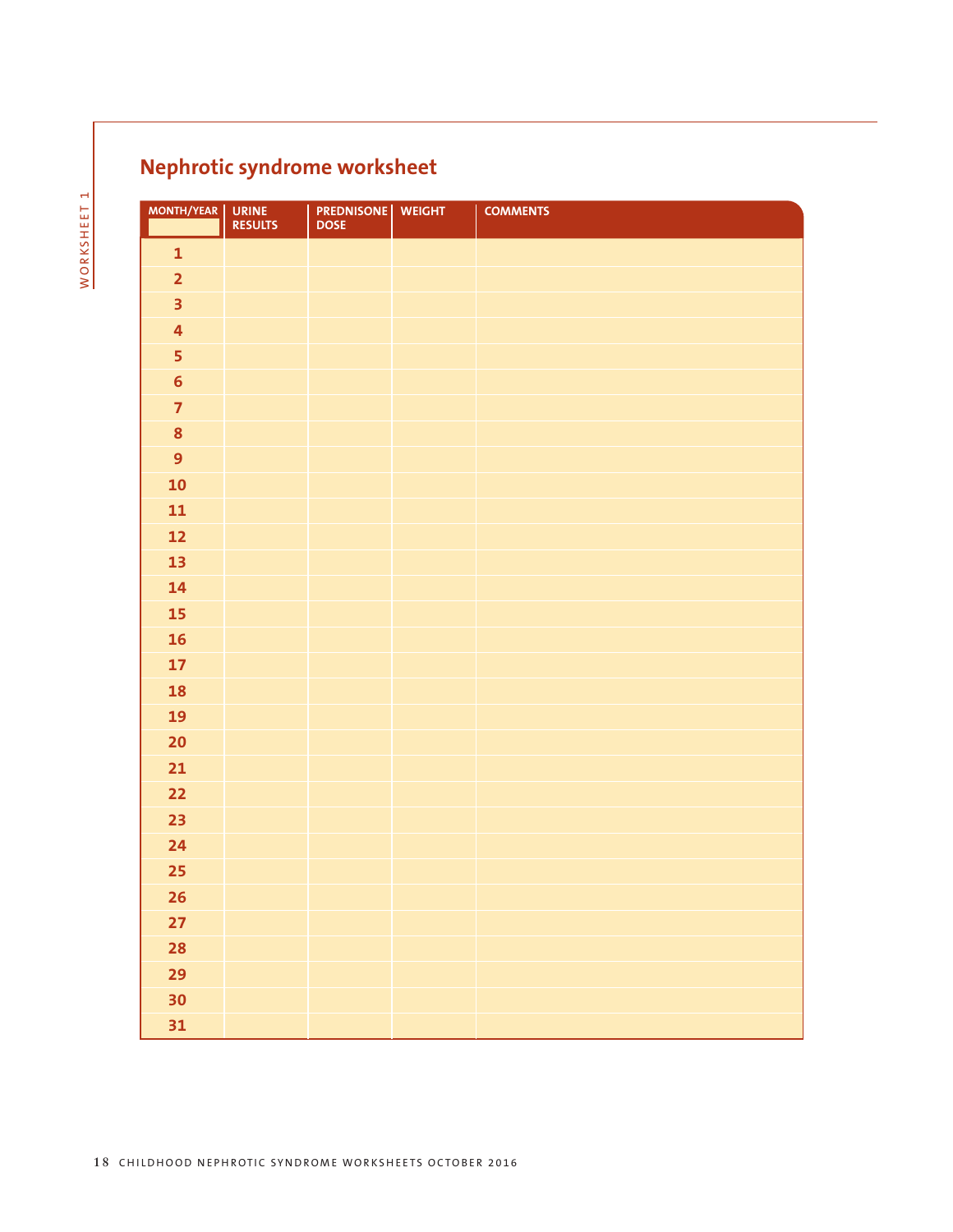| MONTH/YEAR              | <b>URINE</b><br><b>RESULTS</b> | PREDNISONE   WEIGHT<br><b>DOSE</b> | <b>COMMENTS</b> |
|-------------------------|--------------------------------|------------------------------------|-----------------|
| $\mathbf{1}$            |                                |                                    |                 |
| $\overline{\mathbf{2}}$ |                                |                                    |                 |
| 3                       |                                |                                    |                 |
| 4                       |                                |                                    |                 |
| 5                       |                                |                                    |                 |
| $\boldsymbol{6}$        |                                |                                    |                 |
| $\overline{7}$          |                                |                                    |                 |
| 8                       |                                |                                    |                 |
| $\overline{9}$          |                                |                                    |                 |
| 10                      |                                |                                    |                 |
| 11                      |                                |                                    |                 |
| 12                      |                                |                                    |                 |
| 13                      |                                |                                    |                 |
| 14                      |                                |                                    |                 |
| 15                      |                                |                                    |                 |
| 16                      |                                |                                    |                 |
| 17                      |                                |                                    |                 |
| 18                      |                                |                                    |                 |
| 19                      |                                |                                    |                 |
| 20                      |                                |                                    |                 |
| 21                      |                                |                                    |                 |
| 22                      |                                |                                    |                 |
| 23                      |                                |                                    |                 |
| 24                      |                                |                                    |                 |
| 25                      |                                |                                    |                 |
| <b>26</b>               |                                |                                    |                 |
| 27                      |                                |                                    |                 |
| 28                      |                                |                                    |                 |
| 29                      |                                |                                    |                 |
| 30 <sub>o</sub>         |                                |                                    |                 |
| 31                      |                                |                                    |                 |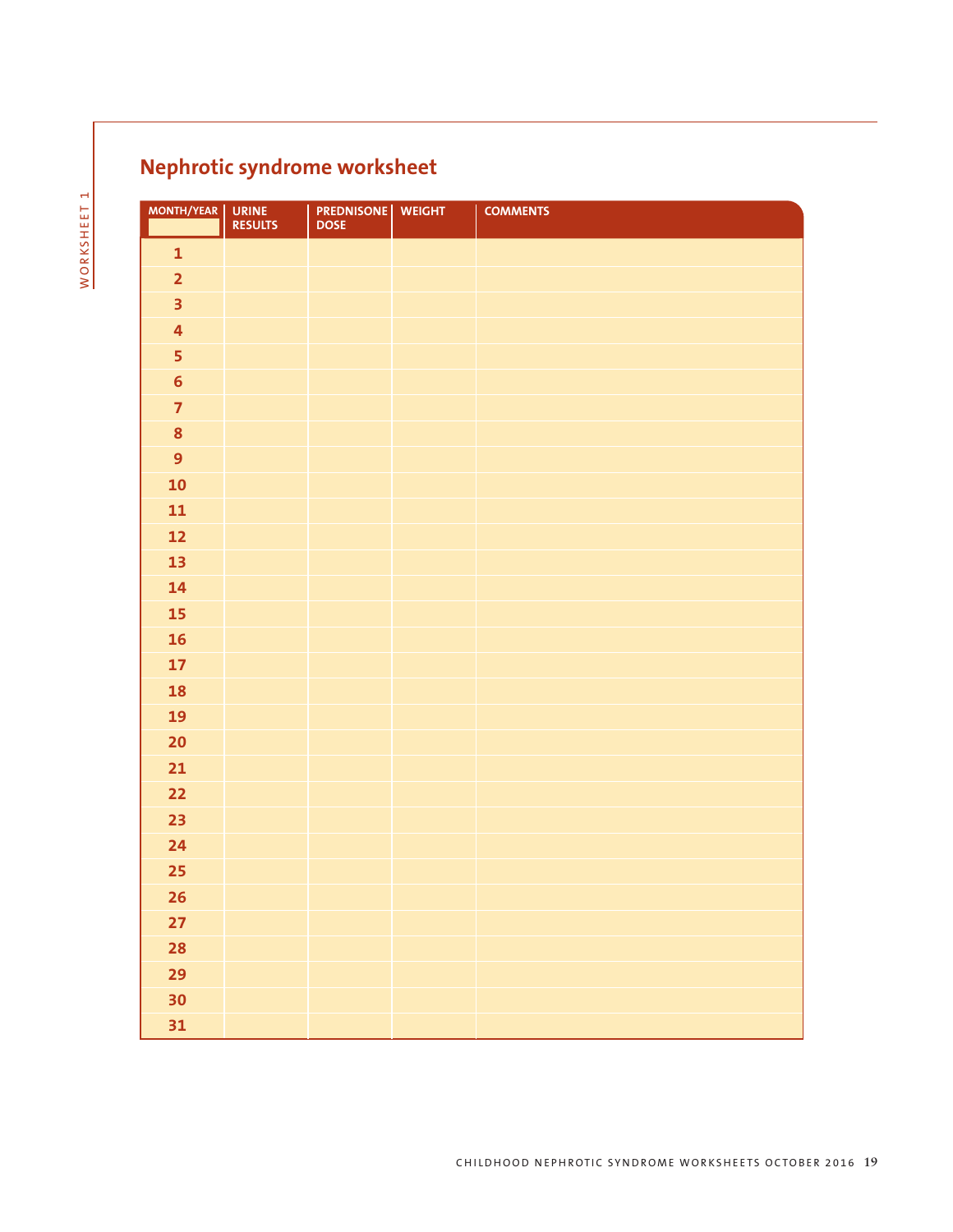| MONTH/YEAR              | URINE<br><b>RESULTS</b> | <b>PREDNISONE</b><br><b>DOSE</b> | <b>WEIGHT</b> | <b>COMMENTS</b> |
|-------------------------|-------------------------|----------------------------------|---------------|-----------------|
| $\mathbf{1}$            |                         |                                  |               |                 |
| $\overline{\mathbf{2}}$ |                         |                                  |               |                 |
| 3                       |                         |                                  |               |                 |
| 4                       |                         |                                  |               |                 |
| 5                       |                         |                                  |               |                 |
| $\boldsymbol{6}$        |                         |                                  |               |                 |
| $\overline{7}$          |                         |                                  |               |                 |
| 8                       |                         |                                  |               |                 |
| $\overline{9}$          |                         |                                  |               |                 |
| 10                      |                         |                                  |               |                 |
| 11                      |                         |                                  |               |                 |
| 12                      |                         |                                  |               |                 |
| 13                      |                         |                                  |               |                 |
| 14                      |                         |                                  |               |                 |
| 15                      |                         |                                  |               |                 |
| 16                      |                         |                                  |               |                 |
| 17                      |                         |                                  |               |                 |
| 18                      |                         |                                  |               |                 |
| 19                      |                         |                                  |               |                 |
| 20                      |                         |                                  |               |                 |
| 21                      |                         |                                  |               |                 |
| 22                      |                         |                                  |               |                 |
| 23                      |                         |                                  |               |                 |
| 24                      |                         |                                  |               |                 |
| 25                      |                         |                                  |               |                 |
| 26                      |                         |                                  |               |                 |
| 27                      |                         |                                  |               |                 |
| 28                      |                         |                                  |               |                 |
| 29                      |                         |                                  |               |                 |
| 30 <sub>o</sub>         |                         |                                  |               |                 |
| 31                      |                         |                                  |               |                 |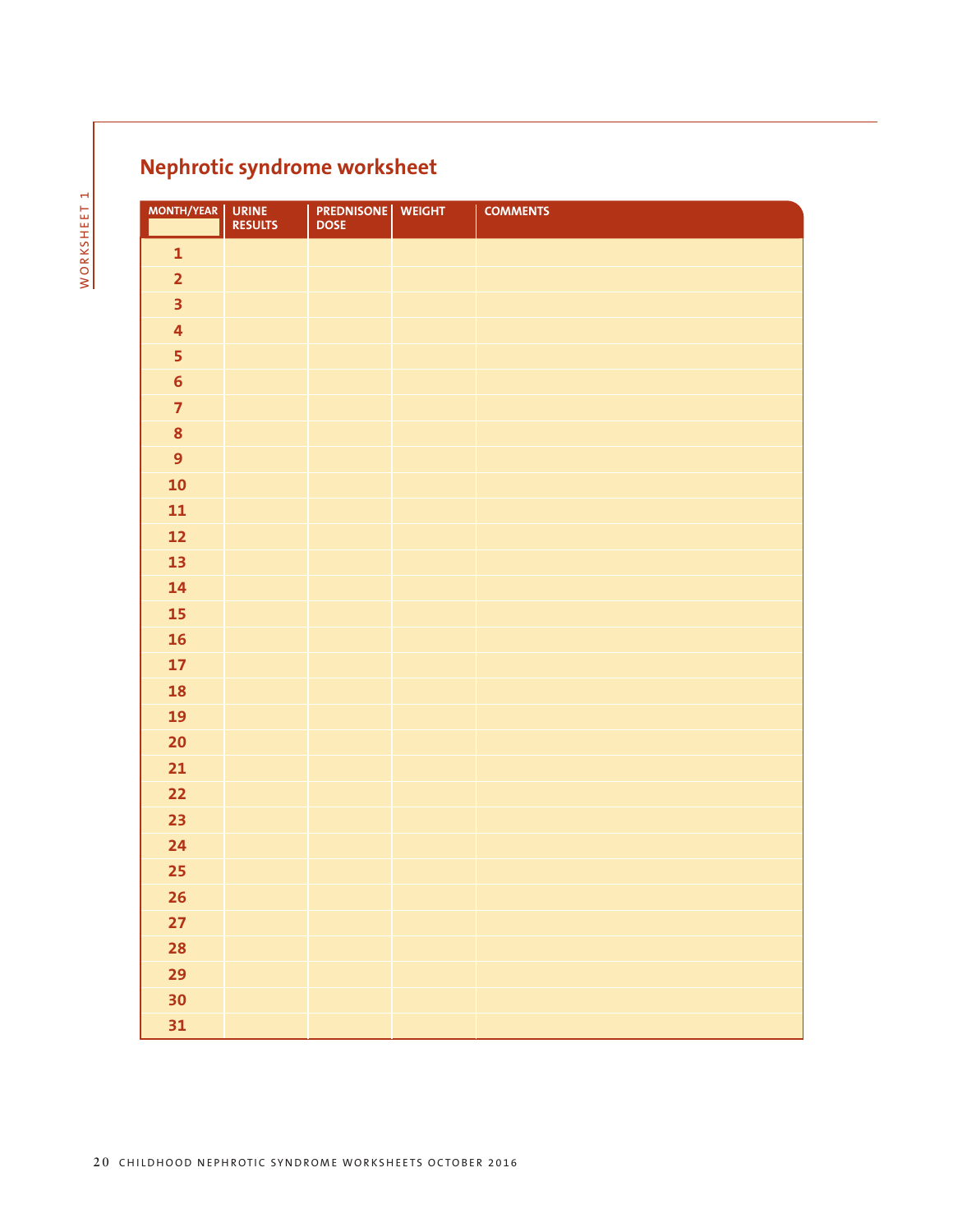| MONTH/YEAR              | URINE<br><b>RESULTS</b> | <b>PREDNISONE</b><br><b>DOSE</b> | <b>WEIGHT</b> | <b>COMMENTS</b> |
|-------------------------|-------------------------|----------------------------------|---------------|-----------------|
| $\mathbf{1}$            |                         |                                  |               |                 |
| $\overline{\mathbf{2}}$ |                         |                                  |               |                 |
| 3                       |                         |                                  |               |                 |
| 4                       |                         |                                  |               |                 |
| 5                       |                         |                                  |               |                 |
| $\boldsymbol{6}$        |                         |                                  |               |                 |
| $\overline{7}$          |                         |                                  |               |                 |
| 8                       |                         |                                  |               |                 |
| $\overline{9}$          |                         |                                  |               |                 |
| 10                      |                         |                                  |               |                 |
| 11                      |                         |                                  |               |                 |
| 12                      |                         |                                  |               |                 |
| 13                      |                         |                                  |               |                 |
| 14                      |                         |                                  |               |                 |
| 15                      |                         |                                  |               |                 |
| 16                      |                         |                                  |               |                 |
| 17                      |                         |                                  |               |                 |
| 18                      |                         |                                  |               |                 |
| 19                      |                         |                                  |               |                 |
| 20                      |                         |                                  |               |                 |
| 21                      |                         |                                  |               |                 |
| 22                      |                         |                                  |               |                 |
| 23                      |                         |                                  |               |                 |
| 24                      |                         |                                  |               |                 |
| 25                      |                         |                                  |               |                 |
| 26                      |                         |                                  |               |                 |
| 27                      |                         |                                  |               |                 |
| 28                      |                         |                                  |               |                 |
| 29                      |                         |                                  |               |                 |
| 30                      |                         |                                  |               |                 |
| 31                      |                         |                                  |               |                 |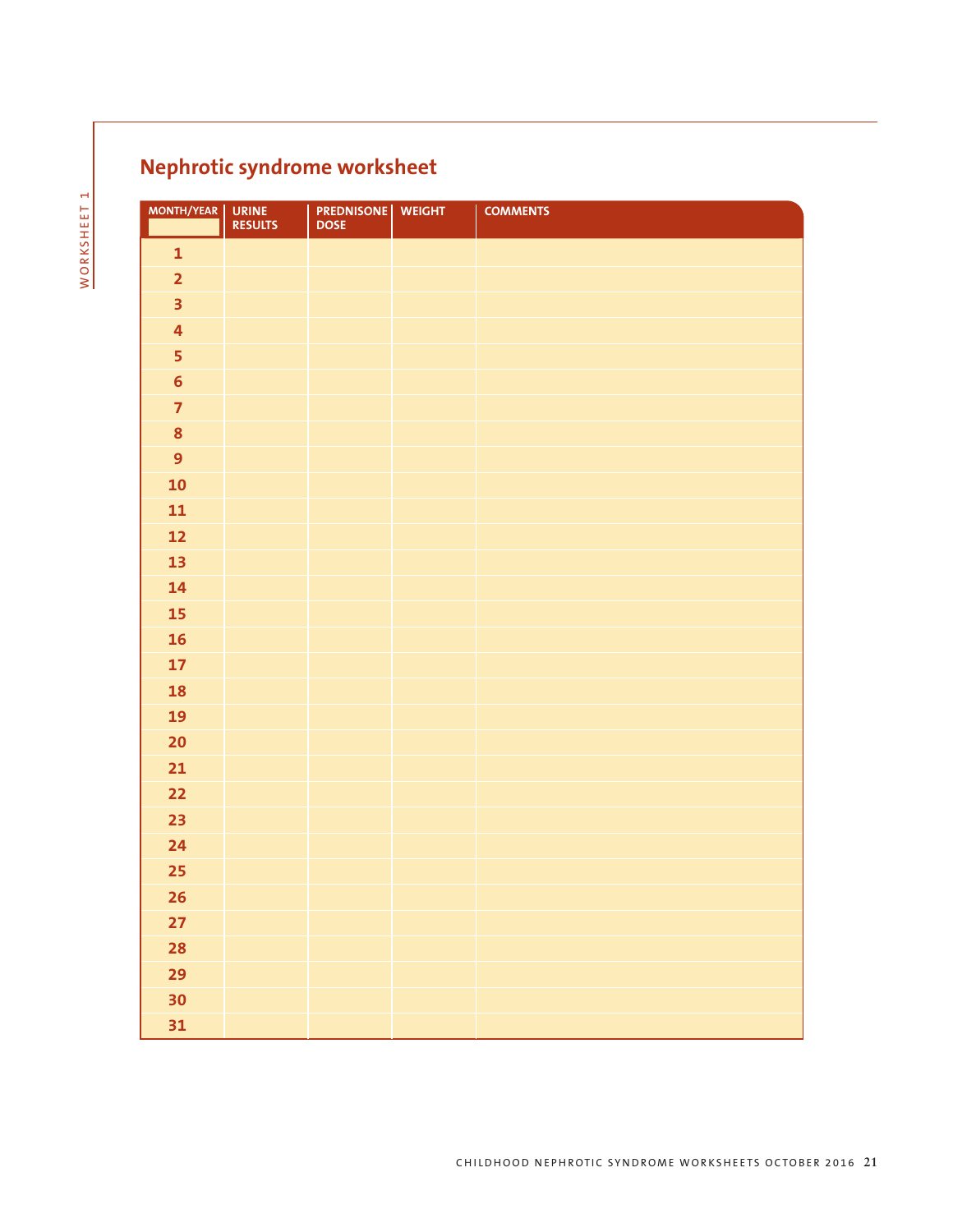| MONTH/YEAR              | <b>URINE</b><br><b>RESULTS</b> | PREDNISONE   WEIGHT<br><b>DOSE</b> | <b>COMMENTS</b> |
|-------------------------|--------------------------------|------------------------------------|-----------------|
| $\mathbf{1}$            |                                |                                    |                 |
| $\overline{\mathbf{2}}$ |                                |                                    |                 |
| 3                       |                                |                                    |                 |
| 4                       |                                |                                    |                 |
| 5                       |                                |                                    |                 |
| $\boldsymbol{6}$        |                                |                                    |                 |
| $\overline{7}$          |                                |                                    |                 |
| 8                       |                                |                                    |                 |
| $\overline{9}$          |                                |                                    |                 |
| 10                      |                                |                                    |                 |
| 11                      |                                |                                    |                 |
| 12                      |                                |                                    |                 |
| 13                      |                                |                                    |                 |
| 14                      |                                |                                    |                 |
| 15                      |                                |                                    |                 |
| 16                      |                                |                                    |                 |
| 17                      |                                |                                    |                 |
| 18                      |                                |                                    |                 |
| 19                      |                                |                                    |                 |
| 20                      |                                |                                    |                 |
| 21                      |                                |                                    |                 |
| 22                      |                                |                                    |                 |
| 23                      |                                |                                    |                 |
| 24                      |                                |                                    |                 |
| 25                      |                                |                                    |                 |
| <b>26</b>               |                                |                                    |                 |
| 27                      |                                |                                    |                 |
| 28                      |                                |                                    |                 |
| 29                      |                                |                                    |                 |
| 30 <sub>o</sub>         |                                |                                    |                 |
| 31                      |                                |                                    |                 |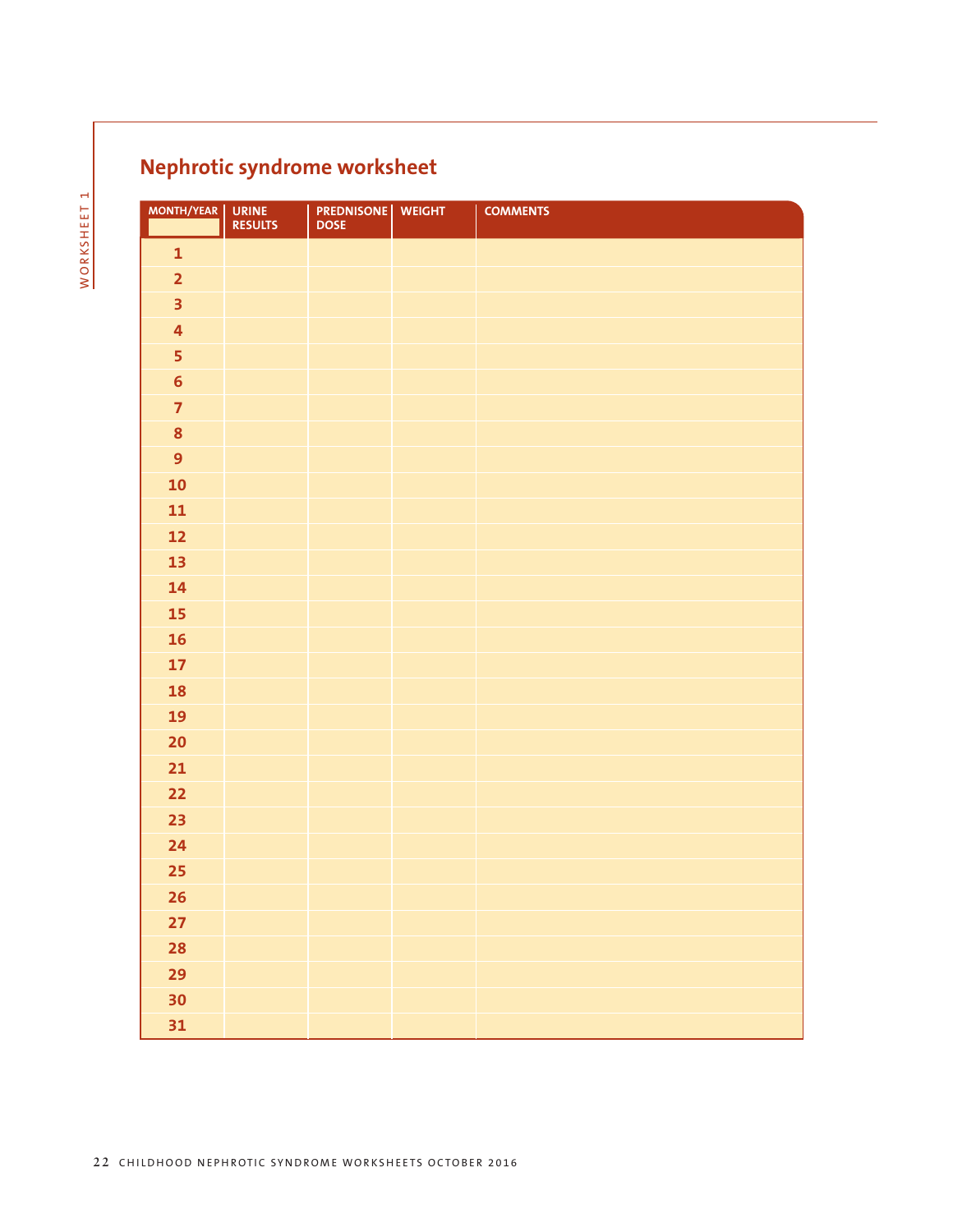| MONTH/YEAR              | URINE<br><b>RESULTS</b> | <b>PREDNISONE</b><br><b>DOSE</b> | <b>WEIGHT</b> | <b>COMMENTS</b> |
|-------------------------|-------------------------|----------------------------------|---------------|-----------------|
| $\mathbf{1}$            |                         |                                  |               |                 |
| $\overline{\mathbf{2}}$ |                         |                                  |               |                 |
| 3                       |                         |                                  |               |                 |
| 4                       |                         |                                  |               |                 |
| 5                       |                         |                                  |               |                 |
| $\boldsymbol{6}$        |                         |                                  |               |                 |
| $\overline{7}$          |                         |                                  |               |                 |
| 8                       |                         |                                  |               |                 |
| $\overline{9}$          |                         |                                  |               |                 |
| 10                      |                         |                                  |               |                 |
| 11                      |                         |                                  |               |                 |
| 12                      |                         |                                  |               |                 |
| 13                      |                         |                                  |               |                 |
| 14                      |                         |                                  |               |                 |
| 15                      |                         |                                  |               |                 |
| 16                      |                         |                                  |               |                 |
| 17                      |                         |                                  |               |                 |
| 18                      |                         |                                  |               |                 |
| 19                      |                         |                                  |               |                 |
| 20                      |                         |                                  |               |                 |
| 21                      |                         |                                  |               |                 |
| 22                      |                         |                                  |               |                 |
| 23                      |                         |                                  |               |                 |
| 24                      |                         |                                  |               |                 |
| 25                      |                         |                                  |               |                 |
| 26                      |                         |                                  |               |                 |
| 27                      |                         |                                  |               |                 |
| 28                      |                         |                                  |               |                 |
| 29                      |                         |                                  |               |                 |
| 30                      |                         |                                  |               |                 |
| 31                      |                         |                                  |               |                 |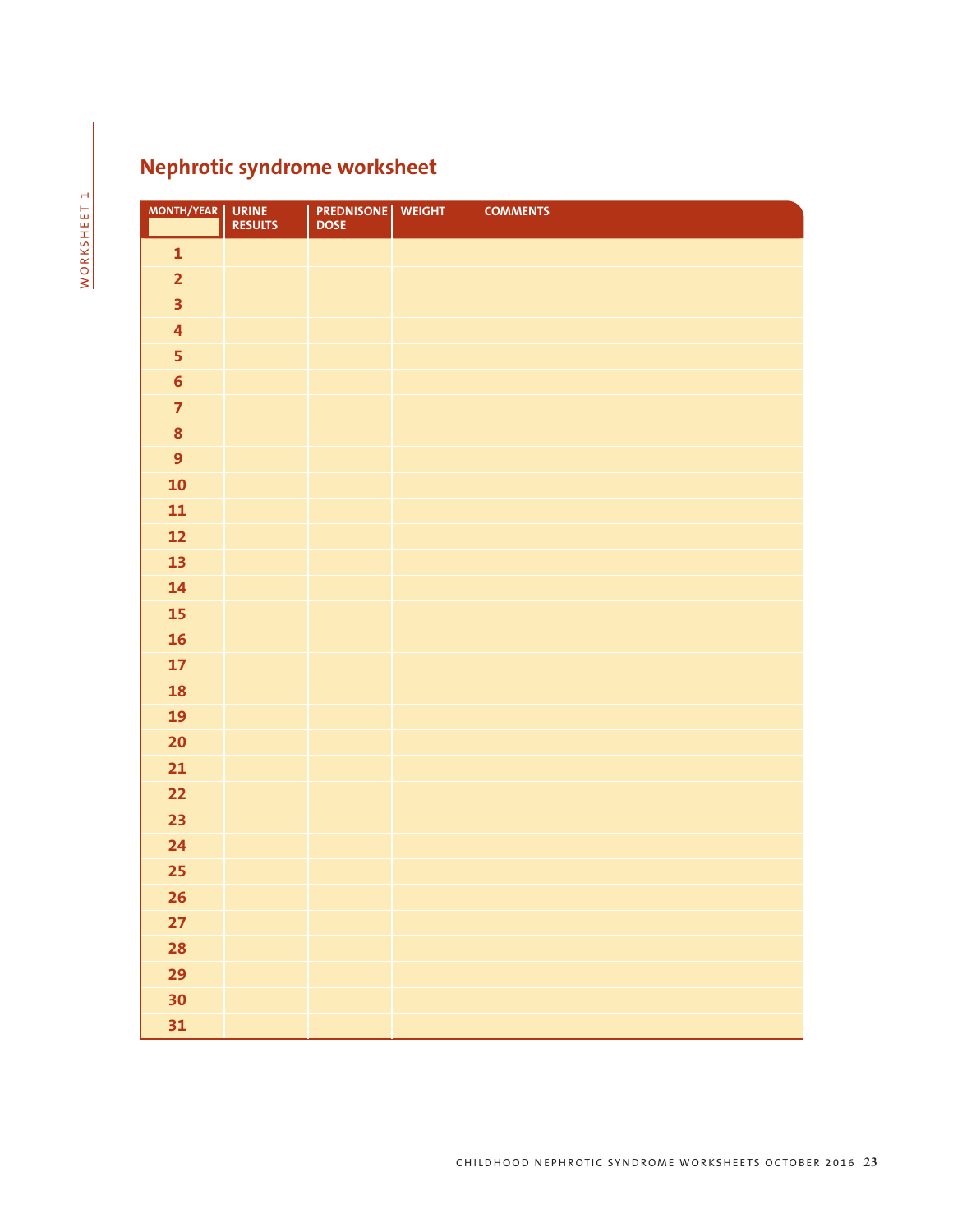| <b>MONTH/YEAR</b>       | <b>URINE</b><br><b>RESULTS</b> | PREDNISONE   WEIGHT<br><b>DOSE</b> | <b>COMMENTS</b> |
|-------------------------|--------------------------------|------------------------------------|-----------------|
| $\mathbf{1}$            |                                |                                    |                 |
| $\overline{\mathbf{2}}$ |                                |                                    |                 |
| 3                       |                                |                                    |                 |
| 4                       |                                |                                    |                 |
| 5                       |                                |                                    |                 |
| $\boldsymbol{6}$        |                                |                                    |                 |
| $\overline{7}$          |                                |                                    |                 |
| 8                       |                                |                                    |                 |
| 9                       |                                |                                    |                 |
| 10                      |                                |                                    |                 |
| 11                      |                                |                                    |                 |
| 12                      |                                |                                    |                 |
| 13                      |                                |                                    |                 |
| 14                      |                                |                                    |                 |
| 15                      |                                |                                    |                 |
| 16                      |                                |                                    |                 |
| 17                      |                                |                                    |                 |
| <b>18</b>               |                                |                                    |                 |
| 19                      |                                |                                    |                 |
| 20                      |                                |                                    |                 |
| 21                      |                                |                                    |                 |
| 22                      |                                |                                    |                 |
| 23                      |                                |                                    |                 |
| 24                      |                                |                                    |                 |
| 25                      |                                |                                    |                 |
| 26                      |                                |                                    |                 |
| 27                      |                                |                                    |                 |
| 28                      |                                |                                    |                 |
| 29                      |                                |                                    |                 |
| 30 <sub>o</sub>         |                                |                                    |                 |
| 31                      |                                |                                    |                 |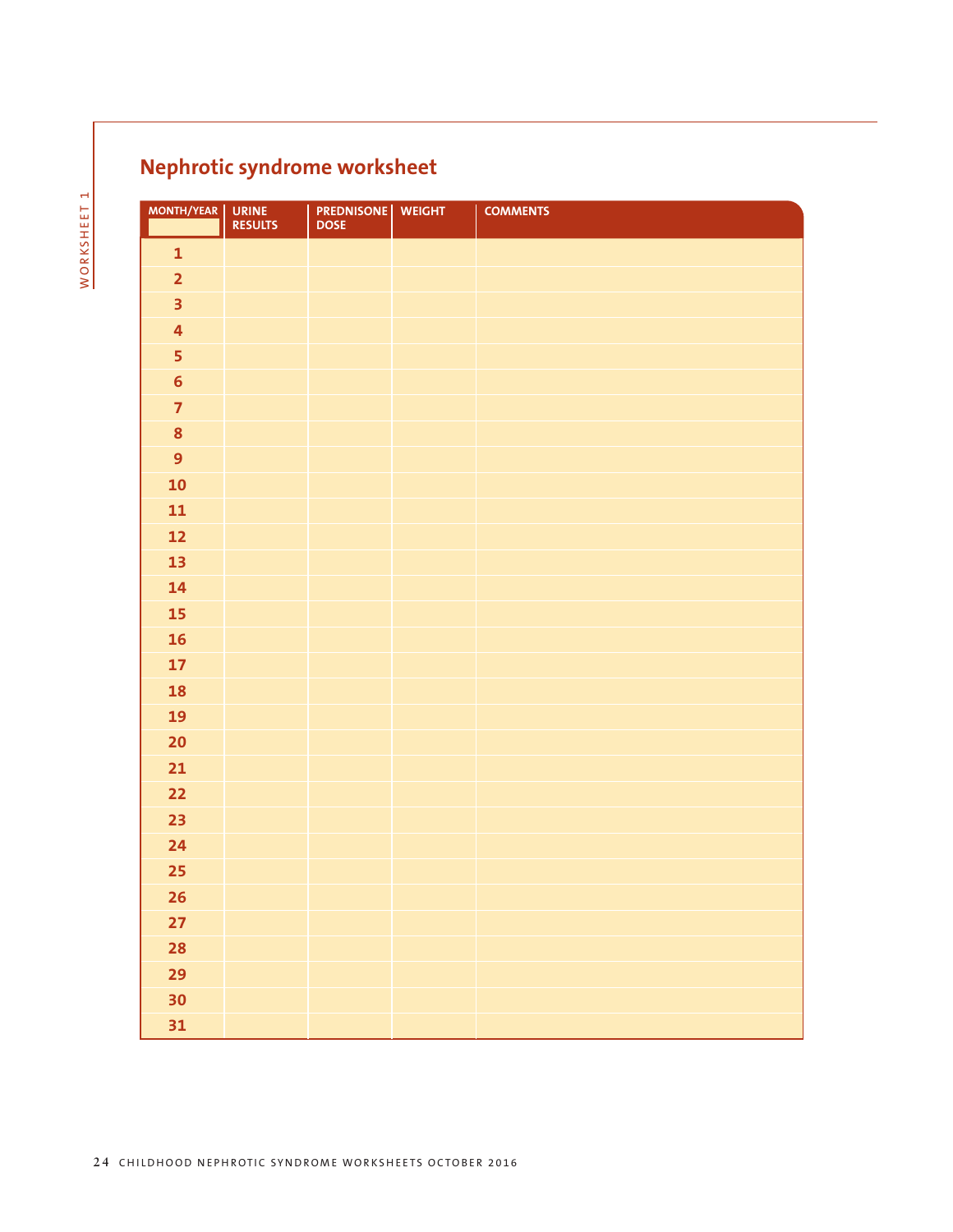| MONTH/YEAR              | URINE<br><b>RESULTS</b> | <b>PREDNISONE</b><br><b>DOSE</b> | <b>WEIGHT</b> | <b>COMMENTS</b> |
|-------------------------|-------------------------|----------------------------------|---------------|-----------------|
| $\mathbf{1}$            |                         |                                  |               |                 |
| $\overline{\mathbf{2}}$ |                         |                                  |               |                 |
| 3                       |                         |                                  |               |                 |
| 4                       |                         |                                  |               |                 |
| 5                       |                         |                                  |               |                 |
| $\boldsymbol{6}$        |                         |                                  |               |                 |
| $\overline{7}$          |                         |                                  |               |                 |
| 8                       |                         |                                  |               |                 |
| $\overline{9}$          |                         |                                  |               |                 |
| 10                      |                         |                                  |               |                 |
| 11                      |                         |                                  |               |                 |
| 12                      |                         |                                  |               |                 |
| 13                      |                         |                                  |               |                 |
| 14                      |                         |                                  |               |                 |
| 15                      |                         |                                  |               |                 |
| 16                      |                         |                                  |               |                 |
| 17                      |                         |                                  |               |                 |
| 18                      |                         |                                  |               |                 |
| 19                      |                         |                                  |               |                 |
| 20                      |                         |                                  |               |                 |
| 21                      |                         |                                  |               |                 |
| 22                      |                         |                                  |               |                 |
| 23                      |                         |                                  |               |                 |
| 24                      |                         |                                  |               |                 |
| 25                      |                         |                                  |               |                 |
| 26                      |                         |                                  |               |                 |
| 27                      |                         |                                  |               |                 |
| 28                      |                         |                                  |               |                 |
| 29                      |                         |                                  |               |                 |
| 30                      |                         |                                  |               |                 |
| 31                      |                         |                                  |               |                 |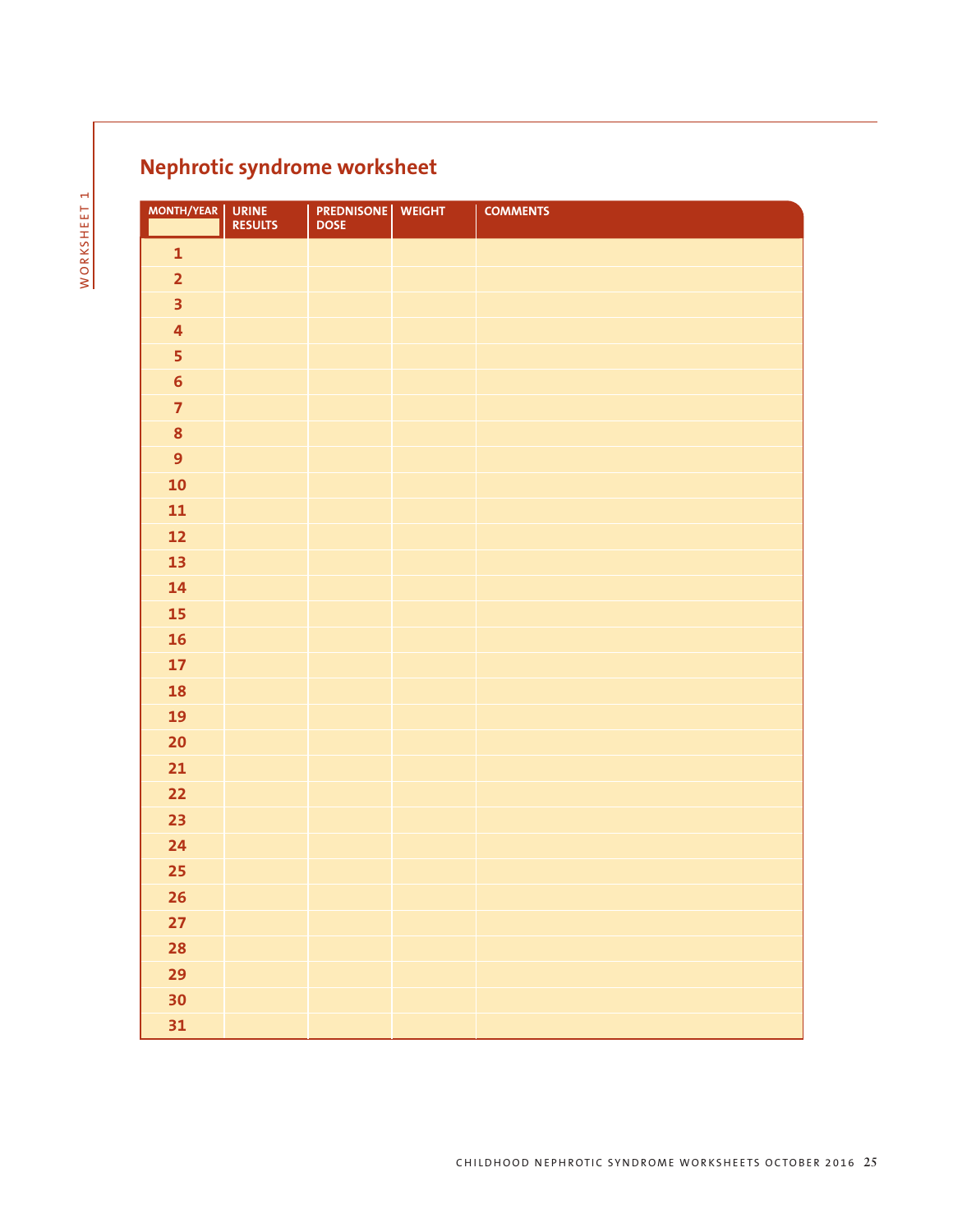| MONTH/YEAR              | URINE<br><b>RESULTS</b> | <b>PREDNISONE</b><br><b>DOSE</b> | <b>WEIGHT</b> | <b>COMMENTS</b> |
|-------------------------|-------------------------|----------------------------------|---------------|-----------------|
| $\mathbf{1}$            |                         |                                  |               |                 |
| $\overline{\mathbf{2}}$ |                         |                                  |               |                 |
| 3                       |                         |                                  |               |                 |
| 4                       |                         |                                  |               |                 |
| 5                       |                         |                                  |               |                 |
| $\boldsymbol{6}$        |                         |                                  |               |                 |
| $\overline{7}$          |                         |                                  |               |                 |
| 8                       |                         |                                  |               |                 |
| $\overline{9}$          |                         |                                  |               |                 |
| 10                      |                         |                                  |               |                 |
| 11                      |                         |                                  |               |                 |
| 12                      |                         |                                  |               |                 |
| 13                      |                         |                                  |               |                 |
| 14                      |                         |                                  |               |                 |
| 15                      |                         |                                  |               |                 |
| 16                      |                         |                                  |               |                 |
| 17                      |                         |                                  |               |                 |
| 18                      |                         |                                  |               |                 |
| 19                      |                         |                                  |               |                 |
| 20                      |                         |                                  |               |                 |
| 21                      |                         |                                  |               |                 |
| 22                      |                         |                                  |               |                 |
| 23                      |                         |                                  |               |                 |
| 24                      |                         |                                  |               |                 |
| 25                      |                         |                                  |               |                 |
| 26                      |                         |                                  |               |                 |
| 27                      |                         |                                  |               |                 |
| 28                      |                         |                                  |               |                 |
| 29                      |                         |                                  |               |                 |
| 30                      |                         |                                  |               |                 |
| 31                      |                         |                                  |               |                 |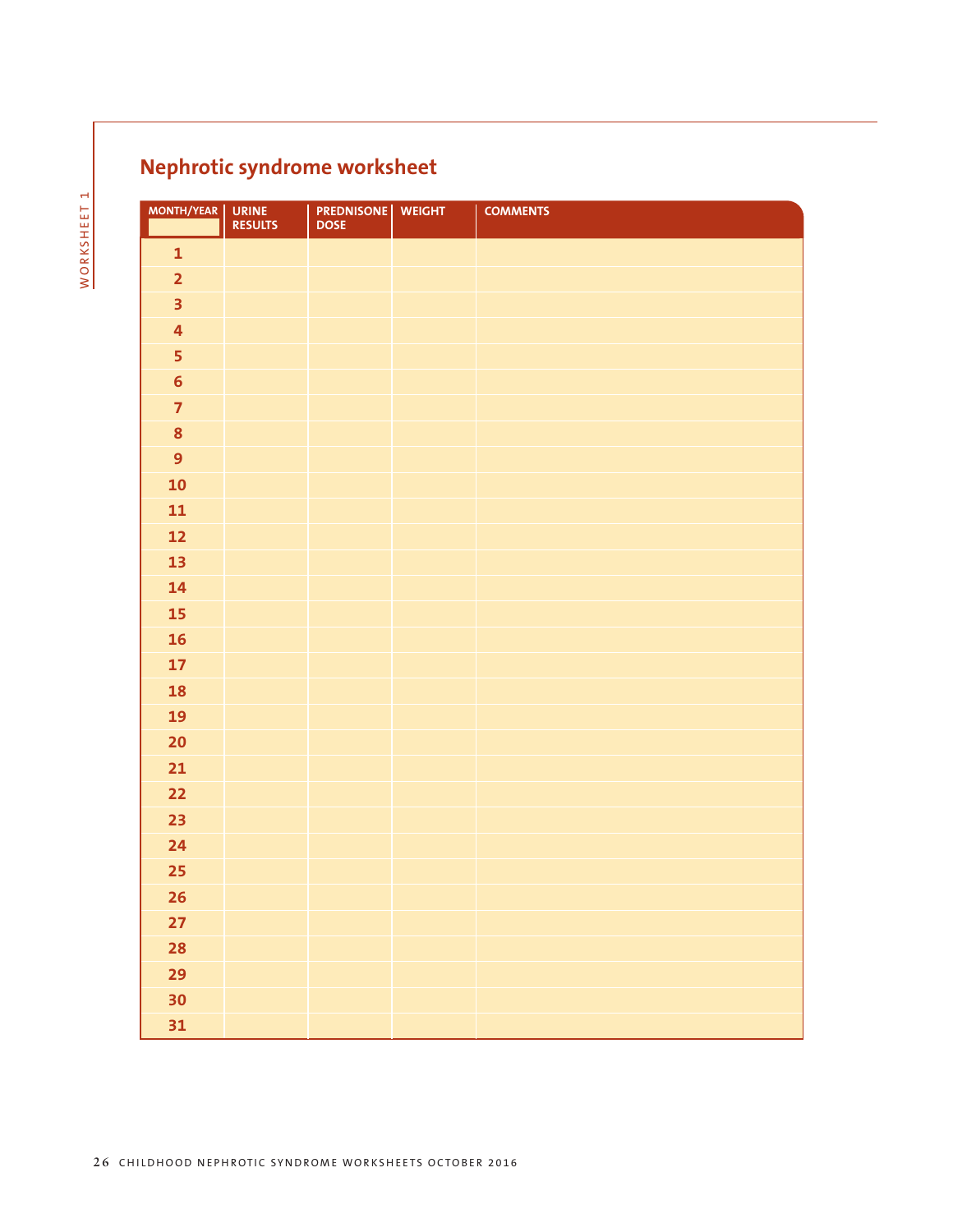| MONTH/YEAR              | URINE<br><b>RESULTS</b> | <b>PREDNISONE</b><br><b>DOSE</b> | <b>WEIGHT</b> | <b>COMMENTS</b> |
|-------------------------|-------------------------|----------------------------------|---------------|-----------------|
| $\mathbf{1}$            |                         |                                  |               |                 |
| $\overline{\mathbf{2}}$ |                         |                                  |               |                 |
| 3                       |                         |                                  |               |                 |
| 4                       |                         |                                  |               |                 |
| 5                       |                         |                                  |               |                 |
| $\boldsymbol{6}$        |                         |                                  |               |                 |
| $\overline{7}$          |                         |                                  |               |                 |
| 8                       |                         |                                  |               |                 |
| $\overline{9}$          |                         |                                  |               |                 |
| 10                      |                         |                                  |               |                 |
| 11                      |                         |                                  |               |                 |
| 12                      |                         |                                  |               |                 |
| 13                      |                         |                                  |               |                 |
| 14                      |                         |                                  |               |                 |
| 15                      |                         |                                  |               |                 |
| 16                      |                         |                                  |               |                 |
| 17                      |                         |                                  |               |                 |
| 18                      |                         |                                  |               |                 |
| 19                      |                         |                                  |               |                 |
| 20                      |                         |                                  |               |                 |
| 21                      |                         |                                  |               |                 |
| 22                      |                         |                                  |               |                 |
| 23                      |                         |                                  |               |                 |
| 24                      |                         |                                  |               |                 |
| 25                      |                         |                                  |               |                 |
| 26                      |                         |                                  |               |                 |
| 27                      |                         |                                  |               |                 |
| 28                      |                         |                                  |               |                 |
| 29                      |                         |                                  |               |                 |
| 30                      |                         |                                  |               |                 |
| 31                      |                         |                                  |               |                 |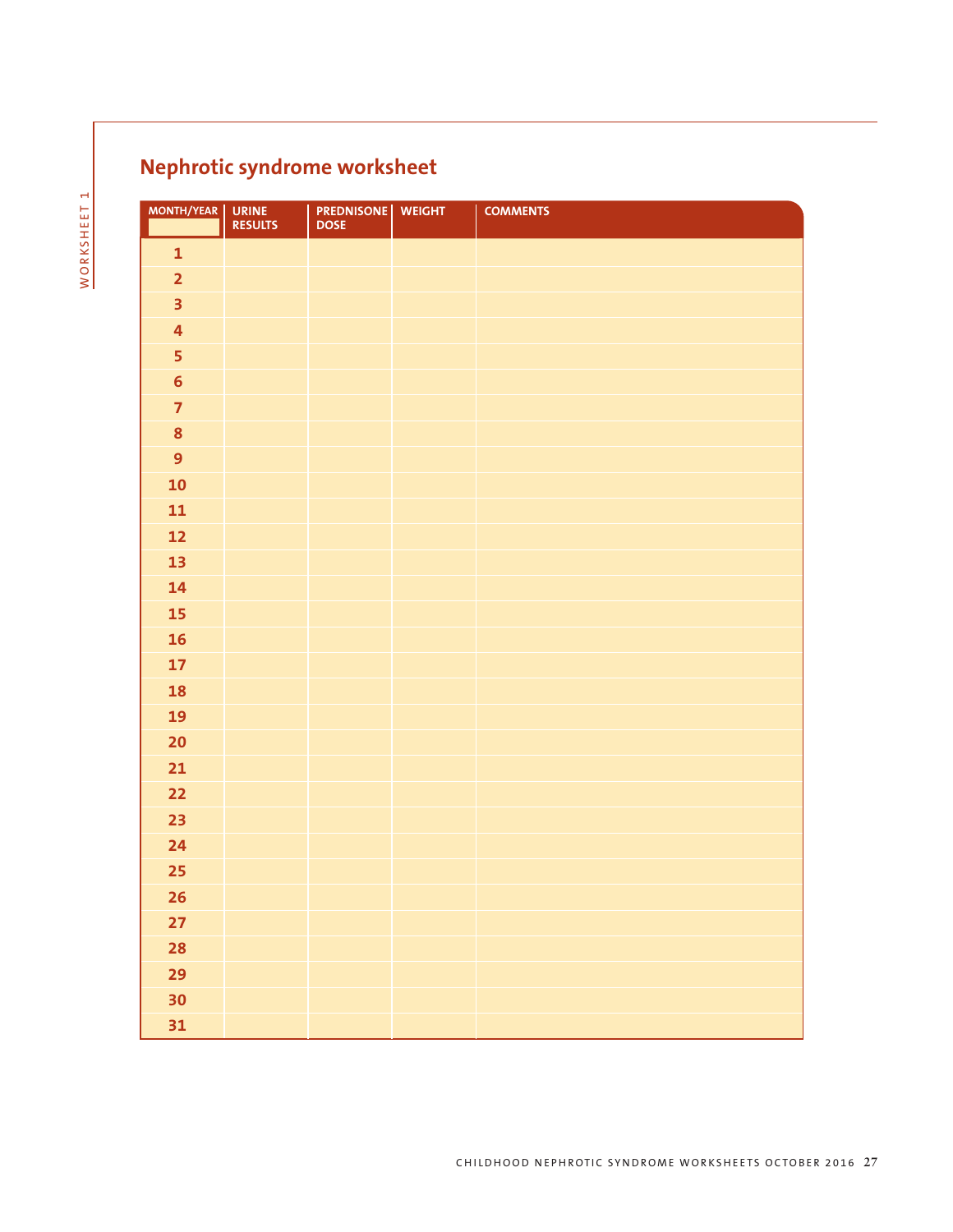| MONTH/YEAR              | <b>URINE</b><br><b>RESULTS</b> | PREDNISONE   WEIGHT<br><b>DOSE</b> | <b>COMMENTS</b> |
|-------------------------|--------------------------------|------------------------------------|-----------------|
| $\mathbf{1}$            |                                |                                    |                 |
| $\overline{\mathbf{2}}$ |                                |                                    |                 |
| 3                       |                                |                                    |                 |
| 4                       |                                |                                    |                 |
| 5                       |                                |                                    |                 |
| $\boldsymbol{6}$        |                                |                                    |                 |
| $\overline{7}$          |                                |                                    |                 |
| 8                       |                                |                                    |                 |
| $\overline{9}$          |                                |                                    |                 |
| 10                      |                                |                                    |                 |
| 11                      |                                |                                    |                 |
| 12                      |                                |                                    |                 |
| 13                      |                                |                                    |                 |
| 14                      |                                |                                    |                 |
| 15                      |                                |                                    |                 |
| 16                      |                                |                                    |                 |
| 17                      |                                |                                    |                 |
| 18                      |                                |                                    |                 |
| 19                      |                                |                                    |                 |
| 20                      |                                |                                    |                 |
| 21                      |                                |                                    |                 |
| 22                      |                                |                                    |                 |
| 23                      |                                |                                    |                 |
| 24                      |                                |                                    |                 |
| 25                      |                                |                                    |                 |
| <b>26</b>               |                                |                                    |                 |
| 27                      |                                |                                    |                 |
| 28                      |                                |                                    |                 |
| 29                      |                                |                                    |                 |
| 30 <sub>o</sub>         |                                |                                    |                 |
| 31                      |                                |                                    |                 |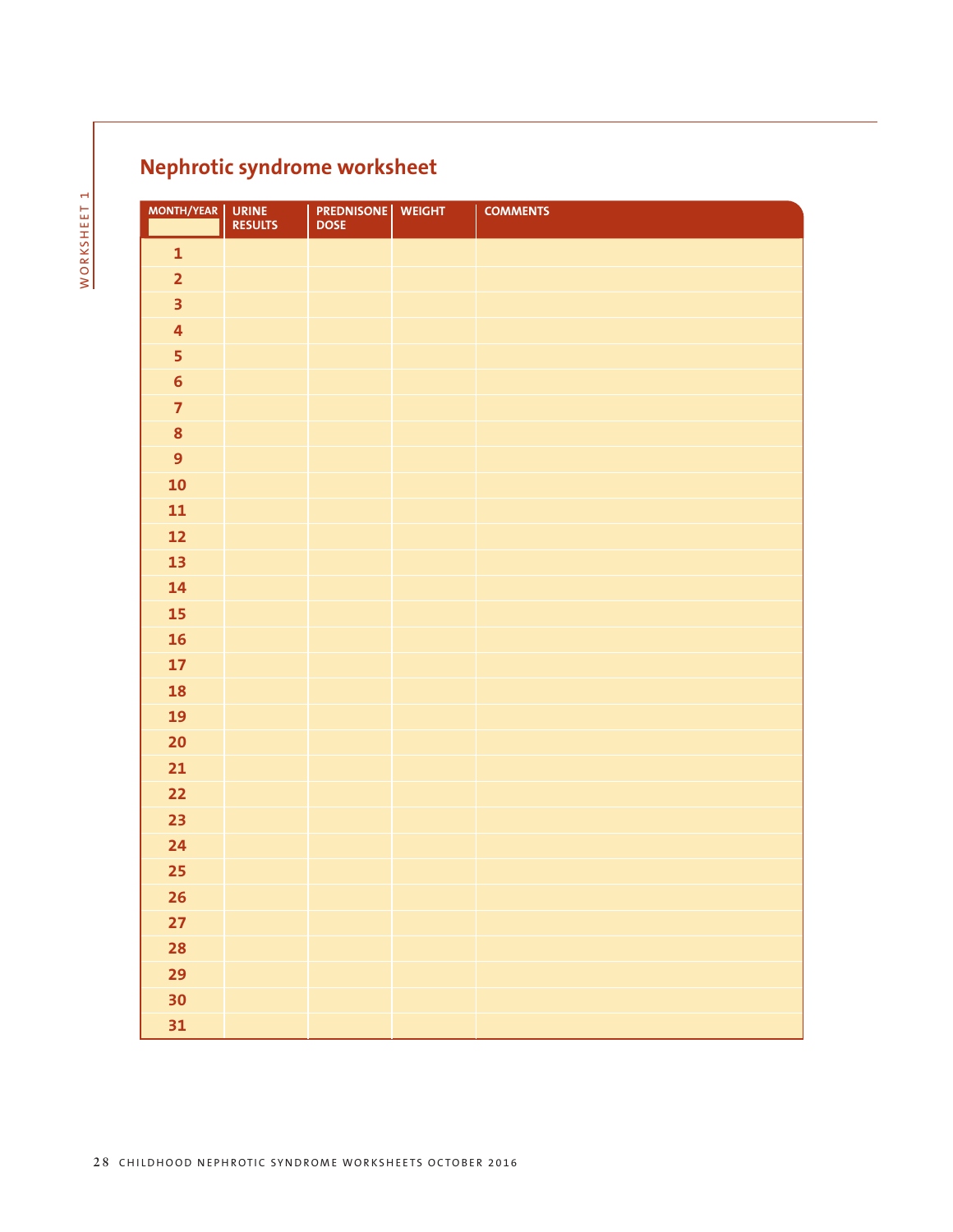| MONTH/YEAR              | URINE<br><b>RESULTS</b> | <b>PREDNISONE</b><br><b>DOSE</b> | <b>WEIGHT</b> | <b>COMMENTS</b> |
|-------------------------|-------------------------|----------------------------------|---------------|-----------------|
| $\mathbf{1}$            |                         |                                  |               |                 |
| $\overline{\mathbf{2}}$ |                         |                                  |               |                 |
| 3                       |                         |                                  |               |                 |
| 4                       |                         |                                  |               |                 |
| 5                       |                         |                                  |               |                 |
| $\boldsymbol{6}$        |                         |                                  |               |                 |
| $\overline{7}$          |                         |                                  |               |                 |
| 8                       |                         |                                  |               |                 |
| $\overline{9}$          |                         |                                  |               |                 |
| 10                      |                         |                                  |               |                 |
| 11                      |                         |                                  |               |                 |
| 12                      |                         |                                  |               |                 |
| 13                      |                         |                                  |               |                 |
| 14                      |                         |                                  |               |                 |
| 15                      |                         |                                  |               |                 |
| 16                      |                         |                                  |               |                 |
| 17                      |                         |                                  |               |                 |
| 18                      |                         |                                  |               |                 |
| 19                      |                         |                                  |               |                 |
| 20                      |                         |                                  |               |                 |
| 21                      |                         |                                  |               |                 |
| 22                      |                         |                                  |               |                 |
| 23                      |                         |                                  |               |                 |
| 24                      |                         |                                  |               |                 |
| 25                      |                         |                                  |               |                 |
| 26                      |                         |                                  |               |                 |
| 27                      |                         |                                  |               |                 |
| 28                      |                         |                                  |               |                 |
| 29                      |                         |                                  |               |                 |
| 30                      |                         |                                  |               |                 |
| 31                      |                         |                                  |               |                 |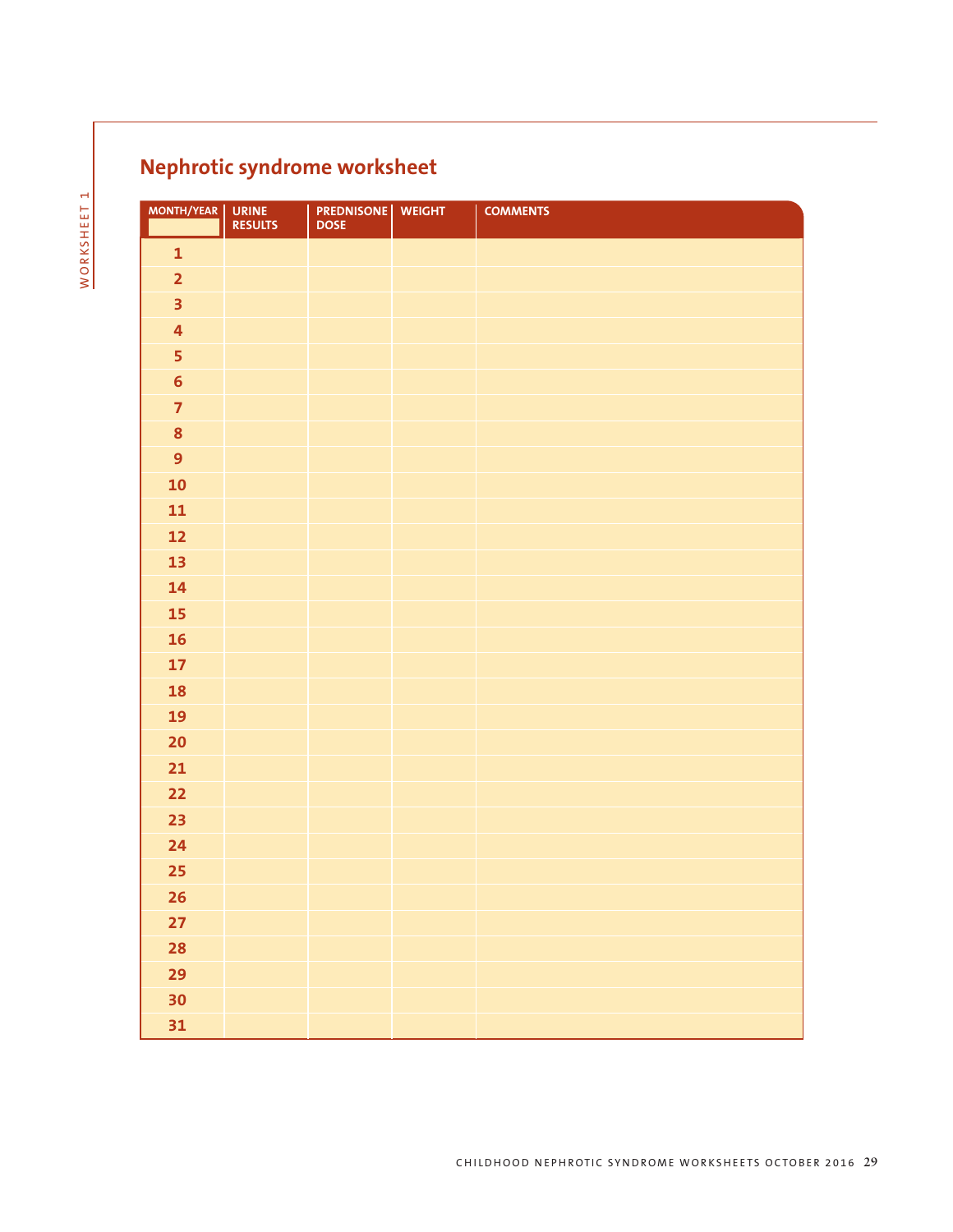| MONTH/YEAR              | <b>URINE</b><br><b>RESULTS</b> | PREDNISONE   WEIGHT<br><b>DOSE</b> | <b>COMMENTS</b> |
|-------------------------|--------------------------------|------------------------------------|-----------------|
| $\mathbf{1}$            |                                |                                    |                 |
| $\overline{\mathbf{2}}$ |                                |                                    |                 |
| 3                       |                                |                                    |                 |
| 4                       |                                |                                    |                 |
| 5                       |                                |                                    |                 |
| $\boldsymbol{6}$        |                                |                                    |                 |
| $\overline{7}$          |                                |                                    |                 |
| 8                       |                                |                                    |                 |
| $\overline{9}$          |                                |                                    |                 |
| 10                      |                                |                                    |                 |
| 11                      |                                |                                    |                 |
| 12                      |                                |                                    |                 |
| 13                      |                                |                                    |                 |
| 14                      |                                |                                    |                 |
| 15                      |                                |                                    |                 |
| 16                      |                                |                                    |                 |
| 17                      |                                |                                    |                 |
| 18                      |                                |                                    |                 |
| 19                      |                                |                                    |                 |
| 20                      |                                |                                    |                 |
| 21                      |                                |                                    |                 |
| 22                      |                                |                                    |                 |
| 23                      |                                |                                    |                 |
| 24                      |                                |                                    |                 |
| 25                      |                                |                                    |                 |
| <b>26</b>               |                                |                                    |                 |
| 27                      |                                |                                    |                 |
| 28                      |                                |                                    |                 |
| 29                      |                                |                                    |                 |
| 30 <sub>o</sub>         |                                |                                    |                 |
| 31                      |                                |                                    |                 |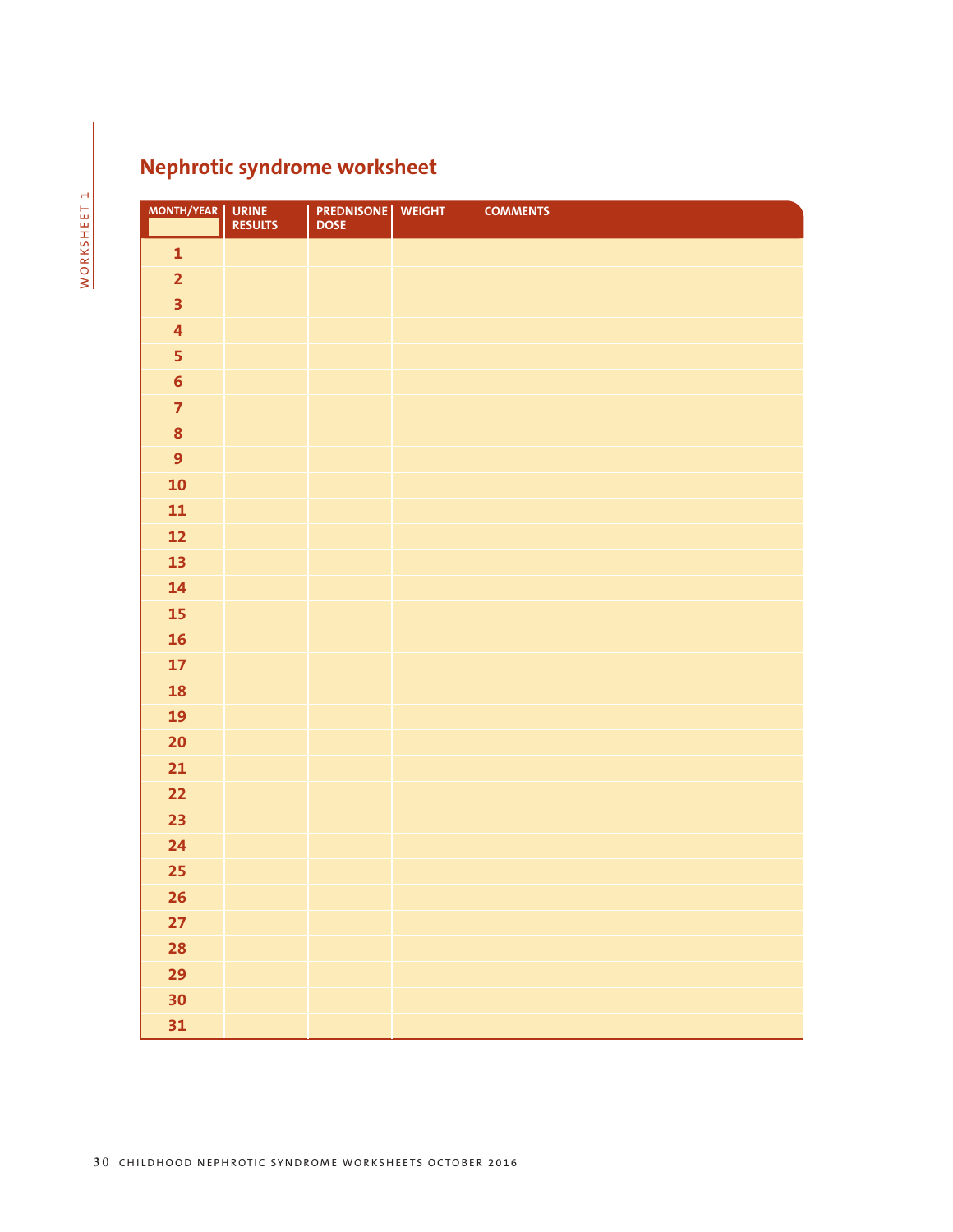| <b>MONTH/YEAR</b>       | <b>URINE</b><br><b>RESULTS</b> | <b>PREDNISONE</b><br><b>DOSE</b> | <b>WEIGHT</b> | <b>COMMENTS</b> |
|-------------------------|--------------------------------|----------------------------------|---------------|-----------------|
| $\mathbf{1}$            |                                |                                  |               |                 |
| $\overline{\mathbf{2}}$ |                                |                                  |               |                 |
| 3                       |                                |                                  |               |                 |
| 4                       |                                |                                  |               |                 |
| 5                       |                                |                                  |               |                 |
| $\boldsymbol{6}$        |                                |                                  |               |                 |
| $\overline{7}$          |                                |                                  |               |                 |
| 8                       |                                |                                  |               |                 |
| 9                       |                                |                                  |               |                 |
| 10                      |                                |                                  |               |                 |
| 11                      |                                |                                  |               |                 |
| 12                      |                                |                                  |               |                 |
| 13                      |                                |                                  |               |                 |
| 14                      |                                |                                  |               |                 |
| 15                      |                                |                                  |               |                 |
| 16                      |                                |                                  |               |                 |
| 17                      |                                |                                  |               |                 |
| <b>18</b>               |                                |                                  |               |                 |
| 19                      |                                |                                  |               |                 |
| 20                      |                                |                                  |               |                 |
| 21                      |                                |                                  |               |                 |
| 22                      |                                |                                  |               |                 |
| 23                      |                                |                                  |               |                 |
| 24                      |                                |                                  |               |                 |
| 25                      |                                |                                  |               |                 |
| <b>26</b>               |                                |                                  |               |                 |
| 27                      |                                |                                  |               |                 |
| 28                      |                                |                                  |               |                 |
| 29                      |                                |                                  |               |                 |
| 30                      |                                |                                  |               |                 |
| 31                      |                                |                                  |               |                 |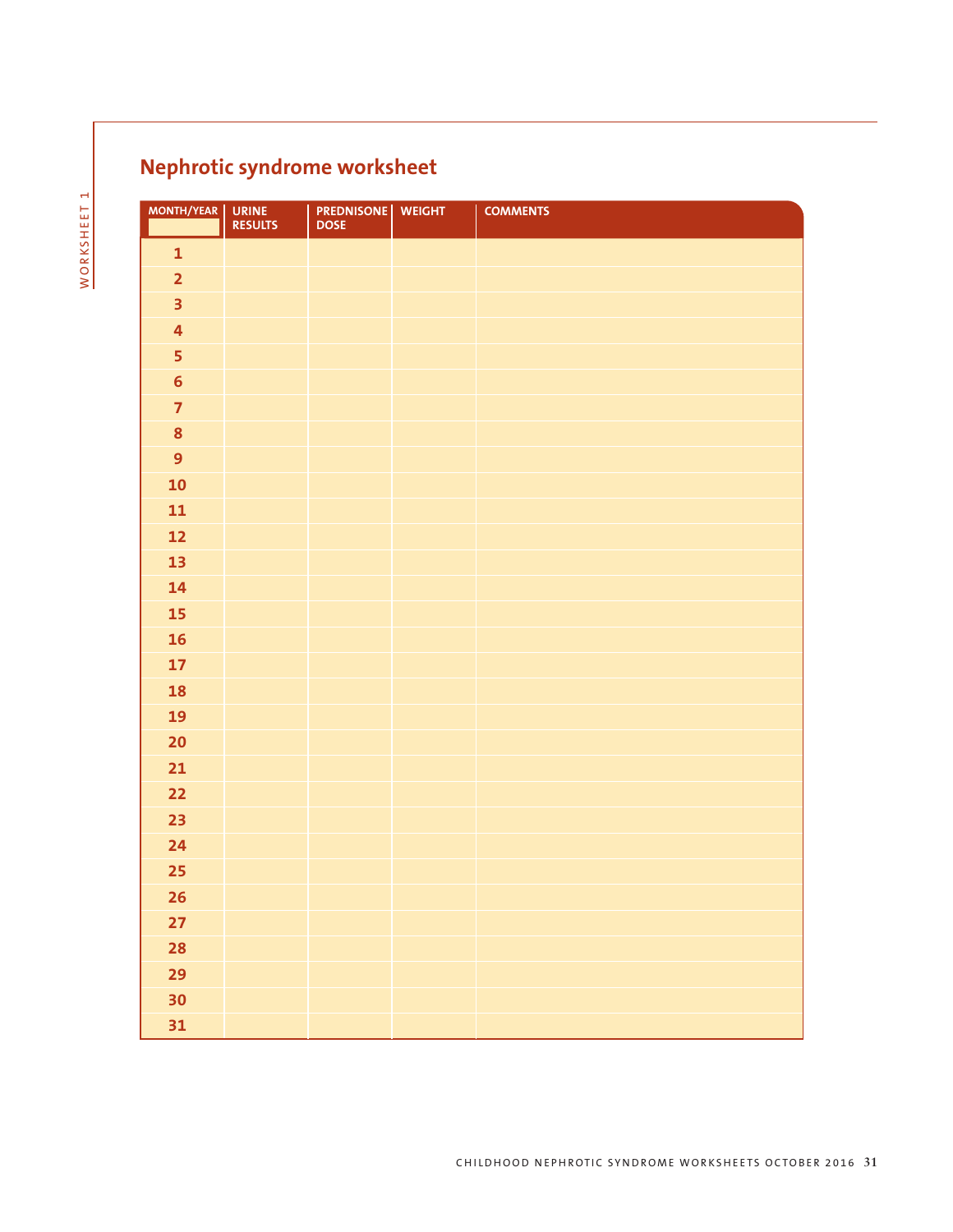| <b>MONTH/YEAR</b>       | <b>URINE</b><br><b>RESULTS</b> | PREDNISONE   WEIGHT<br><b>DOSE</b> | <b>COMMENTS</b> |
|-------------------------|--------------------------------|------------------------------------|-----------------|
| $\mathbf{1}$            |                                |                                    |                 |
| $\overline{\mathbf{2}}$ |                                |                                    |                 |
| 3                       |                                |                                    |                 |
| 4                       |                                |                                    |                 |
| 5                       |                                |                                    |                 |
| $\boldsymbol{6}$        |                                |                                    |                 |
| $\overline{7}$          |                                |                                    |                 |
| 8                       |                                |                                    |                 |
| 9                       |                                |                                    |                 |
| 10                      |                                |                                    |                 |
| 11                      |                                |                                    |                 |
| 12                      |                                |                                    |                 |
| 13                      |                                |                                    |                 |
| 14                      |                                |                                    |                 |
| 15                      |                                |                                    |                 |
| 16                      |                                |                                    |                 |
| 17                      |                                |                                    |                 |
| <b>18</b>               |                                |                                    |                 |
| 19                      |                                |                                    |                 |
| 20                      |                                |                                    |                 |
| 21                      |                                |                                    |                 |
| 22                      |                                |                                    |                 |
| 23                      |                                |                                    |                 |
| 24                      |                                |                                    |                 |
| 25                      |                                |                                    |                 |
| 26                      |                                |                                    |                 |
| 27                      |                                |                                    |                 |
| 28                      |                                |                                    |                 |
| 29                      |                                |                                    |                 |
| 30 <sub>o</sub>         |                                |                                    |                 |
| 31                      |                                |                                    |                 |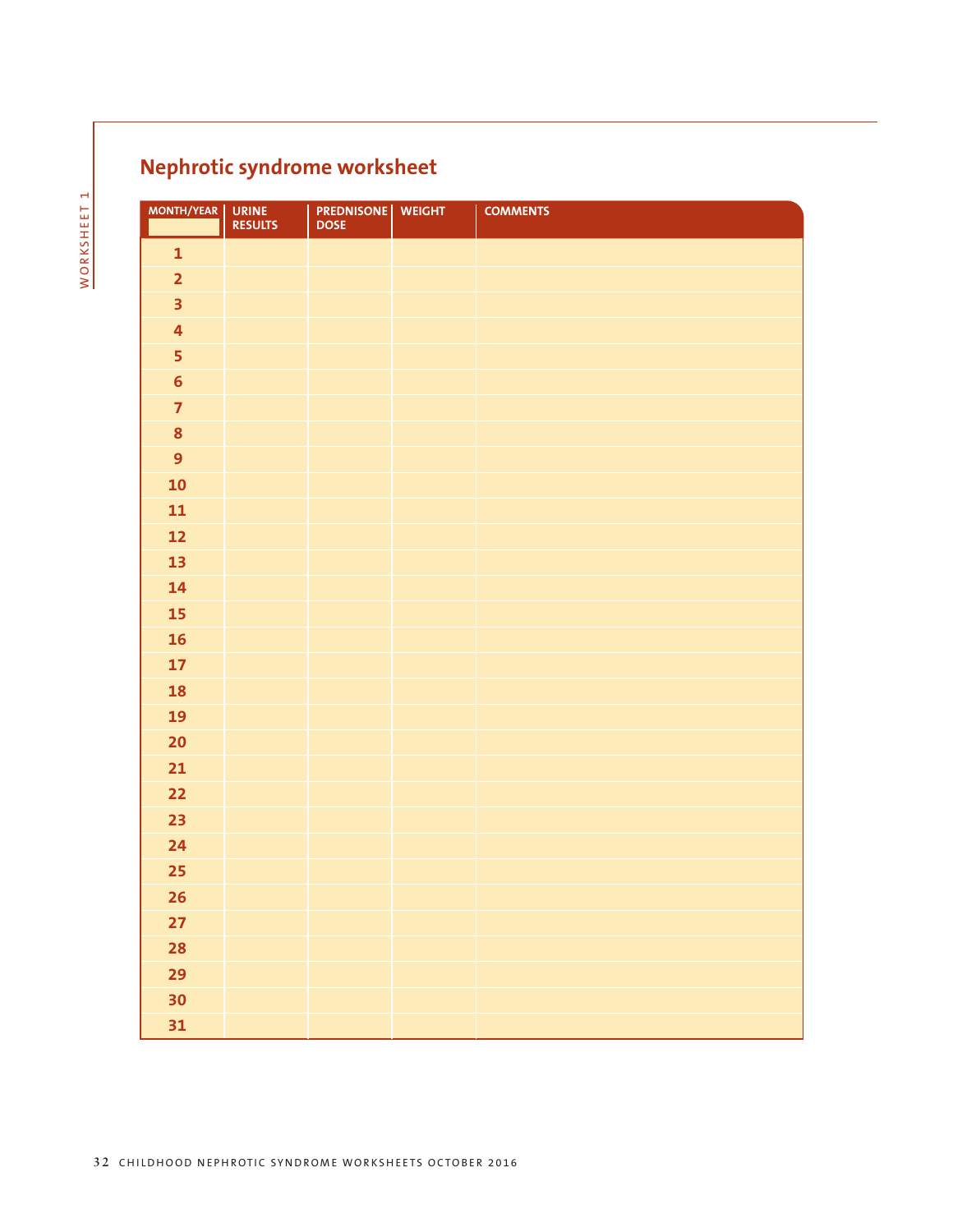| MONTH/YEAR              | URINE<br><b>RESULTS</b> | <b>PREDNISONE</b><br><b>DOSE</b> | <b>WEIGHT</b> | <b>COMMENTS</b> |
|-------------------------|-------------------------|----------------------------------|---------------|-----------------|
| $\mathbf{1}$            |                         |                                  |               |                 |
| $\overline{\mathbf{2}}$ |                         |                                  |               |                 |
| 3                       |                         |                                  |               |                 |
| 4                       |                         |                                  |               |                 |
| 5                       |                         |                                  |               |                 |
| $\boldsymbol{6}$        |                         |                                  |               |                 |
| $\overline{7}$          |                         |                                  |               |                 |
| 8                       |                         |                                  |               |                 |
| $\overline{9}$          |                         |                                  |               |                 |
| 10                      |                         |                                  |               |                 |
| 11                      |                         |                                  |               |                 |
| 12                      |                         |                                  |               |                 |
| 13                      |                         |                                  |               |                 |
| 14                      |                         |                                  |               |                 |
| 15                      |                         |                                  |               |                 |
| 16                      |                         |                                  |               |                 |
| 17                      |                         |                                  |               |                 |
| 18                      |                         |                                  |               |                 |
| 19                      |                         |                                  |               |                 |
| 20                      |                         |                                  |               |                 |
| 21                      |                         |                                  |               |                 |
| 22                      |                         |                                  |               |                 |
| 23                      |                         |                                  |               |                 |
| 24                      |                         |                                  |               |                 |
| 25                      |                         |                                  |               |                 |
| 26                      |                         |                                  |               |                 |
| 27                      |                         |                                  |               |                 |
| 28                      |                         |                                  |               |                 |
| 29                      |                         |                                  |               |                 |
| 30                      |                         |                                  |               |                 |
| 31                      |                         |                                  |               |                 |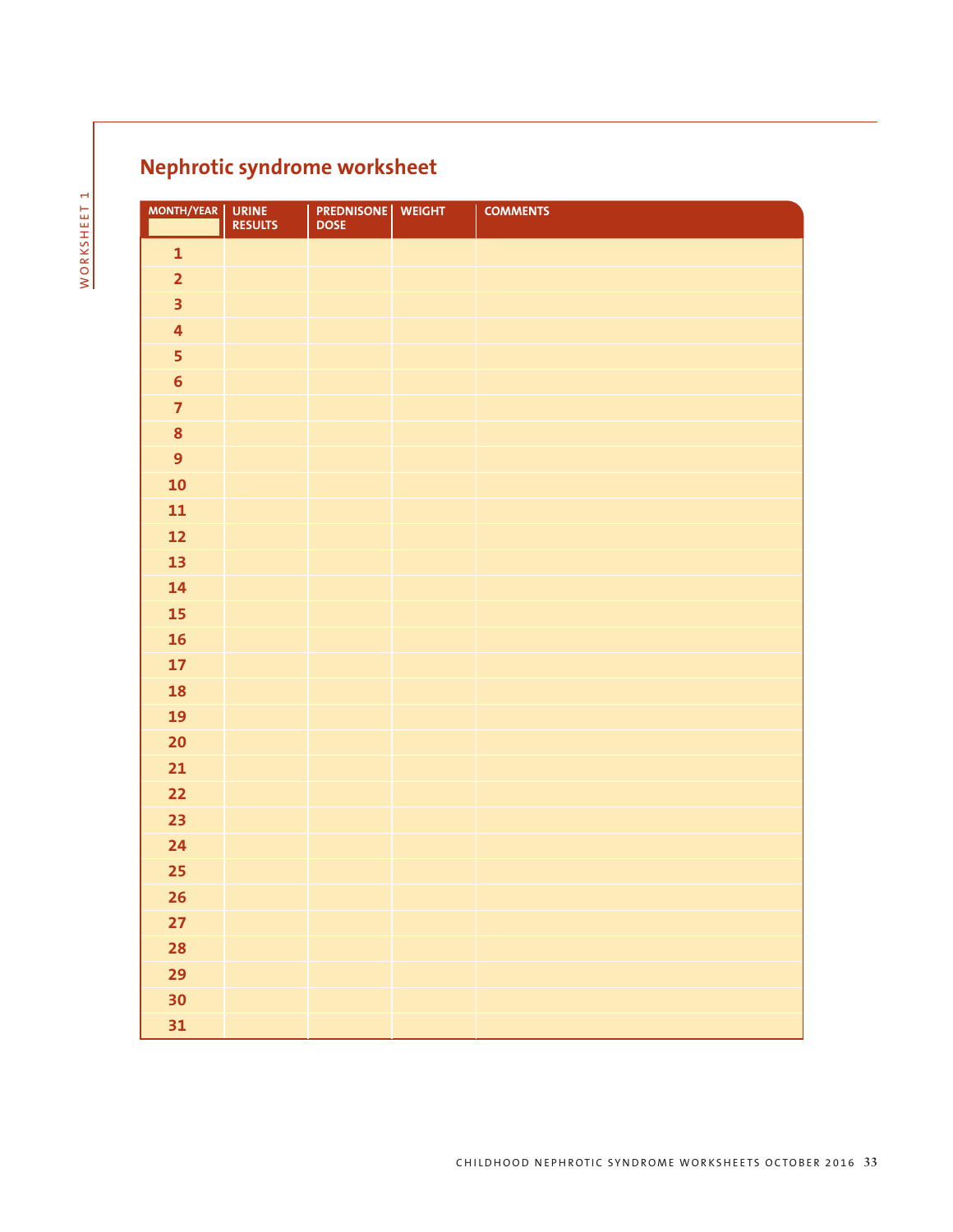# F O OD I N TAK E R E CO RD

#### **Using the food intake record worksheet**

When your child has been on prednisone for 4 weeks, please provide a 3-day record of all food and fluids taken to assess your child's usual intake of sodium, calcium, and vitamin D. Another 3-day food record will be repeated at 12 months after diagnosis.

#### **How much?**

**Time?** Write down the time of day the food or drink was taken.

Write down how much your child ate. Estimate the size (2" X 1" X 1"), the volume  $(1/2)$  cup or 125 mL), the weight (2 oz), and/or the number of items (12) of the food or drink.

#### **What food or fluid?**

Write down the type of food or drink taken.

Provide lots of details:

• regular vs. diet gingerale

• french fries vs. potatoes Include any extras such as gravy, butter, cream, sugar, and/or ketchup.

| <b>TIME</b>        | <b>HOW MUCH</b>                          | <b>WHAT FOOD OR FLUID</b>   | <b>WHERE</b>       |
|--------------------|------------------------------------------|-----------------------------|--------------------|
| $8:00$ am          | 1 large glass (375 mL) milk 1%           |                             | home               |
| $8:00$ am          | 1 bowl $(11/4$ cup)                      | oatmeal prepared with water | home               |
|                    |                                          |                             |                    |
|                    |                                          |                             |                    |
| <b>SUPPLEMENTS</b> |                                          |                             |                    |
| 1 tablet           | vitamin D 400 IU                         |                             |                    |
| 1 tablet           | multivitamin (e.g. Centrum Junior brand) |                             |                    |
|                    |                                          |                             |                    |
|                    |                                          |                             |                    |
|                    |                                          |                             | Worksheet 2 sample |

#### **Supplements?**

At the bottom of each page, write down the type and amount of supplements, vitamins and or minerals that are taken each day.

#### **Where?**

Write down where the food or drink was taken:

- home vs. school
- fast food chain vs. restaurant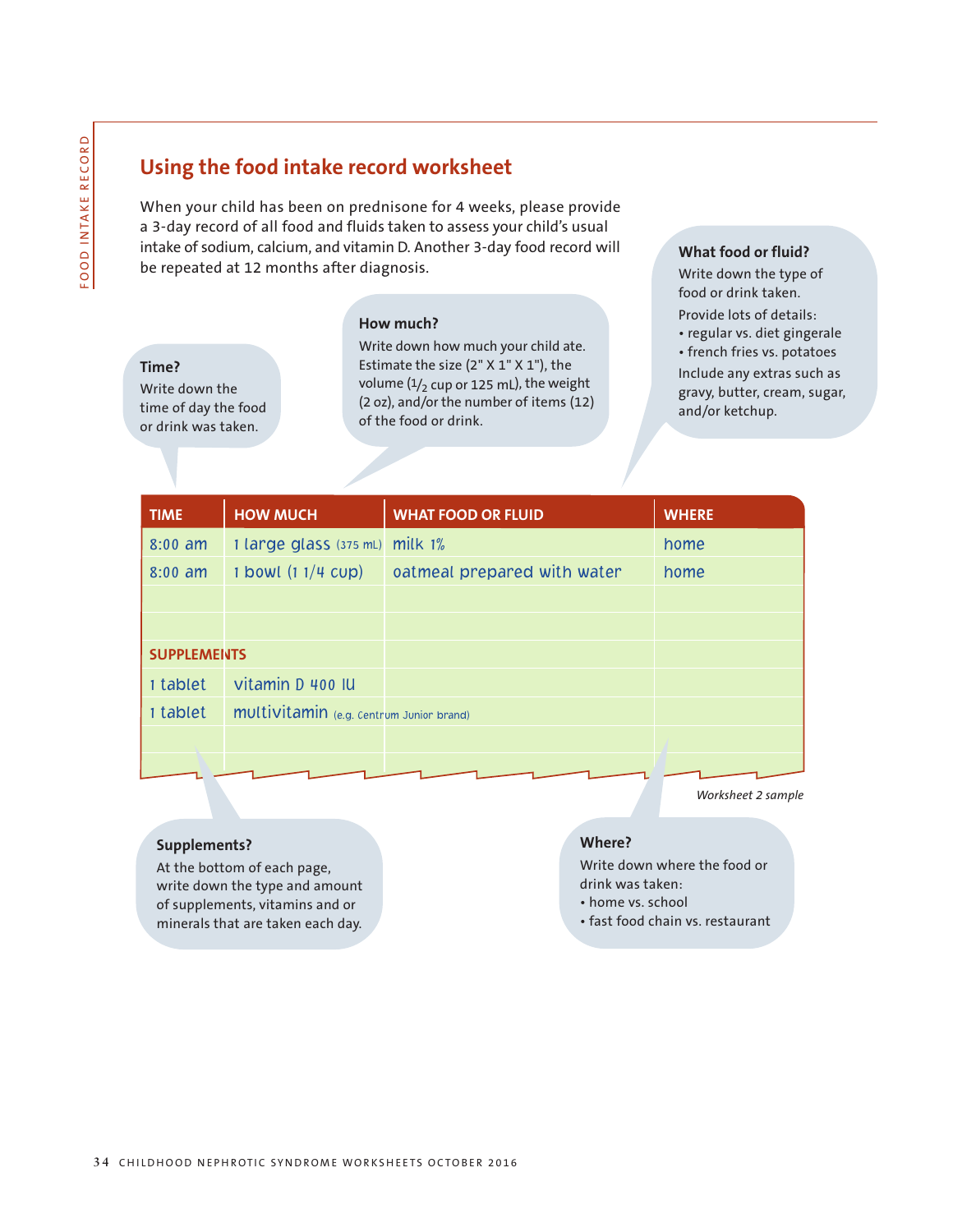# **4-week clinic visit food intake record Day 1:**  $\frac{1}{\text{DAV/DAITE}}$

|  | Child's nan |  |  |
|--|-------------|--|--|
|  |             |  |  |
|  |             |  |  |
|  |             |  |  |

| <b>TIME</b>        | <b>HOW MUCH</b> | <b>WHAT FOOD OR FLUID</b> | <b>WHERE</b> |
|--------------------|-----------------|---------------------------|--------------|
|                    |                 |                           |              |
|                    |                 |                           |              |
|                    |                 |                           |              |
|                    |                 |                           |              |
|                    |                 |                           |              |
|                    |                 |                           |              |
|                    |                 |                           |              |
|                    |                 |                           |              |
|                    |                 |                           |              |
|                    |                 |                           |              |
|                    |                 |                           |              |
|                    |                 |                           |              |
|                    |                 |                           |              |
|                    |                 |                           |              |
|                    |                 |                           |              |
|                    |                 |                           |              |
|                    |                 |                           |              |
|                    |                 |                           |              |
| <b>SUPPLEMENTS</b> |                 |                           |              |
|                    |                 |                           |              |
|                    |                 |                           |              |
|                    |                 |                           |              |
|                    |                 |                           |              |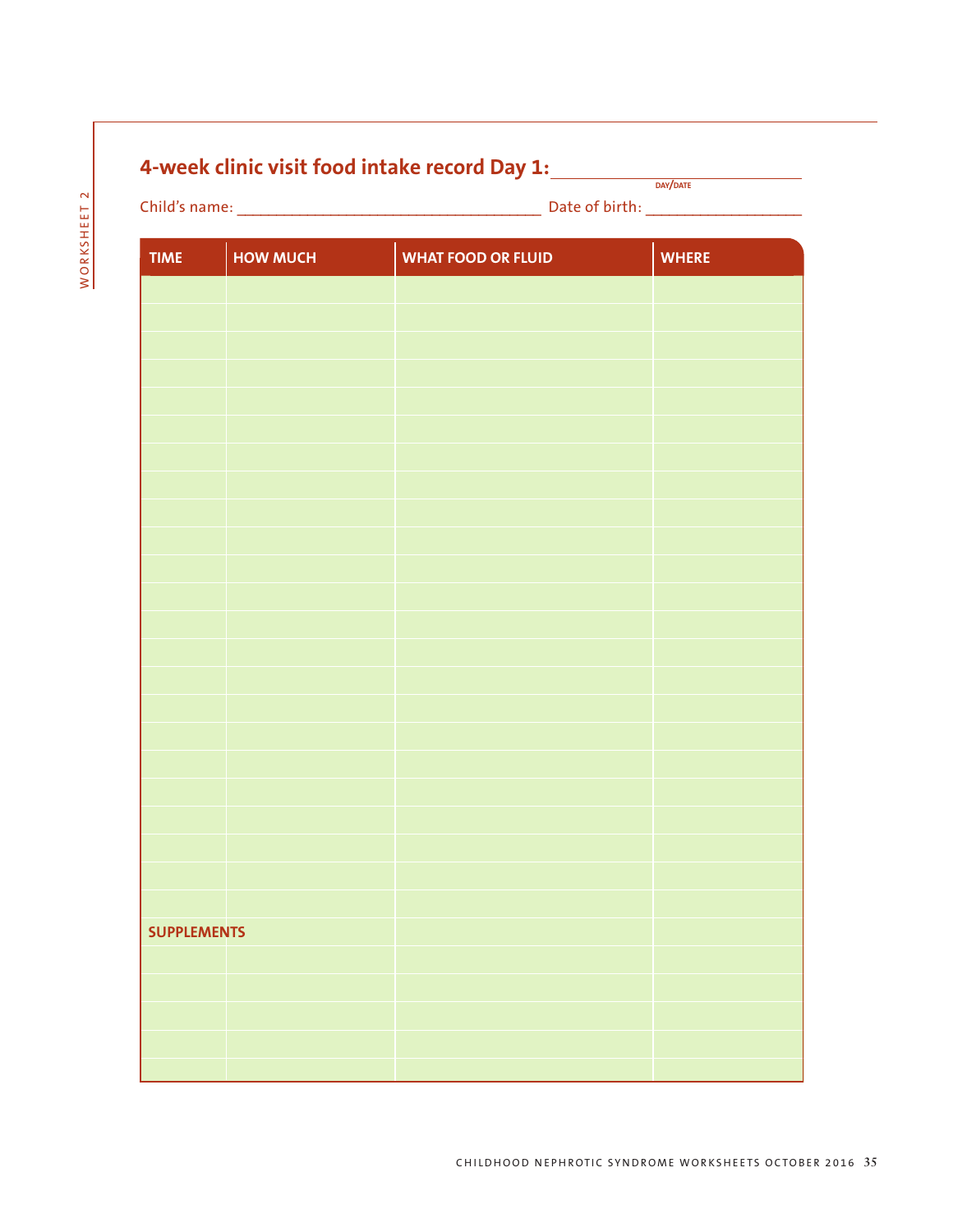# **4-week clinic visit food intake record Day 2:**  $\frac{1}{\text{DAV/DAITE}}$

|  | Child's nan |  |  |
|--|-------------|--|--|
|  |             |  |  |
|  |             |  |  |
|  |             |  |  |

Child's name: \_\_\_\_\_\_\_\_\_\_\_\_\_\_\_\_\_\_\_\_\_\_\_\_\_\_\_\_\_\_\_\_\_\_\_\_\_\_\_ Date of birth: \_\_\_\_\_\_\_\_\_\_\_\_\_\_\_\_\_\_\_\_

| <b>TIME</b>        | <b>HOW MUCH</b> | <b>WHAT FOOD OR FLUID</b> | <b>WHERE</b> |
|--------------------|-----------------|---------------------------|--------------|
|                    |                 |                           |              |
|                    |                 |                           |              |
|                    |                 |                           |              |
|                    |                 |                           |              |
|                    |                 |                           |              |
|                    |                 |                           |              |
|                    |                 |                           |              |
|                    |                 |                           |              |
|                    |                 |                           |              |
|                    |                 |                           |              |
|                    |                 |                           |              |
|                    |                 |                           |              |
|                    |                 |                           |              |
|                    |                 |                           |              |
|                    |                 |                           |              |
|                    |                 |                           |              |
|                    |                 |                           |              |
|                    |                 |                           |              |
|                    |                 |                           |              |
| <b>SUPPLEMENTS</b> |                 |                           |              |
|                    |                 |                           |              |
|                    |                 |                           |              |
|                    |                 |                           |              |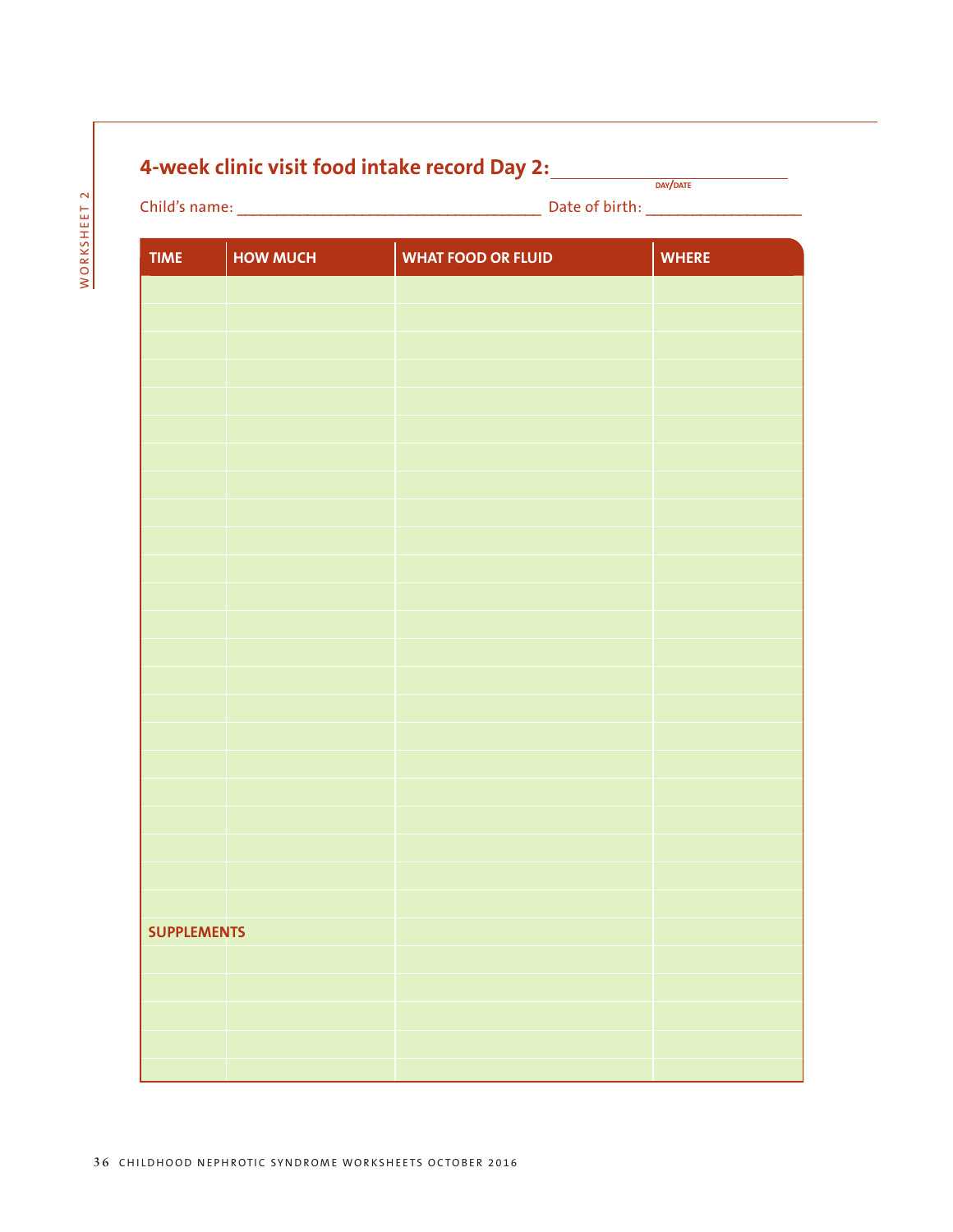# **4-week clinic visit food intake record Day 3:**  $\frac{1}{\text{DAV/DAITE}}$

|  | Child's nan |
|--|-------------|
|  |             |
|  |             |

| <b>TIME</b>        | <b>HOW MUCH</b> | <b>WHAT FOOD OR FLUID</b> | <b>WHERE</b> |
|--------------------|-----------------|---------------------------|--------------|
|                    |                 |                           |              |
|                    |                 |                           |              |
|                    |                 |                           |              |
|                    |                 |                           |              |
|                    |                 |                           |              |
|                    |                 |                           |              |
|                    |                 |                           |              |
|                    |                 |                           |              |
|                    |                 |                           |              |
|                    |                 |                           |              |
|                    |                 |                           |              |
|                    |                 |                           |              |
|                    |                 |                           |              |
|                    |                 |                           |              |
|                    |                 |                           |              |
|                    |                 |                           |              |
|                    |                 |                           |              |
|                    |                 |                           |              |
|                    |                 |                           |              |
| <b>SUPPLEMENTS</b> |                 |                           |              |
|                    |                 |                           |              |
|                    |                 |                           |              |
|                    |                 |                           |              |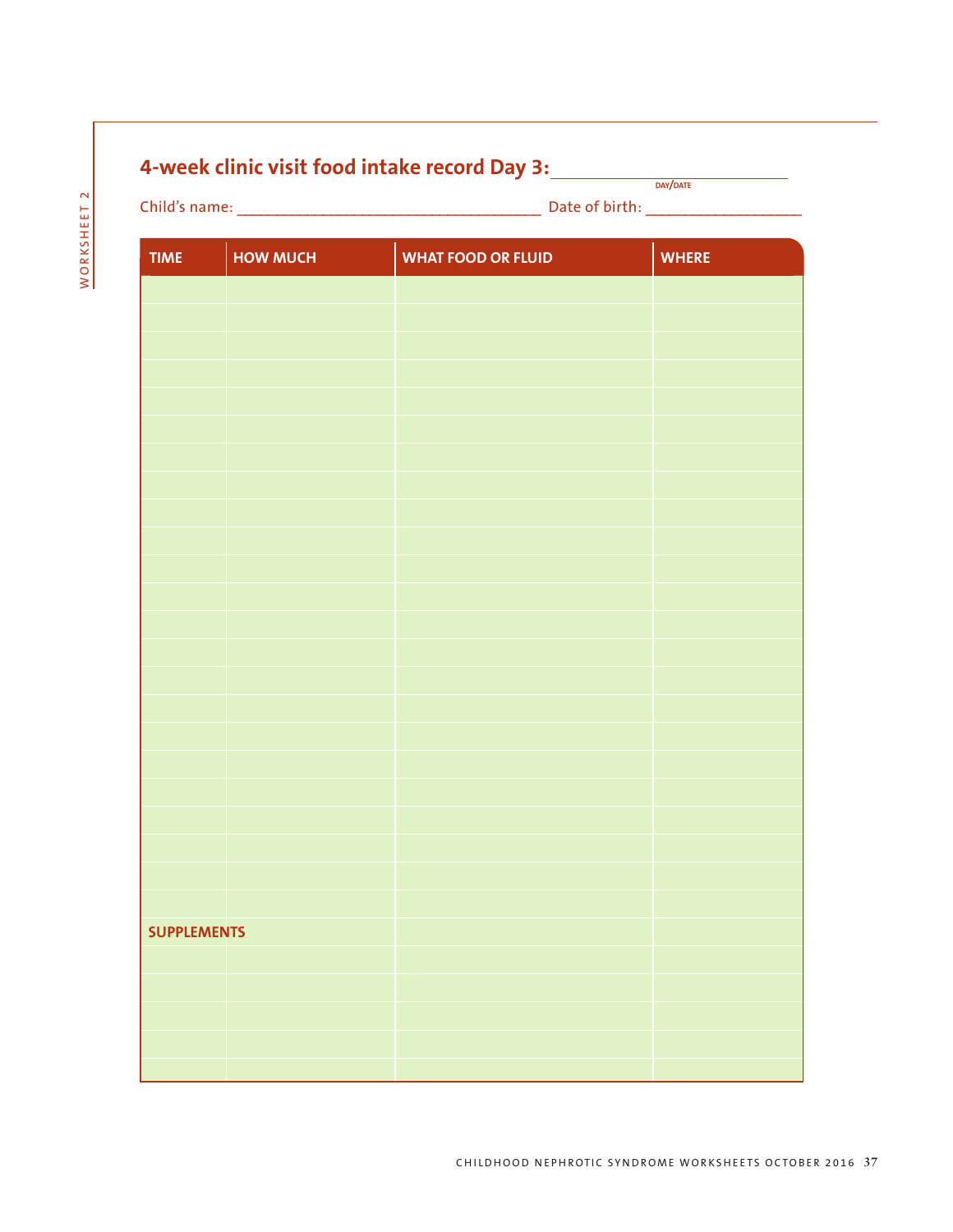# **12-month clinic visit food intake record Day 1:**  $\frac{1}{\text{DAV/DAITE}}$

| Child's nan |  |  |  |
|-------------|--|--|--|
|             |  |  |  |
|             |  |  |  |

| <b>TIME</b>        | <b>HOW MUCH</b> | <b>WHAT FOOD OR FLUID</b> | <b>WHERE</b> |
|--------------------|-----------------|---------------------------|--------------|
|                    |                 |                           |              |
|                    |                 |                           |              |
|                    |                 |                           |              |
|                    |                 |                           |              |
|                    |                 |                           |              |
|                    |                 |                           |              |
|                    |                 |                           |              |
|                    |                 |                           |              |
|                    |                 |                           |              |
|                    |                 |                           |              |
|                    |                 |                           |              |
|                    |                 |                           |              |
|                    |                 |                           |              |
|                    |                 |                           |              |
|                    |                 |                           |              |
|                    |                 |                           |              |
|                    |                 |                           |              |
|                    |                 |                           |              |
| <b>SUPPLEMENTS</b> |                 |                           |              |
|                    |                 |                           |              |
|                    |                 |                           |              |
|                    |                 |                           |              |
|                    |                 |                           |              |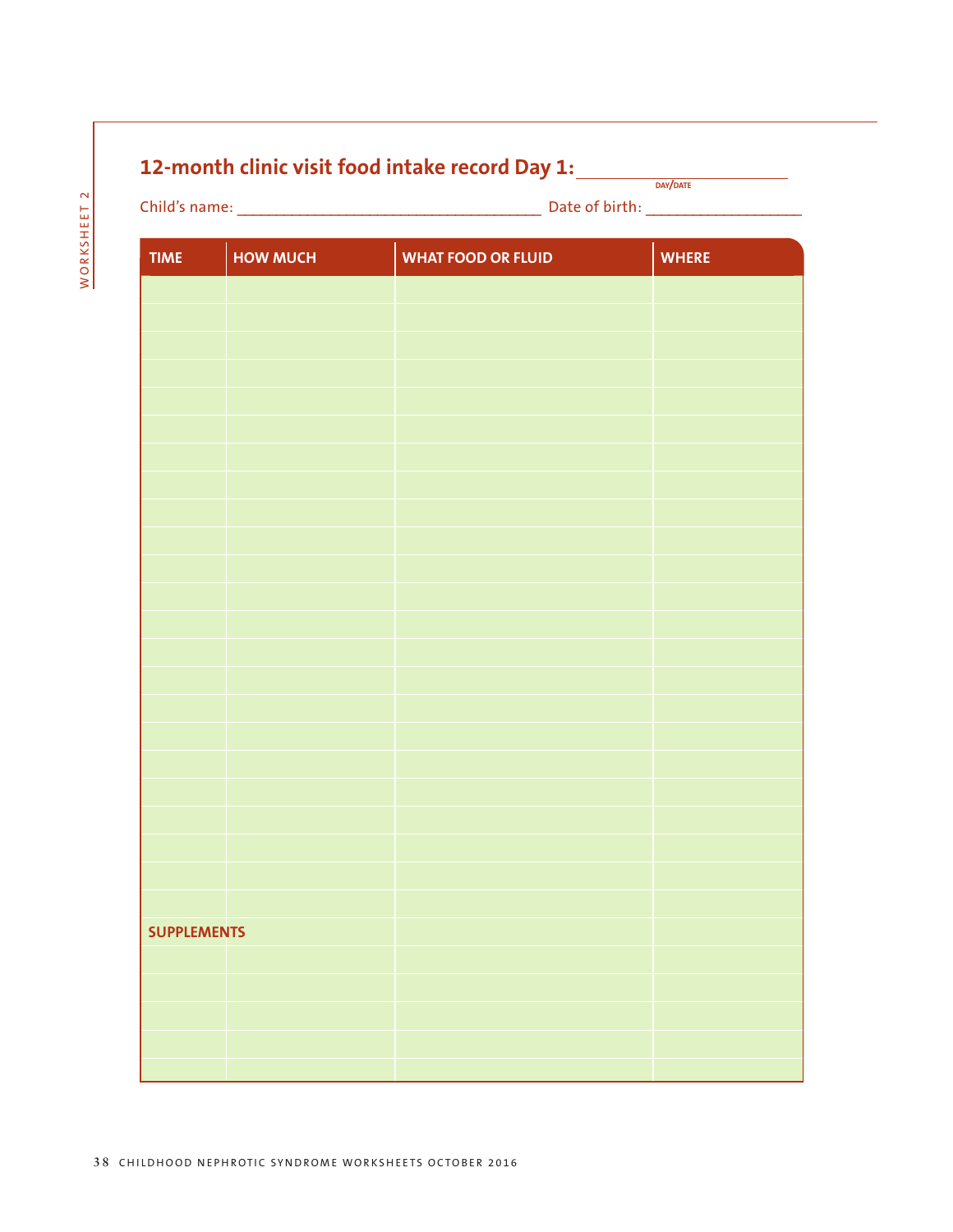# **12-month clinic visit food intake record Day 2:**  $\frac{1}{\text{DAV/DAITE}}$

|  | Child's nan |
|--|-------------|
|  |             |
|  |             |

| <b>TIME</b>        | <b>HOW MUCH</b> | <b>WHAT FOOD OR FLUID</b> | <b>WHERE</b> |
|--------------------|-----------------|---------------------------|--------------|
|                    |                 |                           |              |
|                    |                 |                           |              |
|                    |                 |                           |              |
|                    |                 |                           |              |
|                    |                 |                           |              |
|                    |                 |                           |              |
|                    |                 |                           |              |
|                    |                 |                           |              |
|                    |                 |                           |              |
|                    |                 |                           |              |
|                    |                 |                           |              |
|                    |                 |                           |              |
|                    |                 |                           |              |
|                    |                 |                           |              |
|                    |                 |                           |              |
|                    |                 |                           |              |
|                    |                 |                           |              |
|                    |                 |                           |              |
|                    |                 |                           |              |
| <b>SUPPLEMENTS</b> |                 |                           |              |
|                    |                 |                           |              |
|                    |                 |                           |              |
|                    |                 |                           |              |
|                    |                 |                           |              |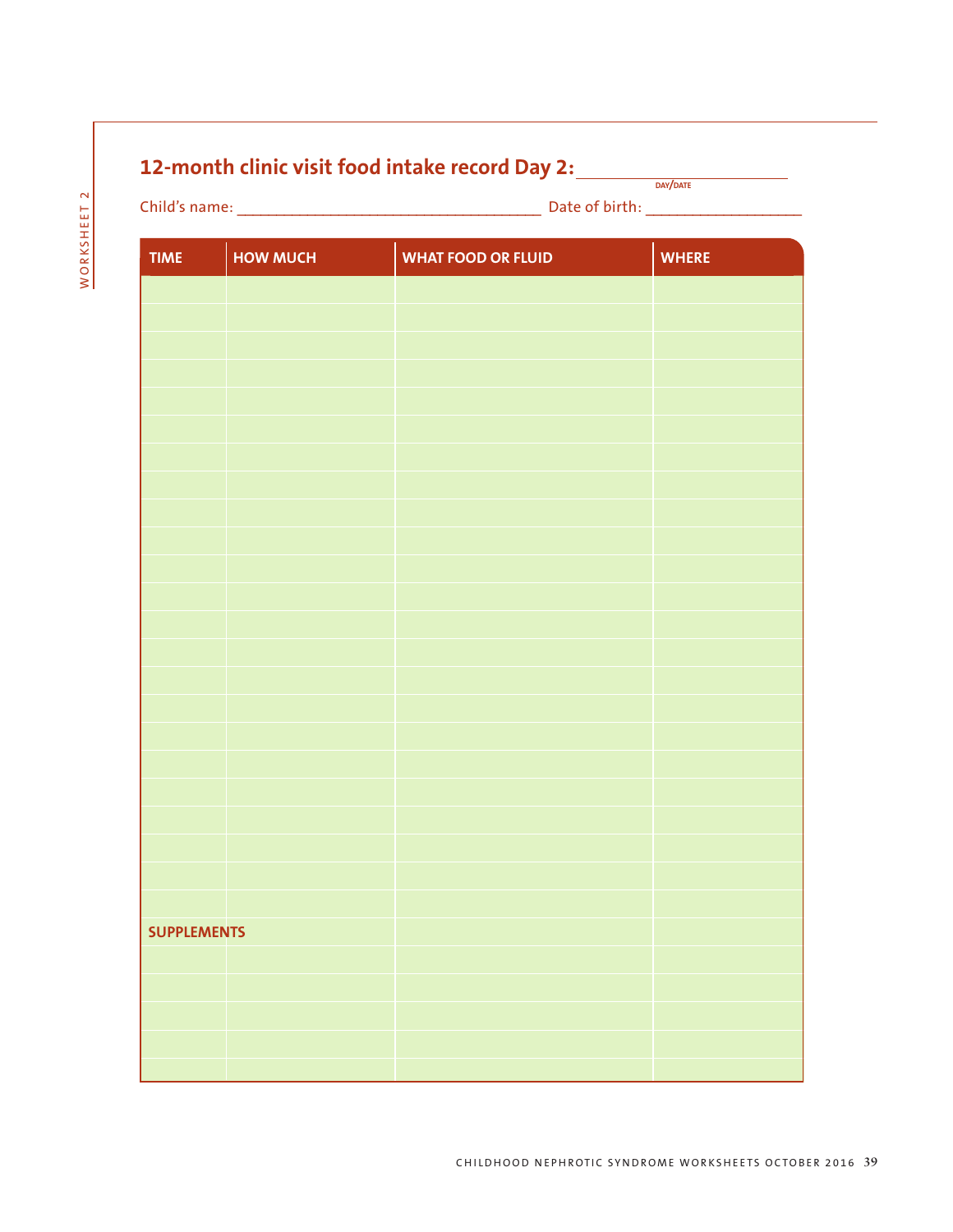# **12-month clinic visit food intake record Day 3:**  $\frac{1}{\text{DAV/DAITE}}$

| Child's nar |  |  |  |
|-------------|--|--|--|
|             |  |  |  |
|             |  |  |  |

| <b>TIME</b>        | <b>HOW MUCH</b> | <b>WHAT FOOD OR FLUID</b> | <b>WHERE</b> |
|--------------------|-----------------|---------------------------|--------------|
|                    |                 |                           |              |
|                    |                 |                           |              |
|                    |                 |                           |              |
|                    |                 |                           |              |
|                    |                 |                           |              |
|                    |                 |                           |              |
|                    |                 |                           |              |
|                    |                 |                           |              |
|                    |                 |                           |              |
|                    |                 |                           |              |
|                    |                 |                           |              |
|                    |                 |                           |              |
|                    |                 |                           |              |
|                    |                 |                           |              |
|                    |                 |                           |              |
|                    |                 |                           |              |
|                    |                 |                           |              |
|                    |                 |                           |              |
| <b>SUPPLEMENTS</b> |                 |                           |              |
|                    |                 |                           |              |
|                    |                 |                           |              |
|                    |                 |                           |              |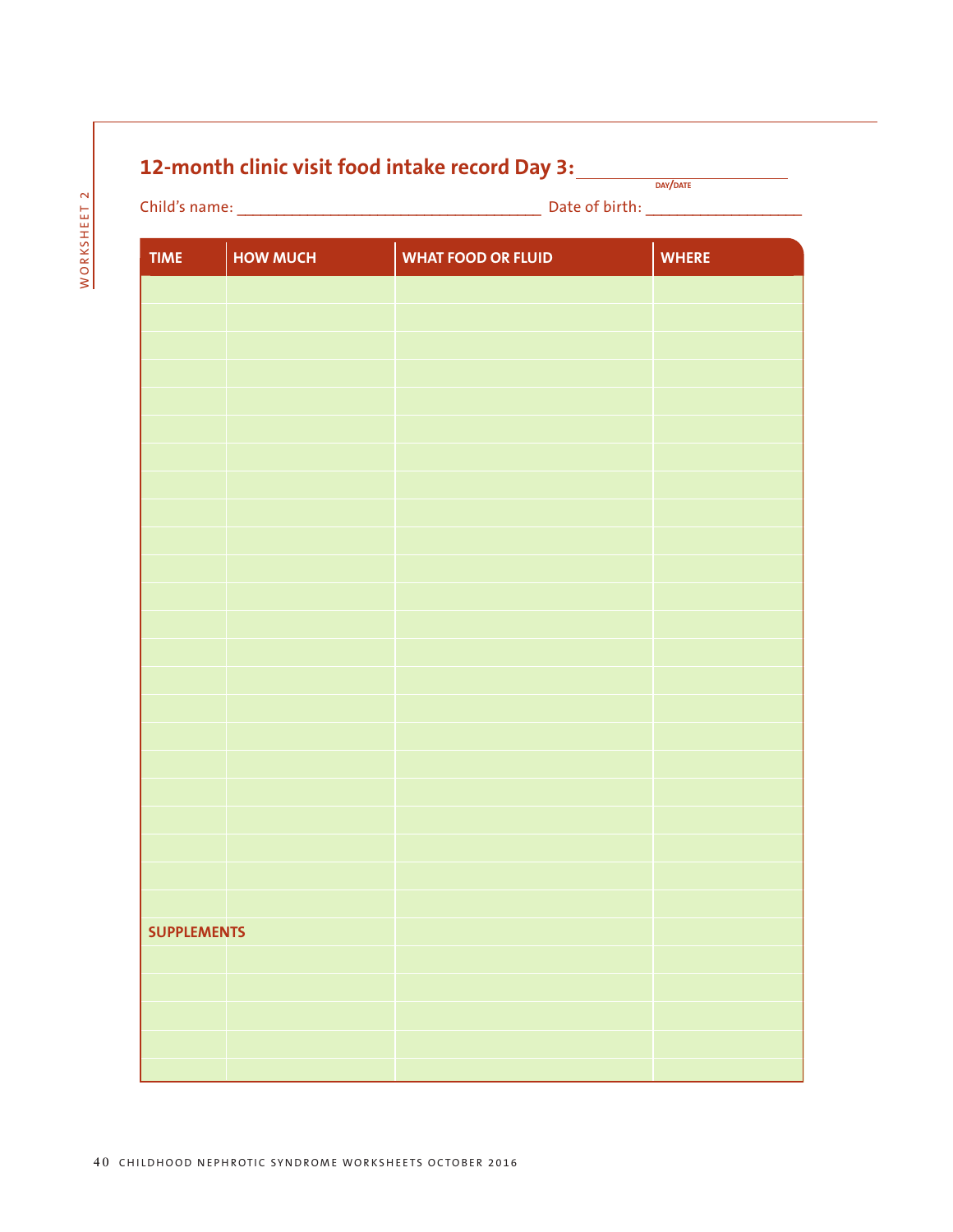N OT E S

#### **Notes**

|  | -                      |
|--|------------------------|
|  |                        |
|  |                        |
|  |                        |
|  | and the control of the |
|  |                        |
|  |                        |
|  |                        |
|  | -                      |
|  |                        |
|  |                        |
|  |                        |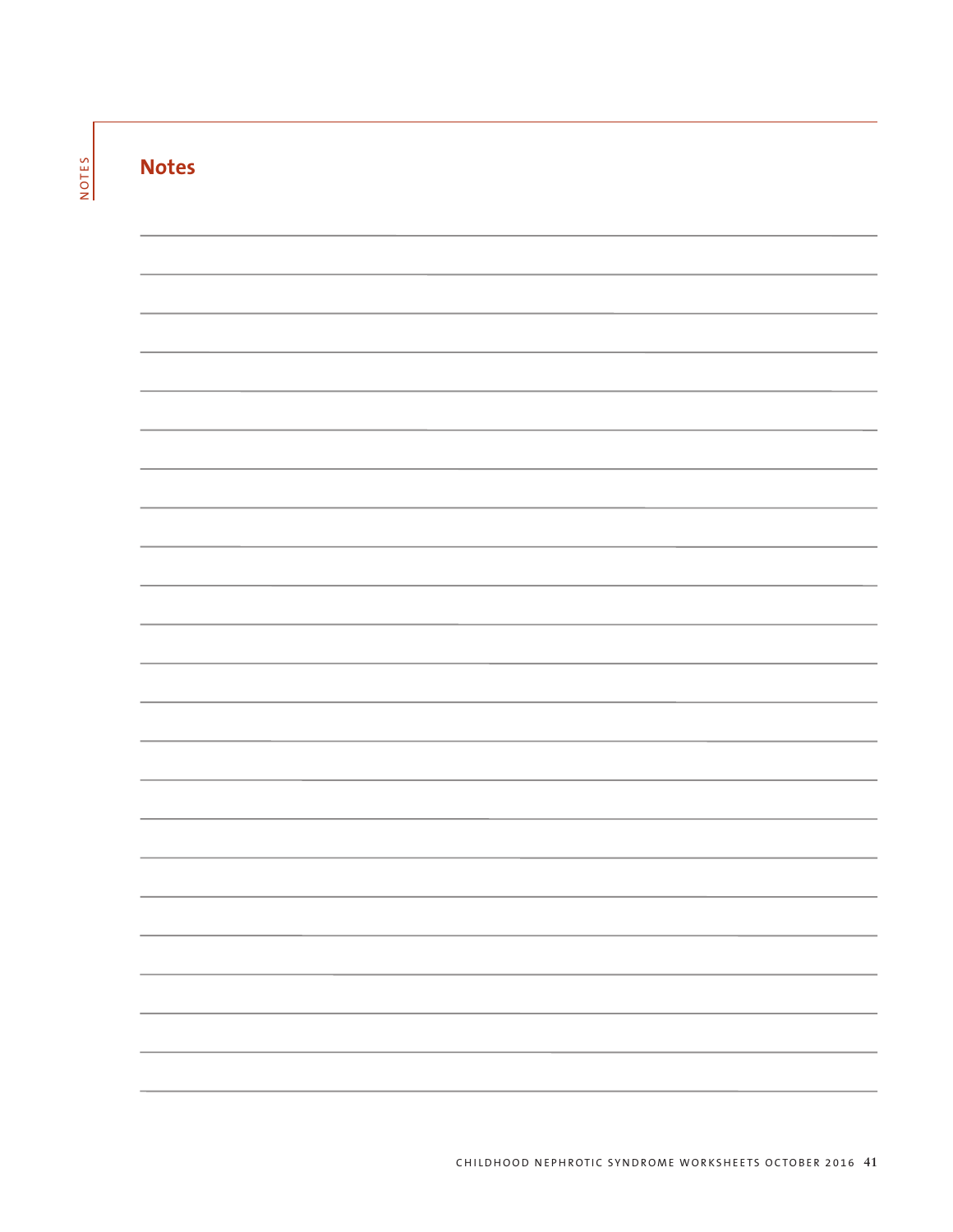N OT E S

#### **Notes**

| $\overline{\phantom{a}}$        |
|---------------------------------|
|                                 |
|                                 |
| $\overline{\phantom{a}}$        |
|                                 |
| the contract of the contract of |
|                                 |
| $\overline{\phantom{a}}$        |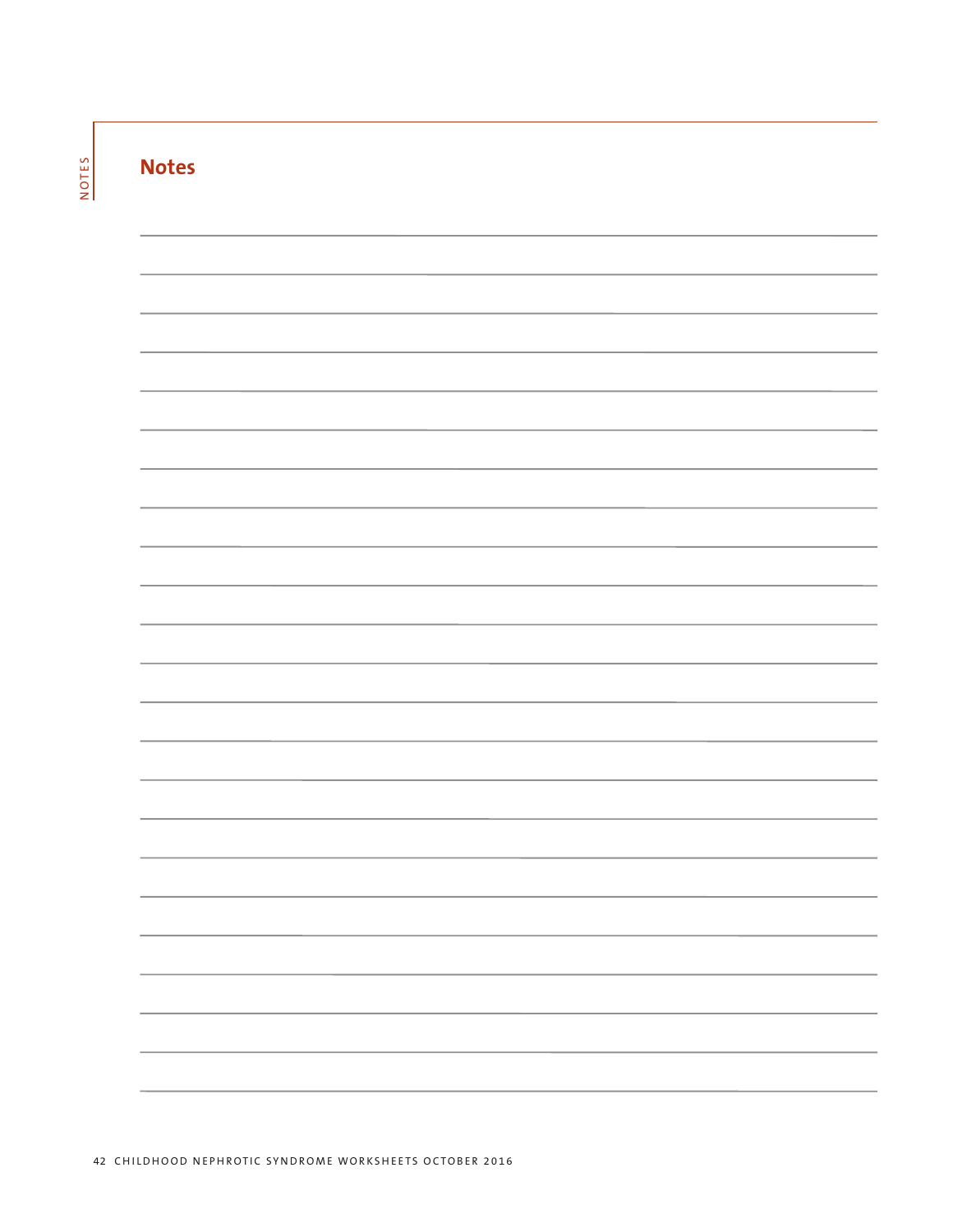